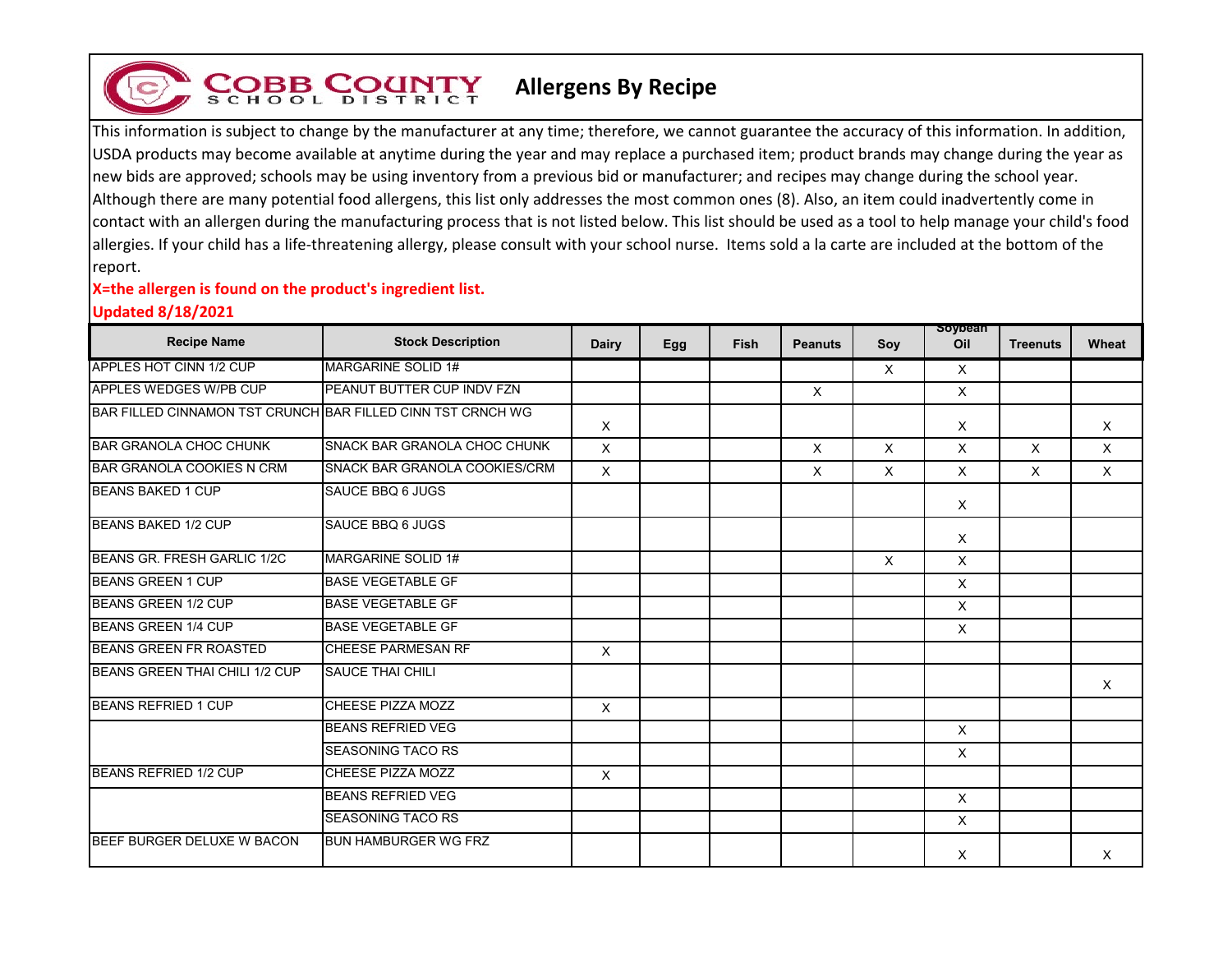| <b>Recipe Name</b>                    | <b>Stock Description</b>             | <b>Dairy</b>              | Egg          | Fish | <b>Peanuts</b> | Soy                       | soypean<br>Oil | <b>Treenuts</b> | Wheat        |
|---------------------------------------|--------------------------------------|---------------------------|--------------|------|----------------|---------------------------|----------------|-----------------|--------------|
| BEEF CHSEBURGER DELUXE W              | CHEESE YEL AM SLICED                 |                           |              |      |                |                           |                |                 |              |
| <b>BACON</b>                          |                                      | $\boldsymbol{\mathsf{X}}$ |              |      |                | X                         |                |                 |              |
|                                       | <b>BUN HAMBURGER WG FRZ</b>          |                           |              |      |                |                           | $\times$       |                 | $\times$     |
| <b>BEEF FAJITA NACHO MEAT</b>         | SEASONING TACO RS                    |                           |              |      |                |                           | $\mathsf{X}$   |                 |              |
| <b>BEEF NACHO MEAT</b>                | <b>SEASONING TACO RS</b>             |                           |              |      |                |                           | $\mathsf X$    |                 |              |
| <b>BEEF TACO MAC</b>                  | MAC & CHEESE PREMADE (E)             | $\boldsymbol{\mathsf{X}}$ | X            |      |                |                           |                |                 | $\times$     |
|                                       | <b>SEASONING TACO RS</b>             |                           |              |      |                |                           | X              |                 |              |
| <b>BEEF THAI CHILI</b>                | SAUCE THAI CHILI                     |                           |              |      |                |                           |                |                 | X            |
| <b>BEEF WITH BROCCOLI</b>             | <b>SAUCE TERIYAKI</b>                |                           |              |      |                | $\boldsymbol{\mathsf{X}}$ | $\mathsf{X}$   |                 | $\times$     |
| BISCUIT (1)                           | <b>BISCUIT BUTTERMILK (E)</b>        | $\pmb{\times}$            |              |      |                | $\mathsf{X}$              |                |                 | $\mathsf{X}$ |
| <b>BISCUIT BACON EGG &amp; CHEESE</b> | <b>BISCUIT BUTTERMILK (E)</b>        | X                         |              |      |                | $\pmb{\times}$            |                |                 | $\mathsf{X}$ |
|                                       | CHEESE CRACKER CUT                   | X                         |              |      |                |                           |                |                 |              |
|                                       | <b>EGG PATTY SQUARE</b>              | $\mathsf{X}$              | $\mathsf{X}$ |      |                |                           |                |                 |              |
| <b>BISCUIT BLUEBERRY BREAKFAST</b>    | <b>BISCUIT BLUEBERRY BELVITA WG</b>  |                           |              |      |                | $\boldsymbol{\mathsf{X}}$ |                |                 | $\times$     |
| <b>BISCUIT CINNAMON APPLE (E)</b>     | <b>BISCUIT BUTTERMILK (E)</b>        | $\mathsf X$               |              |      |                | $\pmb{\times}$            |                |                 | $\mathsf{X}$ |
|                                       | MARGARINE SOLID 1#                   |                           |              |      |                | X                         | $\mathsf{X}$   |                 |              |
| <b>BISCUIT CINNAMON POPPERS (E)</b>   | <b>BISCUIT BUTTERMILK (E)</b>        | X                         |              |      |                | $\pmb{\times}$            |                |                 | $\mathsf X$  |
| <b>BISCUIT EGG CHSE</b>               | <b>BISCUIT BUTTERMILK (E)</b>        | $\pmb{\times}$            |              |      |                | X                         |                |                 | $\mathsf X$  |
|                                       | <b>EGG PATTY SQUARE</b>              | $\mathsf X$               | $\mathsf{X}$ |      |                |                           |                |                 |              |
|                                       | CHEESE CRACKER CUT                   | X                         |              |      |                |                           |                |                 |              |
| <b>BISCUIT ES CHICKEN PATTY</b>       | <b>BISCUIT BUTTERMILK (E)</b>        | X                         |              |      |                | $\boldsymbol{\mathsf{X}}$ |                |                 | $\times$     |
|                                       | <b>CHICKEN ES BRKST PATTY WG</b>     |                           |              |      |                | $\boldsymbol{\mathsf{X}}$ |                |                 | $\mathsf{X}$ |
| <b>BISCUIT GOLDEN OAT BREAKFAST</b>   | <b>BISCUIT GOLDEN OAT BELVITA WG</b> |                           |              |      |                | $\boldsymbol{\mathsf{X}}$ |                |                 | $\times$     |
| <b>BISCUIT SEC CHICKEN FILET</b>      | <b>BISCUIT BUTTERMILK (E)</b>        | $\mathsf X$               |              |      |                | X                         |                |                 | X            |
|                                       | CHICKEN FILET BK WGWM                |                           |              |      |                | X                         |                |                 | X            |
| <b>BISCUIT SPCY CHX FILET</b>         | <b>BISCUIT BUTTERMILK (E)</b>        | $\mathsf X$               |              |      |                | $\boldsymbol{\mathsf{X}}$ |                |                 | $\mathsf{X}$ |
|                                       | CHICKEN FILET BK WGWM                |                           |              |      |                | X                         |                |                 | $\times$     |
|                                       | SAUCE BUFFALO 4/1 GAL                |                           |              |      |                | X                         | $\mathsf X$    |                 |              |
| <b>BISCUIT TK SAUS PATTY</b>          | <b>BISCUIT BUTTERMILK (E)</b>        | X                         |              |      |                | X                         |                |                 | $\mathsf{X}$ |
| <b>BOWL MASHED POTATO TURKEY</b>      | <b>GRAVY MIX POULTRY LS</b>          | X                         | $\mathsf X$  |      |                |                           | $\mathsf{X}$   |                 | X            |
|                                       | POTATO MASHED INSTANT                | $\mathsf X$               |              |      |                |                           | $\mathsf X$    |                 |              |
|                                       | MARGARINE SOLID 1#                   |                           |              |      |                | $\boldsymbol{\mathsf{X}}$ | $\mathsf{X}$   |                 |              |
| BOX CHEESE AND PRETZELS (V)           | <b>CRACKER GOLDFISH PRETZ WG</b>     | $\boldsymbol{\mathsf{X}}$ |              |      |                |                           |                |                 | X            |
|                                       | CHEESE CRACKER CUT                   | $\mathsf X$               |              |      |                |                           |                |                 |              |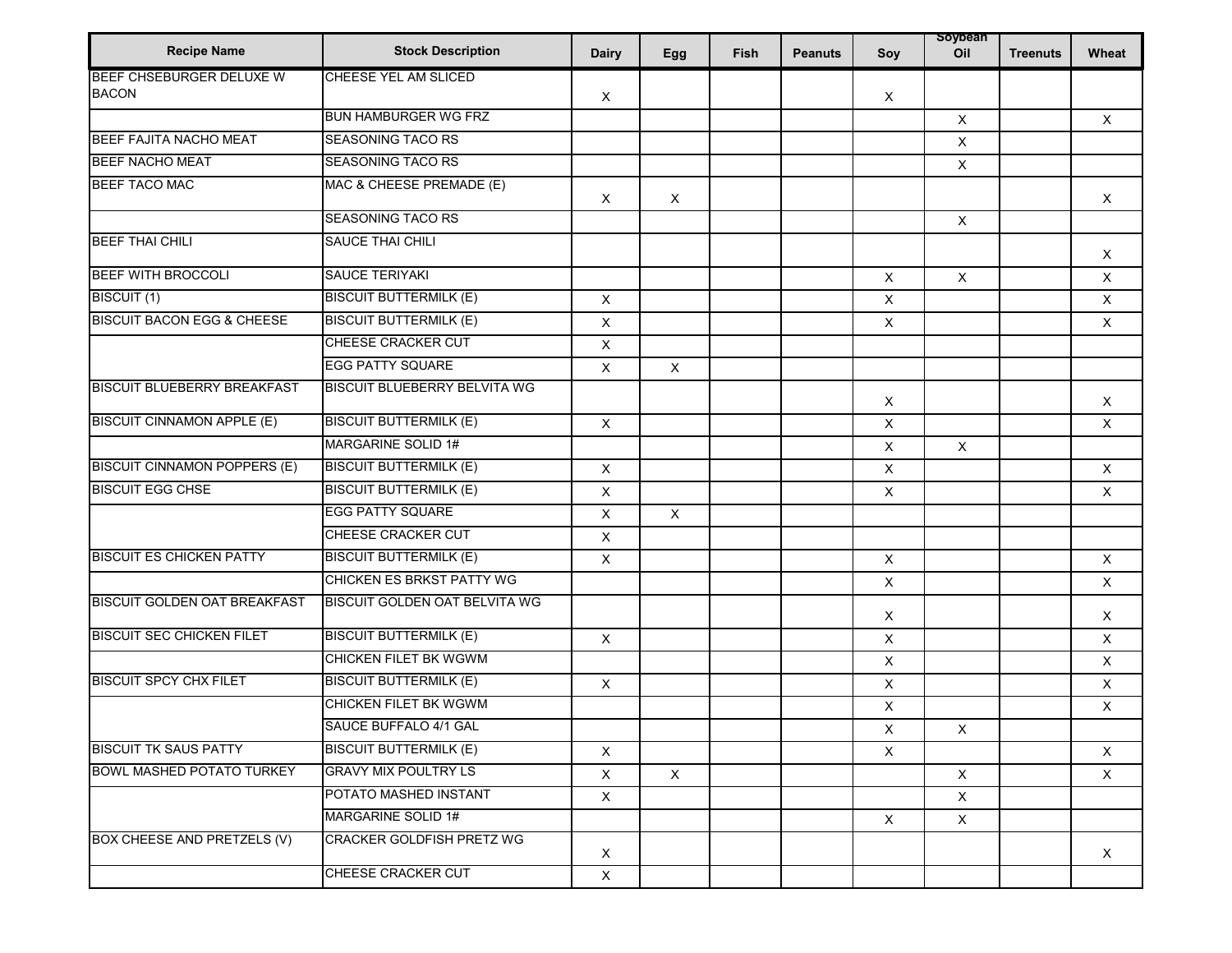| <b>Recipe Name</b>                              | <b>Stock Description</b>         | <b>Dairy</b> | Egg                       | <b>Fish</b> | <b>Peanuts</b> | Soy          | soypean<br>Oil | <b>Treenuts</b> | Wheat        |
|-------------------------------------------------|----------------------------------|--------------|---------------------------|-------------|----------------|--------------|----------------|-----------------|--------------|
| <b>BOX PEPPERONI PROTEIN</b>                    | <b>BREAD FLATBRD WG</b>          | Χ            |                           |             |                |              | $\times$       |                 | $\times$     |
|                                                 | CHEESE CRACKER CUT               | $\mathsf X$  |                           |             |                |              |                |                 |              |
| <b>BOX TK HAM AND CHEESE</b>                    | <b>CRACKER GOLDFISH PRETZ WG</b> | X            |                           |             |                |              |                |                 | $\times$     |
|                                                 | <b>CRACKER APPLE WG</b>          | X            | $\mathsf X$               |             |                | $\mathsf{X}$ |                |                 | $\mathsf{X}$ |
|                                                 | CHEESE CRACKER CUT               | $\mathsf X$  |                           |             |                |              |                |                 |              |
| <b>BOX TK HAM AND CHEESE</b><br><b>FLATBREA</b> | <b>BREAD FLATBRD WG</b>          | X            |                           |             |                |              | $\times$       |                 | $\times$     |
|                                                 | CHEESE CRACKER CUT               | X            |                           |             |                |              |                |                 |              |
| BOX TK HAM AND CHEESE PK                        | CRACKER GOLDFISH CHED WG         | X            |                           |             |                |              |                |                 | $\times$     |
|                                                 | <b>CHEESE CRACKER CUT</b>        | X            |                           |             |                |              |                |                 |              |
| <b>BOX TURKEY AND CHEESE</b>                    | CRACKER GOLDFISH PRETZ WG        | X            |                           |             |                |              |                |                 | X            |
|                                                 | <b>CRACKER STRAWBERRY WG</b>     | X            | $\boldsymbol{\mathsf{X}}$ |             |                | $\mathsf{X}$ |                |                 | $\mathsf X$  |
|                                                 | <b>CHEESE CRACKER CUT</b>        | X            |                           |             |                |              |                |                 |              |
| <b>BOX TURKEY AND CHEESE PK</b>                 | CRACKER GOLDFISH CHED WG         | X            |                           |             |                |              |                |                 | $\mathsf{X}$ |
|                                                 | CHEESE CRACKER CUT               | X            |                           |             |                |              |                |                 |              |
| <b>BREAD FIESTA CORN SQUARE</b>                 | <b>MIX MUFFIN WG</b>             | X            | $\mathsf X$               |             |                | $\mathsf{X}$ |                |                 | $\times$     |
|                                                 | CHEESE CHED SHRED 30# USDA       | X            |                           |             |                |              |                |                 |              |
| <b>BREAD SLICED WG FROZ</b>                     | BREAD SLICED WG FROZ             |              |                           |             |                | $\sf X$      | $\mathsf{X}$   |                 | $\times$     |
| <b>BREAD TWIST GARLIC HM</b>                    | <b>ROLL DELI SUB WG</b>          |              |                           |             |                | X            | $\times$       |                 | X            |
|                                                 | MARGARINE SOLID 1#               |              |                           |             |                | X            | X              |                 |              |
| <b>BROCCOLI 1/4 CUP</b>                         | MARGARINE SOLID 1#               |              |                           |             |                | X            | $\mathsf X$    |                 |              |
| <b>BROCCOLI FRESH ROASTED</b>                   | CHEESE PARMESAN RF               | $\mathsf{X}$ |                           |             |                |              |                |                 |              |
| <b>BROCCOLI FRESH STEAM W/CH SAU</b>            | CHEESE QUESO BLANCO SAUCE        | Χ            |                           |             |                |              |                |                 |              |
|                                                 | MARGARINE SOLID 1#               |              |                           |             |                | X            | $\mathsf{X}$   |                 |              |
| <b>BROCCOLI FRESH STM 1/2 CUP</b>               | MARGARINE SOLID 1#               |              |                           |             |                | X            | $\mathsf X$    |                 |              |
| <b>BROCCOLI FZ 1 CUP</b>                        | <b>MARGARINE SOLID 1#</b>        |              |                           |             |                | X            | $\mathsf{X}$   |                 |              |
| <b>BROCCOLI FZ 1/2 CUP</b>                      | <b>MARGARINE SOLID 1#</b>        |              |                           |             |                | X            | $\mathsf{X}$   |                 |              |
| <b>BROCCOLI FZ W/CHEESE</b>                     | CHEESE QUESO BLANCO SAUCE        | $\mathsf{X}$ |                           |             |                |              |                |                 |              |
|                                                 | MARGARINE SOLID 1#               |              |                           |             |                | $\mathsf{X}$ | $\mathsf{X}$   |                 |              |
| <b>BROCCOLI RANCH ROASTED</b>                   | CHEESE PARMESAN RF               | $\mathsf{X}$ |                           |             |                |              |                |                 |              |
|                                                 | SEASONING RANCH DRESSING         |              |                           |             |                |              | $\mathsf{X}$   |                 |              |
| BROWNIE DOUBLE CHOC                             | BROWNIE BATTER DBL CHOC WG       |              | $\mathsf{x}$              |             |                | $\mathsf{X}$ |                |                 | X            |
| <b>BUN HAMBURGER</b>                            | <b>BUN HAMBURGER WG FRZ</b>      |              |                           |             |                |              | X              |                 | X            |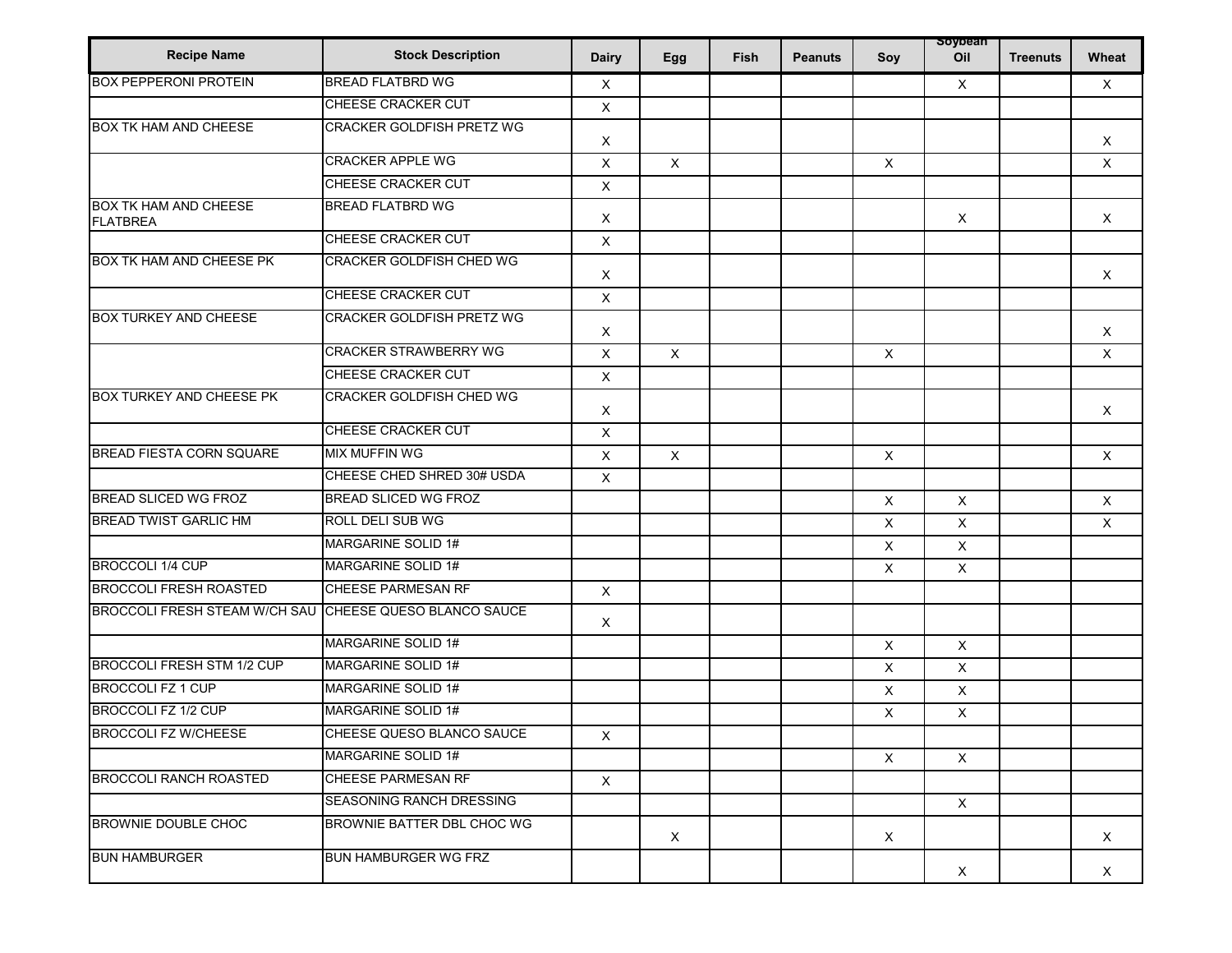| <b>Recipe Name</b>                                 | <b>Stock Description</b>       | <b>Dairy</b> | Egg         | Fish | <b>Peanuts</b> | Soy          | soypean<br>Oil | <b>Treenuts</b> | Wheat        |
|----------------------------------------------------|--------------------------------|--------------|-------------|------|----------------|--------------|----------------|-----------------|--------------|
| <b>BURGER BACON WG</b>                             | <b>BUN HAMBURGER WG FRZ</b>    |              |             |      |                |              | $\times$       |                 | X            |
| <b>BURGER BBQ AMERICAN</b>                         | <b>CHEESE YEL AM SLICED</b>    | $\mathsf X$  |             |      |                | $\mathsf{X}$ |                |                 |              |
|                                                    | BUN HAMBURGER WG FRZ           |              |             |      |                |              | $\mathsf{X}$   |                 | $\mathsf{X}$ |
|                                                    | <b>SAUCE BBQ LS INDV</b>       |              |             |      |                |              | $\mathsf{X}$   |                 |              |
| <b>BURGER BBQ BACON CHSE</b>                       | CHEESE YEL AM SLICED           | $\mathsf{X}$ |             |      |                | X            |                |                 |              |
|                                                    | <b>BUN HAMBURGER WG FRZ</b>    |              |             |      |                |              | $\mathsf{X}$   |                 | X            |
|                                                    | <b>SAUCE BBQ LS INDV</b>       |              |             |      |                |              | X              |                 |              |
| <b>BURGER BEEF DELUXE</b>                          | <b>BUN HAMBURGER WG FRZ</b>    |              |             |      |                |              | X              |                 | $\times$     |
| <b>BURGER BEEF W/CHSE DELUXE</b>                   | CHEESE YEL AM SLICED           | $\mathsf{X}$ |             |      |                | $\mathsf{X}$ |                |                 |              |
|                                                    | <b>BUN HAMBURGER WG FRZ</b>    |              |             |      |                |              | $\mathsf{X}$   |                 | $\mathsf X$  |
| <b>BURGER BLACK BEAN SPICY</b>                     | <b>BURGER BLACK BEAN SPICY</b> | $\times$     | $\mathsf X$ |      |                | $\mathsf X$  |                |                 | X            |
|                                                    | <b>BUN HAMBURGER WG FRZ</b>    |              |             |      |                |              | $\mathsf{X}$   |                 | X            |
| BURGER DBL BEEF W/CHSE DELUXE CHEESE YEL AM SLICED |                                | X            |             |      |                | X            |                |                 |              |
| <b>BURGER INFERNO</b>                              | CHEESE PEPPER JACK SL          | $\mathsf X$  |             |      |                |              |                |                 |              |
|                                                    | <b>BUN HAMBURGER WG FRZ</b>    |              |             |      |                |              | X              |                 | X            |
| <b>BURGER ONION SWISS</b>                          | CHEESE SWISS SL                | $\mathsf X$  |             |      |                |              |                |                 |              |
|                                                    | <b>MARGARINE SOLID 1#</b>      |              |             |      |                | $\mathsf{X}$ | $\mathsf{X}$   |                 |              |
|                                                    | <b>BUN HAMBURGER WG FRZ</b>    |              |             |      |                |              | $\mathsf{X}$   |                 | $\times$     |
| <b>BURGER TURKEY WG</b>                            | <b>BUN HAMBURGER WG FRZ</b>    |              |             |      |                |              | $\mathsf X$    |                 | X            |
| <b>BURRITO TORTILLA ONLY (E)</b>                   | <b>TORTILLA WHITE 10" (E)</b>  |              |             |      |                |              | X              |                 | X            |
|                                                    | TORTILLA 9" JAL CHEDDAR WG     |              |             |      |                |              | $\mathsf X$    |                 | X            |
| CARROTS BABY STEAM 1/2C FRESH                      | MARGARINE SOLID 1#             |              |             |      |                | X            | $\times$       |                 |              |
| <b>CARROTS COINS STEAMED 1 CUP</b>                 | MARGARINE SOLID 1#             |              |             |      |                | X            | $\mathsf{X}$   |                 |              |
| CARROTS COINS STEAMED 1/2 C                        | MARGARINE SOLID 1#             |              |             |      |                | X            | X              |                 |              |
| <b>CARROTS GLAZED 1/2 CUP</b>                      | MARGARINE SOLID 1#             |              |             |      |                | X            | $\mathsf{X}$   |                 |              |
| <b>CARROTS STEAMED 1/4 C</b>                       | MARGARINE SOLID 1#             |              |             |      |                | X            | $\mathsf X$    |                 |              |
| CAULIFLOWER BUFFALO                                | SAUCE BUFFALO 4/1 GAL          |              |             |      |                | X            | $\mathsf{X}$   |                 |              |
| CAULIFLOWER ROASTED GARLIC<br><b>PAR</b>           | CHEESE PARMESAN RF             | $\mathsf{x}$ |             |      |                |              |                |                 |              |
| <b>CELERY STICKS W/PB CUP</b>                      | PEANUT BUTTER CUP INDV FZN     |              |             |      | $\mathsf X$    |              | $\times$       |                 |              |
| <b>CEREAL 2G CINN TST CRUNCH</b>                   | CEREAL SEC CINN TST CRNCH 2G   |              |             |      |                | X            |                |                 | X            |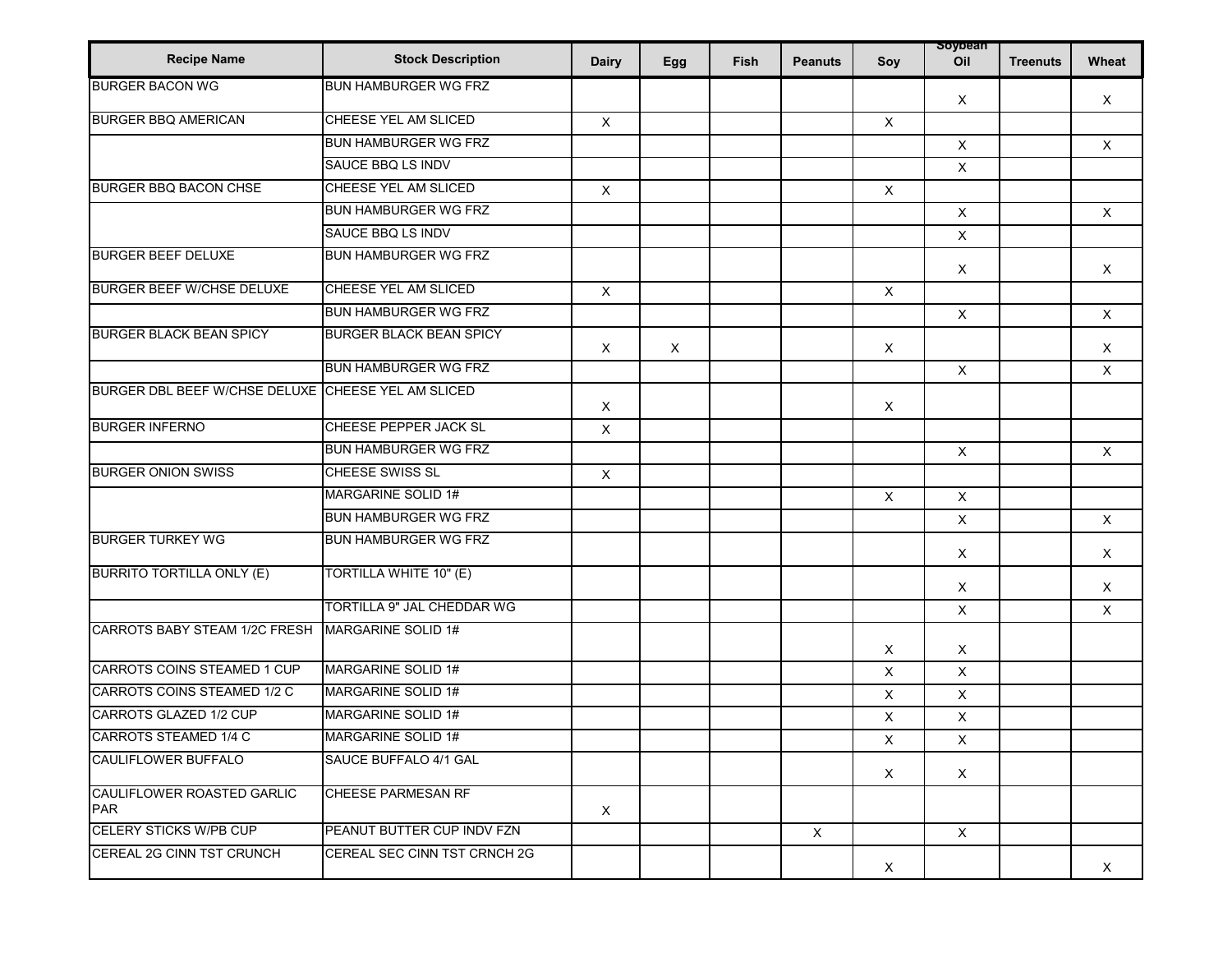| <b>Recipe Name</b>            | <b>Stock Description</b>              | <b>Dairy</b>              | Egg      | Fish | <b>Peanuts</b> | Soy                       | soypean<br>Oil | <b>Treenuts</b> | Wheat        |
|-------------------------------|---------------------------------------|---------------------------|----------|------|----------------|---------------------------|----------------|-----------------|--------------|
| CEREAL 2G HONEY NUT CHEERIOS  | <b>CEREAL SEC HNY NUT CHEERIOS 2G</b> |                           |          |      |                |                           |                | X               |              |
| CEREAL APPLE JACKS RECIPE     | CEREAL APPLE JACKS WG RS              |                           |          |      |                |                           | X              | $\times$        | $\times$     |
| <b>CEREAL BAR CIN TST WG</b>  | CEREAL BAR CINN TST CRUNCH            |                           |          |      |                |                           |                |                 | $\times$     |
| CEREAL BAR COCOA PUFFS        | CEREAL BAR COCOA PUFFS WG             |                           |          |      |                | $\mathsf X$               |                |                 | $\mathsf X$  |
| <b>CEREAL BAR TRIX REC</b>    | <b>CEREAL BAR TRIX WG</b>             |                           |          |      |                |                           |                |                 | $\mathsf X$  |
| CEREAL CINN TST CRUN RECIPE   | CEREAL CINNAMON TST CRUNCH WG         |                           |          |      |                | $\boldsymbol{\mathsf{X}}$ |                |                 | $\mathsf{X}$ |
| CEREAL FR FLAKES RS RECIPE    | <b>CEREAL FROSTED FLAKES WG</b>       |                           |          |      |                |                           |                |                 | $\times$     |
| CEREAL FROOT LOOPS REC        | CEREAL FROOT LOOPS WG RS              |                           |          |      |                |                           | X              | X               | $\times$     |
| CEREAL GOLDEN GRAH RECIPE     | CEREAL GOLDEN GRAHAM WG               |                           |          |      |                |                           |                |                 | $\mathsf{X}$ |
| CEREAL HN CHEERIOS RECIPE     | CEREAL CHEERIOS HONEY NUT GF          |                           |          |      |                |                           |                | $\times$        |              |
| CHEESE CHED SHRED 1 OZ        | CHEESE CHED SHRED 30# USDA            | $\boldsymbol{\mathsf{X}}$ |          |      |                |                           |                |                 |              |
| CHEESE PARMESAN 1 (TBSP)      | <b>CHEESE PARMESAN RF</b>             | $\boldsymbol{\mathsf{X}}$ |          |      |                |                           |                |                 |              |
| <b>CHEESE SLICED ASSRTD</b>   | CHEESE CHEDDAR SLICED                 | $\mathsf X$               |          |      |                |                           |                |                 |              |
|                               | CHEESE SWISS SL                       | $\mathsf X$               |          |      |                |                           |                |                 |              |
|                               | CHEESE YEL AM SLICED                  | $\boldsymbol{\mathsf{X}}$ |          |      |                | $\boldsymbol{\mathsf{X}}$ |                |                 |              |
|                               | CHEESE PEPPER JACK SL                 | X                         |          |      |                |                           |                |                 |              |
|                               | CHEESE WHITE AMER SL 1/2 OZ           | $\boldsymbol{\mathsf{X}}$ |          |      |                | $\boldsymbol{\mathsf{X}}$ |                |                 |              |
| <b>CHEESE STICK MARBLE</b>    | CHEESE STICK MARBLE 1 OZ              | $\mathsf X$               |          |      |                |                           |                |                 |              |
| CHEESE STICK MOZZ.            | CHEESE STICK MOZZ LIGHT 1 OZ          | X                         |          |      |                |                           |                |                 |              |
| <b>CHEESE STUF BREAD SX-2</b> | <b>BREADSTICK CHEESE FILLED WG</b>    | X                         | X        |      |                | $\times$                  | X              |                 | $\times$     |
| CHEESEBURGER BACON WG         | CHEESE YEL AM SLICED                  | $\boldsymbol{\mathsf{X}}$ |          |      |                | $\boldsymbol{\mathsf{X}}$ |                |                 |              |
|                               | <b>BUN HAMBURGER WG FRZ</b>           |                           |          |      |                |                           | $\mathsf{X}$   |                 | $\times$     |
| CHEESEBURGER WG               | CHEESE YEL AM SLICED                  | $\boldsymbol{\mathsf{X}}$ |          |      |                | $\times$                  |                |                 |              |
|                               | <b>BUN HAMBURGER WG FRZ</b>           |                           |          |      |                |                           | $\pmb{\times}$ |                 | $\mathsf X$  |
| <b>CHICKEN BITES WG</b>       | CHICKEN BITES MEGA MINI WG            |                           |          |      |                |                           | X              |                 | X            |
| <b>CHICKEN BUFFALO DIP</b>    | CHEESE CREAM LOAF 10/3#               | $\times$                  |          |      |                |                           |                |                 |              |
|                               | CHEESE CHED SHRED 30# USDA            | $\mathsf X$               |          |      |                |                           |                |                 |              |
|                               | DRESSING RANCH LT (1 GAL)             | $\times$                  | $\times$ |      |                |                           | $\times$       |                 |              |
|                               | SAUCE BUFFALO 4/1 GAL                 |                           |          |      |                | $\mathsf{x}$              | $\times$       |                 |              |
| CHICKEN BUFFALO MAC           | MAC & CHEESE PREMADE (E)              | X                         | X        |      |                |                           |                |                 | X            |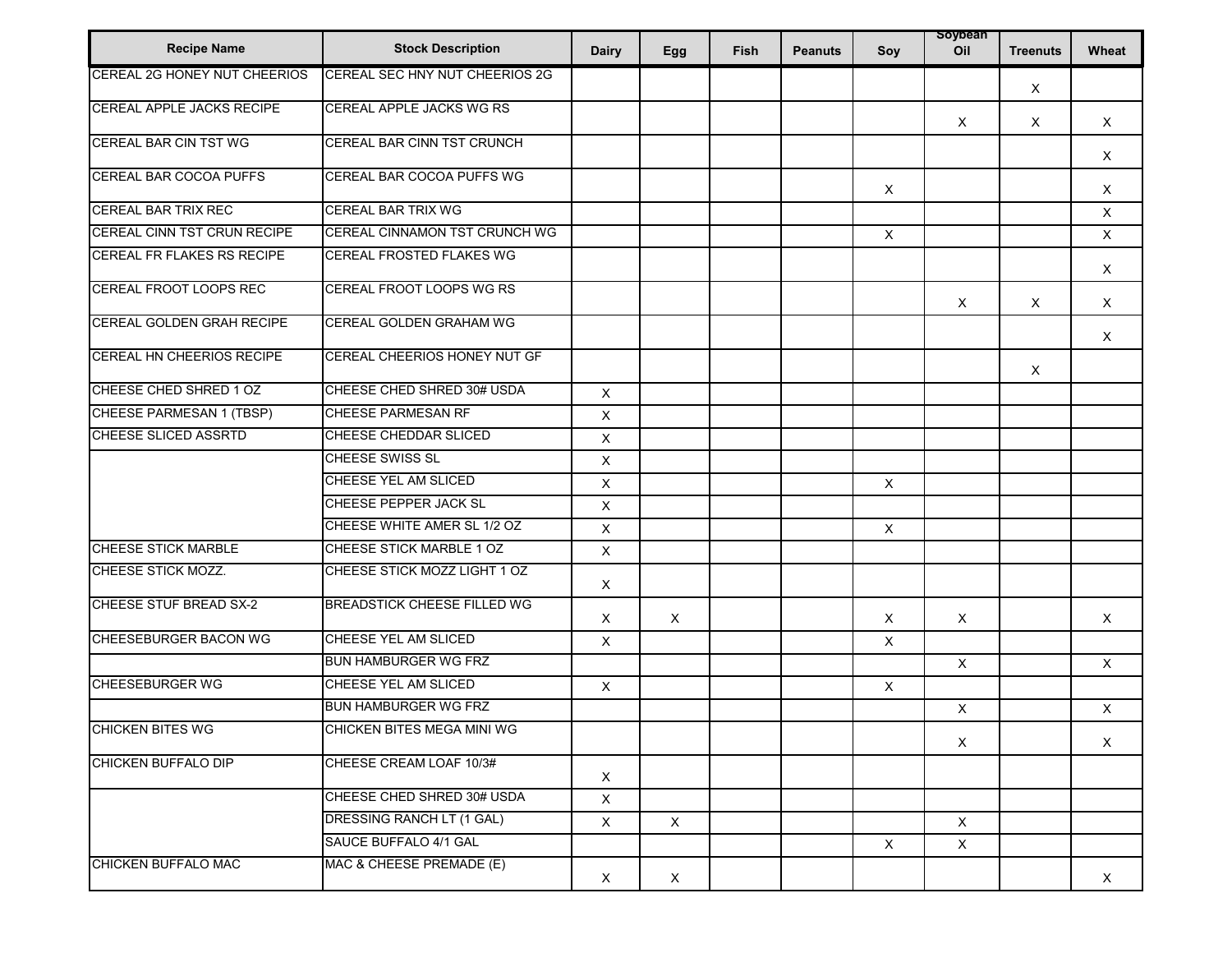| <b>Recipe Name</b>                                          | <b>Stock Description</b>                                       | <b>Dairy</b>              | Egg          | Fish | <b>Peanuts</b> | Soy                       | soypean<br>Oil            | <b>Treenuts</b> | Wheat        |
|-------------------------------------------------------------|----------------------------------------------------------------|---------------------------|--------------|------|----------------|---------------------------|---------------------------|-----------------|--------------|
|                                                             | CHICKEN TENDERS HOT & SPICY WG                                 |                           |              |      |                | $\times$                  |                           |                 | $\times$     |
| CHICKEN EGG ROLL W/ SW/SOUR SC CHICKEN EGG ROLL A LA CARTE  |                                                                | $\times$                  | X            |      |                | $\boldsymbol{\mathsf{X}}$ |                           |                 | $\times$     |
| CHICKEN FILET BREAKFAST SEC                                 | <b>CHICKEN FILET BK WGWM</b>                                   |                           |              |      |                | $\boldsymbol{\mathsf{X}}$ |                           |                 | $\mathsf{X}$ |
| <b>CHICKEN FILET GRILLED</b>                                | <b>CHICKEN GRL FLT NEW</b>                                     |                           |              |      |                | $\boldsymbol{\mathsf{X}}$ |                           |                 |              |
| <b>CHICKEN LEG BREADED</b>                                  | <b>CHICKEN LEG BREADED</b>                                     |                           |              |      |                |                           |                           |                 | X            |
| CHICKEN LEG SPICY BREADED                                   | <b>CHICKEN LEG SPICY</b>                                       |                           |              |      |                |                           |                           |                 | $\times$     |
| CHICKEN NACHO MEAT                                          | <b>SEASONING TACO RS</b>                                       |                           |              |      |                |                           | $\mathsf{X}$              |                 |              |
| <b>CHICKEN PATTY BREAKFAST</b>                              | CHICKEN ES BRKST PATTY WG                                      |                           |              |      |                | $\boldsymbol{\mathsf{X}}$ |                           |                 | $\times$     |
| <b>CHICKEN TENDERS BAKED</b>                                | CHICKEN TENDER WG BAKED                                        |                           |              |      |                | $\boldsymbol{\mathsf{X}}$ |                           |                 | X            |
|                                                             | CHICKEN TENDERS SPICY - BUFFALO CHICKEN TENDERS HOT & SPICY WG |                           |              |      |                | $\times$                  |                           |                 | $\times$     |
| CHICKEN UNBREAD TERIYAKI                                    | CHICKEN STRIPS DARK MEAT                                       |                           |              |      |                | $\mathsf{X}$              |                           |                 |              |
|                                                             | <b>SAUCE TERIYAKI</b>                                          |                           |              |      |                | $\times$                  | $\times$                  |                 | $\times$     |
| CHILI FRITOS PIE                                            | CHEESE CHED SHRED 20#                                          | $\mathsf X$               |              |      |                |                           |                           |                 |              |
|                                                             | CHILI 3 BEAN JTM VEGAN                                         |                           |              |      |                |                           | $\boldsymbol{\mathsf{X}}$ |                 |              |
| CHILI THREE BEAN MAC                                        | MAC & CHEESE PREMADE (E)                                       | $\times$                  | X            |      |                |                           |                           |                 | $\times$     |
|                                                             | CHILI 3 BEAN JTM VEGAN                                         |                           |              |      |                |                           | $\mathsf X$               |                 |              |
| CHILI THREE BEAN VEGAN                                      | CHILI 3 BEAN JTM VEGAN                                         |                           |              |      |                |                           | $\boldsymbol{\mathsf{X}}$ |                 |              |
| <b>CHILI TURKEY 3 BEAN</b>                                  | CHILI 3 BEAN JTM VEGAN                                         |                           |              |      |                |                           | $\boldsymbol{\mathsf{X}}$ |                 |              |
| CHIPS CHEETOS CRUNCHY                                       | CHIPS CHEETOS CRUNCHY                                          | $\boldsymbol{\mathsf{X}}$ |              |      |                |                           |                           |                 |              |
| CHIPS CHEETOS FLAMIN HOT                                    | CHIPS CHEETOS FLAMIN HOT                                       | X                         |              |      |                |                           |                           |                 |              |
| CHIPS DORITOS COOL RANCH RF                                 | CHIPS DORITOS COOL RNCH WG                                     | X                         |              |      |                |                           |                           |                 |              |
| CHIPS DORITOS FLAMAS RF                                     | CHIPS DORITOS FLAMAS RF                                        | $\pmb{\times}$            |              |      |                |                           |                           |                 |              |
| CHIPS DORITOS NACHO CHZ RF                                  | CHIPS DORITOS NACHO CHZ WG                                     | X                         |              |      |                |                           |                           |                 |              |
| CHIPS DORITOS SWEET CHIL REC   CHIPS DORITOS SWEET CHILI WG |                                                                |                           |              |      |                | X                         |                           |                 | X            |
| <b>CHIPS FUNYUNS BAKED</b>                                  | <b>CHIPS FUNYUNS BAKED</b>                                     | $\mathsf X$               |              |      |                |                           |                           |                 |              |
| COFFEE CAPPUCCINO                                           | <b>CREAMER FRENCH VANILLA SS</b>                               | $\mathsf X$               |              |      |                |                           |                           |                 |              |
|                                                             | MILK LOWFAT (1%) INDVV                                         | $\mathsf X$               |              |      |                |                           |                           |                 |              |
| COLESLAW 1/2 CUP                                            | MAYONNAISE LT 4/1 GAL                                          |                           | $\mathsf{X}$ |      |                |                           | $\mathsf{X}$              |                 |              |
|                                                             | MAYONNAISE LT 1 GAL                                            |                           | $\mathsf X$  |      |                |                           | $\mathsf{X}$              |                 |              |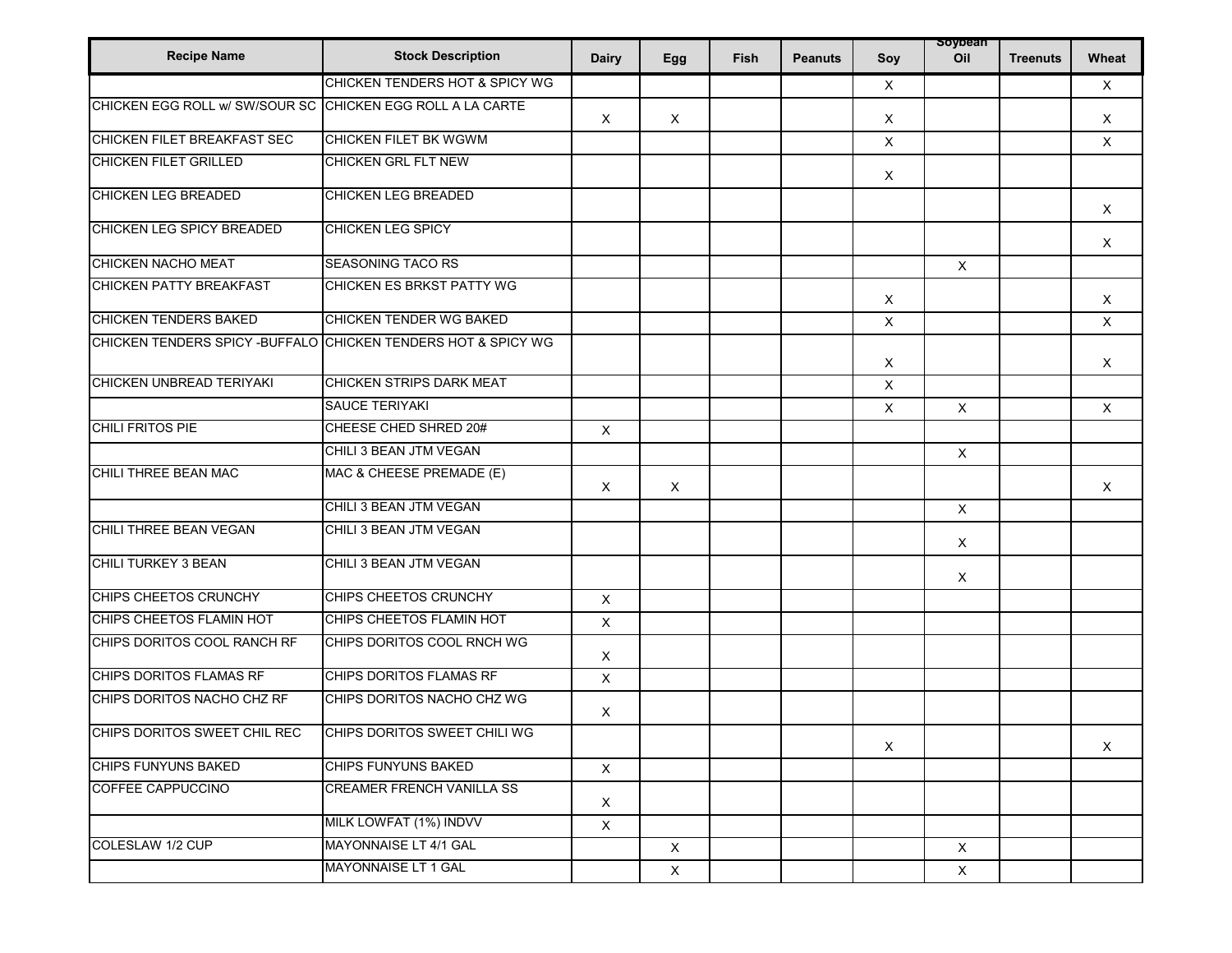| <b>Recipe Name</b>                   | <b>Stock Description</b>                                      | <b>Dairy</b>              | Egg         | Fish | <b>Peanuts</b> | Soy                       | soypean<br>Oil            | <b>Treenuts</b> | Wheat        |
|--------------------------------------|---------------------------------------------------------------|---------------------------|-------------|------|----------------|---------------------------|---------------------------|-----------------|--------------|
| <b>COLESLAW RANCH CELERY</b>         | DRESSING RANCH LT (1 GAL)                                     | $\times$                  | X           |      |                |                           | $\mathsf{X}$              |                 |              |
| <b>COLLARD GREENS SEASON 1/2 CUP</b> | <b>BASE VEGETABLE GF</b>                                      |                           |             |      |                |                           | $\times$                  |                 |              |
| COLLARD GREENS VEG 1/2 CUP           | <b>BASE VEGETABLE GF</b>                                      |                           |             |      |                |                           | $\mathsf{X}$              |                 |              |
| COLLARDS-KALE 1/2 CUP                | <b>BASE VEGETABLE GF</b>                                      |                           |             |      |                |                           | $\boldsymbol{\mathsf{X}}$ |                 |              |
| COOKIE CELEBRATION 1.3 OZ. WG        | COOKIE CELEBRATION 1.3 OZ WG                                  | $\boldsymbol{\mathsf{X}}$ | X           |      |                | $\times$                  |                           |                 | $\times$     |
| COOKIE CHOC CHP 1.3 OZ WG            | COOKIE CHOC CHP 1.3 OZ WG                                     | X                         | $\mathsf X$ |      |                | $\boldsymbol{\mathsf{X}}$ |                           |                 | X            |
| COOKIE DOUBLE COCOA 1.3 OZ WG        | COOKIE DOUBLE CHOC 1.3 OZ WG                                  | $\times$                  | X           |      |                | $\times$                  |                           |                 | $\times$     |
| <b>COOKIE GINGER TWINKLE</b>         | COOKIE GINGER TWINKLE WG 1.3 O                                | X                         | X           |      |                |                           |                           |                 | X            |
| COOKIE HOLIDAY SUGAR 1.3 OZ WG       | COOKIE HOLIDAY 1.3 OZ WG                                      | Χ                         | $\times$    |      |                | $\times$                  |                           |                 | $\times$     |
| COOKIE MINT DBL CHOC CHIP            | COOKIE MINT DB CHOC WG                                        | X                         | X           |      |                | $\boldsymbol{\mathsf{X}}$ |                           |                 | X            |
| <b>COOKIE PUMPKIN HARVEST</b>        | COOKIE PUM/HARVEST 1.3 OZ WG                                  | X                         | $\mathsf X$ |      |                |                           |                           |                 | X            |
|                                      | COOKIE SNICKERDOODLE 1.3 OZ WG COOKIE SNICKERDOODLE 1.3 OZ WG | Χ                         | X           |      |                |                           |                           |                 | $\times$     |
| COOKIE SUGAR 1.3 OZ WG               | COOKIE SUGAR 1.3 OZ WG                                        | X                         | $\times$    |      |                |                           |                           |                 | $\times$     |
| <b>CORN FROZEN 1 CUP</b>             | MARGARINE SOLID 1#                                            |                           |             |      |                | $\times$                  | $\times$                  |                 |              |
| CORN FROZEN 1/2 CUP                  | MARGARINE SOLID 1#                                            |                           |             |      |                | X                         | $\mathsf{X}$              |                 |              |
| <b>CORN FROZEN 1/4 CUP</b>           | MARGARINE SOLID 1#                                            |                           |             |      |                | X                         | $\boldsymbol{\mathsf{X}}$ |                 |              |
| <b>CORN MEXICAN</b>                  | MARGARINE SOLID 1#                                            |                           |             |      |                | X                         | $\mathsf X$               |                 |              |
| <b>CORN MEXICAN STREET</b>           | <b>CHEESE PARMESAN RF</b>                                     | $\boldsymbol{\mathsf{X}}$ |             |      |                |                           |                           |                 |              |
|                                      | MAYONNAISE LT 1 GAL                                           |                           | $\mathsf X$ |      |                |                           | $\times$                  |                 |              |
|                                      | MAYONNAISE LT 4/1 GAL                                         |                           | X           |      |                |                           | $\mathsf{X}$              |                 |              |
| <b>CORN ON COB</b>                   | MARGARINE SOLID 1#                                            |                           |             |      |                | $\times$                  | $\mathsf{X}$              |                 |              |
| CORN ON COB ROASTED                  | <b>CHEESE PARMESAN RF</b>                                     | $\mathsf X$               |             |      |                |                           |                           |                 |              |
|                                      | <b>MARGARINE SOLID 1#</b>                                     |                           |             |      |                | $\mathsf X$               | $\mathsf{X}$              |                 |              |
| <b>CRACKER ANIMAL</b>                | <b>CRACKER ANIMAL</b>                                         |                           |             |      |                |                           | $\boldsymbol{\mathsf{X}}$ |                 | Χ            |
| <b>CRACKER APPLE WG</b>              | <b>CRACKER APPLE WG</b>                                       | $\boldsymbol{\mathsf{X}}$ | X           |      |                | $\boldsymbol{\mathsf{X}}$ |                           |                 | X            |
| CRACKER BLUEBERRY LEMON              | <b>CRACKER BLUEBERRY LEMON BITES</b>                          | X                         |             |      |                | X                         | X                         |                 | X            |
| CRACKER CHEEZ IT CHED WG RE          | <b>CRACKER CHEEZIT CHEESE WG</b>                              | $\mathsf{X}$              |             |      |                | $\times$                  | $\times$                  |                 | $\times$     |
| <b>CRACKER GIANT GRAHAM VANILLA</b>  | <b>CRACKER GOLDFISH GRAHAM GIANT</b>                          |                           |             |      |                |                           | $\mathsf{X}$              |                 | X            |
| <b>CRACKER SCOOBY WG RECIPE</b>      | <b>CRACKER SCOOBY GRAHAM</b>                                  |                           |             |      |                | $\mathsf{X}$              | $\mathsf{X}$              |                 | X            |
| <b>CRACKER STRAWBERRY WG</b>         | <b>CRACKER STRAWBERRY WG</b>                                  | $\mathsf{X}$              | $\times$    |      |                | X                         |                           |                 | $\mathsf{X}$ |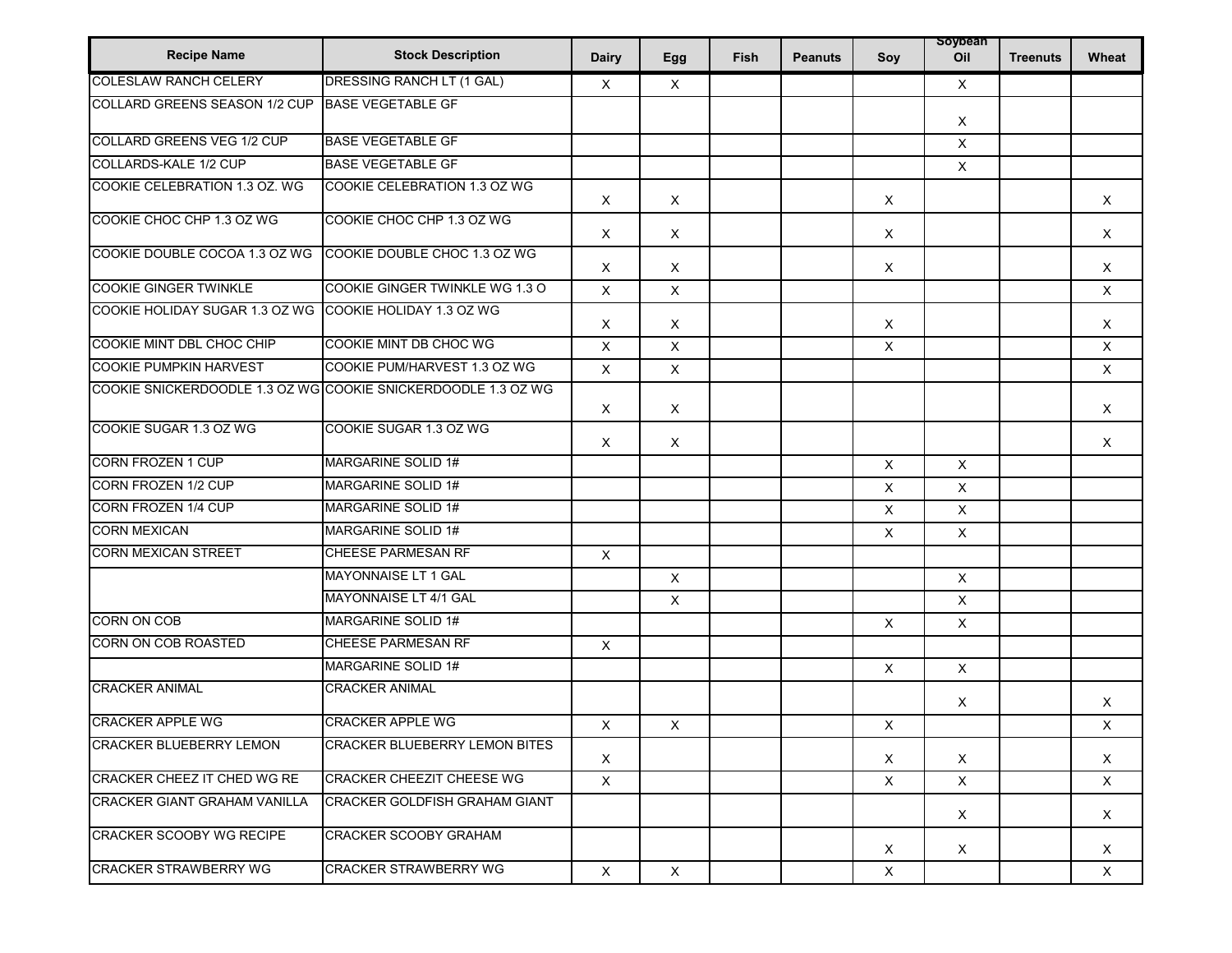| <b>Recipe Name</b>                | <b>Stock Description</b>       | <b>Dairy</b>              | Egg            | <b>Fish</b> | <b>Peanuts</b> | Soy                       | soypean<br>Oil | <b>Treenuts</b> | Wheat        |
|-----------------------------------|--------------------------------|---------------------------|----------------|-------------|----------------|---------------------------|----------------|-----------------|--------------|
| CRISP APPLE (CND APPLES)          | CEREAL GRANOLA OATS WG         | X                         |                |             |                | $\mathsf{X}$              |                | $\mathsf X$     | X            |
|                                   | MARGARINE SOLID 1#             |                           |                |             |                | $\boldsymbol{\mathsf{X}}$ | $\mathsf{X}$   |                 |              |
| <b>CRISP APPLE HOLIDAY WG</b>     | <b>CEREAL GRANOLA OATS WG</b>  | $\times$                  |                |             |                | X                         |                | $\mathsf{X}$    | $\times$     |
|                                   | <b>MARGARINE SOLID 1#</b>      |                           |                |             |                | X                         | $\mathsf{X}$   |                 |              |
| <b>CRISP PEACH</b>                | CEREAL GRANOLA OATS WG         | $\pmb{\times}$            |                |             |                | X                         |                | X               | $\times$     |
|                                   | <b>MARGARINE SOLID 1#</b>      |                           |                |             |                | X                         | $\times$       |                 |              |
| <b>CUPCAKE CHOC WG</b>            | <b>CUPCAKE CHOC</b>            | X                         | X              |             |                |                           | X              |                 | X            |
| <b>CUPCAKE VANILLA WG RECIPE</b>  | CUPCAKE VANILLA 1.5 OZ WG ICED | X                         | X              |             | X              | X                         | $\mathsf{X}$   | X               | X            |
| DR SALAD 1000 ISL IND RECIPE      | DRESSING SALAD 1000 INDV 1 OZ  |                           | $\pmb{\times}$ |             |                |                           | X              |                 |              |
| DR SALAD ASIAN SESAME 1 OZ        | DRESSING ASIAN 1 OZ            |                           |                |             |                | $\times$                  | $\mathsf{X}$   |                 | $\mathsf{X}$ |
| DR SALAD BLUE CHEESE IND RECIP    | DRESSING BLUE CHSE INDV 1 OZ.  | X                         | X              |             |                |                           | X              |                 |              |
| DR SALAD HONEY MUST IND REC       | DRESSING HNY MUST IND 1 OZ     |                           | X              |             |                |                           | $\times$       |                 |              |
| DR SALAD JALAPENO RAN IND 1 OZ    | DRESSING JALP RANCH INDV       |                           |                |             |                |                           |                |                 |              |
|                                   |                                | $\times$                  | $\times$       |             |                |                           | $\times$       |                 |              |
| DR SALAD RANCH LITE IND RECIPE    | <b>DRESSING RANCH LT INDV</b>  | $\boldsymbol{\mathsf{X}}$ | X              |             |                |                           | $\times$       |                 |              |
| <b>EDAMAME THAI CHILI</b>         | <b>EDAMAME SHELLED FRZN</b>    |                           |                |             |                | $\times$                  |                |                 |              |
|                                   | <b>SAUCE THAI CHILI</b>        |                           |                |             |                |                           |                |                 | $\times$     |
| <b>EGG BITES THREE CHEESE</b>     | EGG BITES 3-CHEESE (GF)        | $\times$                  | X              |             |                |                           |                |                 |              |
| <b>EGG BITES THREE CHEESE (2)</b> | EGG BITES 3-CHEESE (GF)        | X                         | X              |             |                |                           |                |                 |              |
| <b>EGG BOILED PEELED</b>          | EGGS LARGE (1 DZ)              |                           | $\mathsf X$    |             |                |                           |                |                 |              |
| <b>EGG OMELET CHEESE</b>          | <b>EGG OMELET CHEESE</b>       | X                         | X              |             |                |                           | $\times$       |                 |              |
| <b>EGG PATTY SQUARE</b>           | <b>EGG PATTY SQUARE</b>        | X                         | $\mathsf X$    |             |                |                           |                |                 |              |
| <b>FD ASIAN CHICKEN</b>           | DRESSING RANCH LT (4/1 GAL)    | $\times$                  | $\mathsf X$    |             |                |                           | $\times$       |                 |              |
|                                   | <b>CHICKEN GENERAL TSOS WG</b> | X                         | $\times$       |             |                | X                         |                |                 | $\times$     |
|                                   | MARGARINE SOLID 1#             |                           |                |             |                | X                         | $\mathsf{X}$   |                 |              |
|                                   | <b>SAUCE STIR FRY</b>          |                           |                |             |                | X                         |                |                 |              |
| FD BBQ PORK AND VEGETABLES        | TOAST TEXAS GARLIC WG          | X                         |                |             |                | X                         | X              |                 | X            |
|                                   | DRESSING RANCH LT (4/1 GAL)    | X                         | X              |             |                |                           | $\mathsf{X}$   |                 |              |
|                                   | <b>MARGARINE SOLID 1#</b>      |                           |                |             |                | $\mathsf{X}$              | $\mathsf X$    |                 |              |
|                                   | PORK BBQ CHOPPED               |                           |                |             |                | X                         |                |                 |              |
|                                   | SAUCE BBQ 6 JUGS               |                           |                |             |                |                           | $\mathsf X$    |                 |              |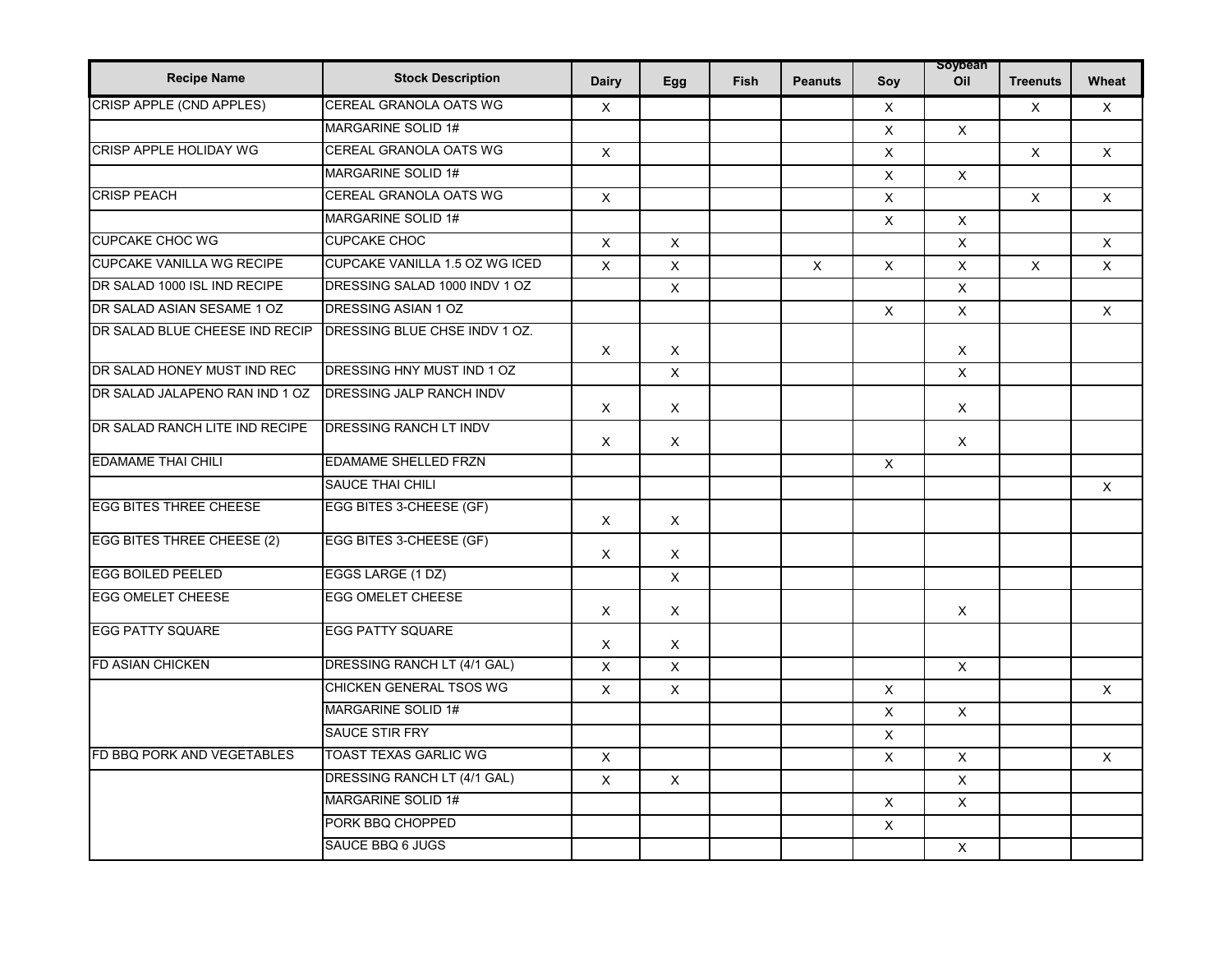| <b>Recipe Name</b>            | <b>Stock Description</b>       | Dairy        | Egg                       | Fish           | <b>Peanuts</b> | Soy          | soypean<br>Oil | <b>Treenuts</b>           | Wheat        |
|-------------------------------|--------------------------------|--------------|---------------------------|----------------|----------------|--------------|----------------|---------------------------|--------------|
| FD CHICKEN BROCCOLI ALFREDO   | <b>TOAST TEXAS GARLIC WG</b>   | X            |                           |                |                | X            | $\mathsf{X}$   |                           | X            |
|                               | CHEESE PARMESAN RF             | $\mathsf X$  |                           |                |                |              |                |                           |              |
|                               | <b>CROUTONS BULK</b>           | X            |                           |                |                |              |                | $\boldsymbol{\mathsf{X}}$ | X            |
|                               | DRESSING CAESAR (4/1 GAL)      | $\mathsf X$  | $\boldsymbol{\mathsf{X}}$ | $\mathsf{X}$   |                |              | $\mathsf{X}$   |                           |              |
|                               | CHEESE ALFREDO SAUCE RF        | X            |                           |                |                |              |                |                           |              |
|                               | CHICKEN STRIPS DARK MEAT       |              |                           |                |                | $\mathsf{X}$ |                |                           |              |
|                               | PASTA PENNE (E)                |              |                           |                |                |              |                |                           | $\times$     |
| FD CHICKEN PARMESAN           | CHEESE PARMESAN RF             | $\mathsf X$  |                           |                |                |              |                |                           |              |
|                               | CHEESE PIZZA MOZZ              | $\mathsf X$  |                           |                |                |              |                |                           |              |
|                               | <b>CROUTONS BULK</b>           | $\mathsf X$  |                           |                |                |              |                | $\times$                  | $\times$     |
|                               | DRESSING CAESAR (4/1 GAL)      | $\mathsf X$  | $\times$                  | $\mathsf X$    |                |              | $\mathsf{X}$   |                           |              |
|                               | CHICKEN BREAST FILET WG        |              |                           |                |                | $\mathsf X$  |                |                           | $\mathsf{X}$ |
|                               | PASTA SPAGHETTI (E)            |              |                           |                |                |              |                |                           | $\times$     |
| FD CHICKEN SPANISH SPICED     | DRESSING RANCH LT (1 GAL)      | $\mathsf{X}$ | $\pmb{\times}$            |                |                |              | $\mathsf{X}$   |                           |              |
|                               | CHICKEN STRIPS DARK MEAT       |              |                           |                |                | X            |                |                           |              |
|                               | <b>SEASONING TACO RS</b>       |              |                           |                |                |              | $\mathsf{X}$   |                           |              |
| FD LASAGNA VEGETARIAN         | <b>LASAGNA ROLL UP WG</b>      | $\mathsf X$  |                           |                |                |              |                |                           | $\times$     |
|                               | <b>CROUTONS BULK</b>           | $\mathsf{X}$ |                           |                |                |              |                | X                         | X            |
|                               | DRESSING CAESAR (4/1 GAL)      | X            | $\pmb{\times}$            | $\mathsf X$    |                |              | $\mathsf{X}$   |                           |              |
|                               | CHEESE PIZZA MOZZ              | X            |                           |                |                |              |                |                           |              |
|                               | <b>CHEESE PARMESAN RF</b>      | $\mathsf X$  |                           |                |                |              |                |                           |              |
|                               | <b>TOAST TEXAS GARLIC WG</b>   | $\mathsf X$  |                           |                |                | X            | $\mathsf X$    |                           | $\times$     |
| <b>FISH FILLET</b>            | <b>FISH PATTY BREADED</b>      |              |                           | $\mathsf X$    |                |              | X              |                           | $\mathsf{X}$ |
| FISH STICKS (3)               | <b>FISH STICKS WG</b>          | $\mathsf X$  |                           | X              |                |              | X              |                           | X            |
| FISH STICKS (4) HS            | <b>FISH STICKS WG</b>          | $\mathsf X$  |                           | $\pmb{\times}$ |                |              | $\mathsf{X}$   |                           | $\mathsf X$  |
| <b>FLATBREAD WG</b>           | <b>BREAD FLATBRD WG</b>        | $\mathsf X$  |                           |                |                |              | $\mathsf{X}$   |                           | $\mathsf{X}$ |
| FRENCH FRIES A LA CARTE BAKED | POTATO FRENCH FRY HS           |              |                           |                |                | $\times$     |                |                           |              |
| FRENCH FRIES BAKED 1/2 Cup HS | POTATO FRENCH FRY HS           |              |                           |                |                | X            |                |                           |              |
| <b>FRENCH TOAST STIX (3)</b>  | <b>FRENCH TST STX WG MAPLE</b> | X            | X                         |                |                | X            | X              |                           | X            |
| <b>FRENCH TOAST STIX (4)</b>  | FRENCH TST STX WG MAPLE        | $\times$     | $\boldsymbol{\mathsf{X}}$ |                |                | $\mathsf{X}$ | $\mathsf{X}$   |                           | $\times$     |
| <b>FRENCH TOAST STIX (6)</b>  | FRENCH TST STX WG MAPLE        | $\times$     | $\mathsf{X}$              |                |                | $\mathsf{X}$ | X              |                           | $\mathsf{X}$ |
| FRUIT CANDY CORN CUP HOLIDAY  | TOPPING WHIPPED NON DAIRY      | $\mathsf{X}$ |                           |                |                |              |                |                           |              |
| FRUIT LUCKY LEPRECHAUN        | TOPPING WHIPPED NON DAIRY      | $\mathsf X$  |                           |                |                |              |                |                           |              |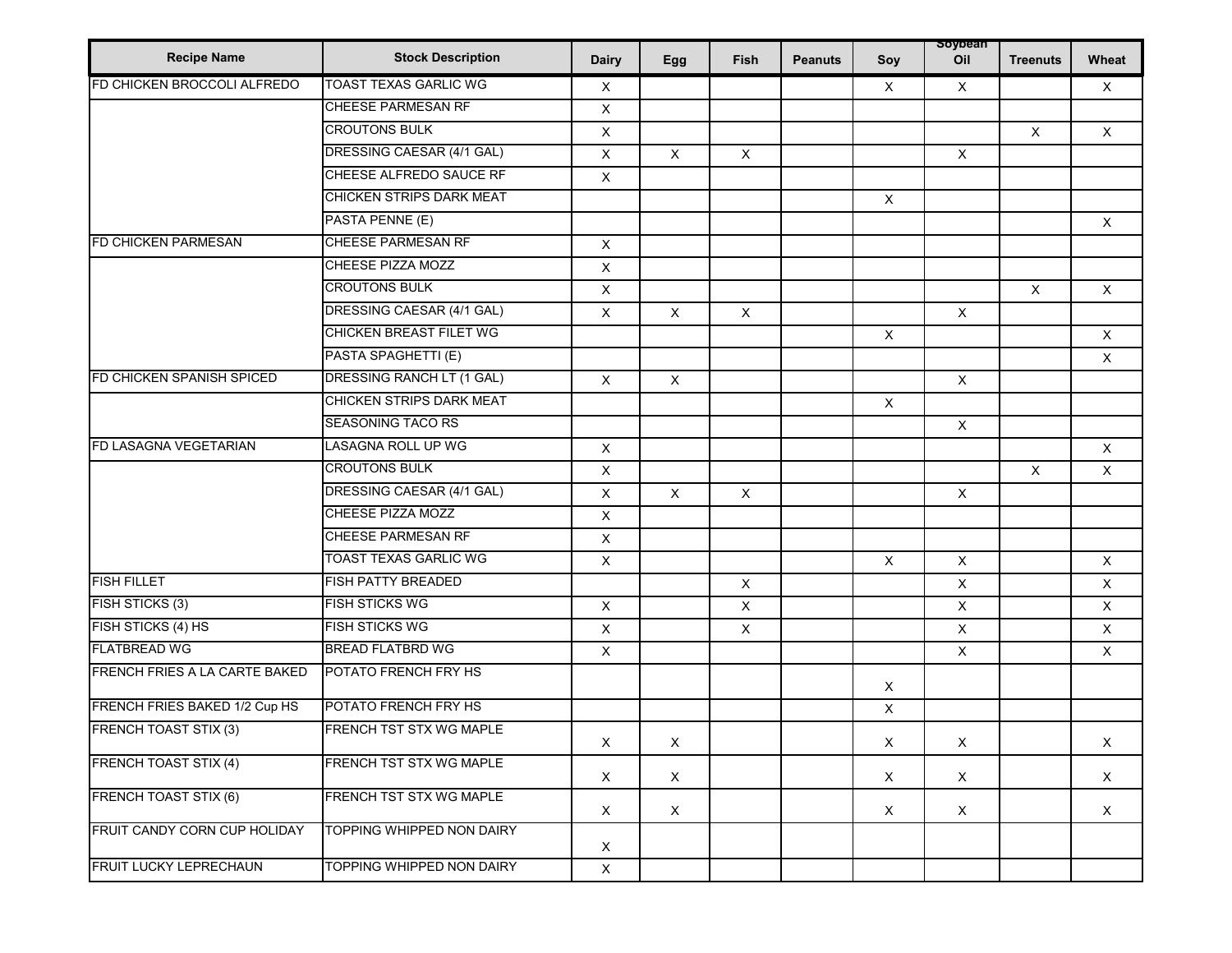| <b>Recipe Name</b>                   | <b>Stock Description</b>          | <b>Dairy</b>              | Egg         | Fish | <b>Peanuts</b> | Soy                       | soypean<br>Oil            | <b>Treenuts</b> | Wheat        |
|--------------------------------------|-----------------------------------|---------------------------|-------------|------|----------------|---------------------------|---------------------------|-----------------|--------------|
| <b>GOLDFISH CHED WG RECIPE</b>       | CRACKER GOLDFISH CHED WG          | X                         |             |      |                |                           |                           |                 | X            |
| <b>GOLDFISH MICKEY CHED WG</b>       | <b>CRACKER GOLDFISH MICKEY WG</b> | X                         |             |      |                |                           | $\boldsymbol{\mathsf{X}}$ |                 | $\mathsf{X}$ |
| <b>GOLDFISH PRETZEL RECIPE</b>       | CRACKER GOLDFISH PRETZ WG         | X                         |             |      |                |                           |                           |                 | X            |
| <b>GRAVY POULTRY REC</b>             | <b>GRAVY MIX POULTRY LS</b>       | X                         | X           |      |                |                           | X                         |                 | X            |
| <b>GRITS</b>                         | MARGARINE SOLID 1#                |                           |             |      |                | $\boldsymbol{\mathsf{X}}$ | $\mathsf{X}$              |                 |              |
| <b>GRITS WITH CHEESE (E)</b>         | CHEESE CHED SHRED 30# USDA        | $\pmb{\times}$            |             |      |                |                           |                           |                 |              |
|                                      | MARGARINE SOLID 1#                |                           |             |      |                | $\boldsymbol{\mathsf{X}}$ | $\mathsf{X}$              |                 |              |
| <b>HAMBURGER WG</b>                  | <b>BUN HAMBURGER WG FRZ</b>       |                           |             |      |                |                           | X                         |                 | $\mathsf{X}$ |
| HOT DOG ON A BUN                     | BUN HOT DOG FRZ WG                |                           |             |      |                |                           |                           |                 | $\times$     |
| <b>ICE CREAM BIRTHDAY CONE</b>       | ICE CREAM BIRTHDAY CONE           | $\pmb{\times}$            |             |      |                | $\boldsymbol{\mathsf{X}}$ | $\mathsf{X}$              | $\mathsf{X}$    | $\mathsf{X}$ |
| <b>ICE CREAM CHOC SHORTCAKE</b>      | ICE CREAM CHOC SHORTCAKE 3 OZ     | X                         |             |      |                | $\boldsymbol{\mathsf{X}}$ | $\times$                  | $\mathsf{X}$    | $\mathsf{X}$ |
| ICE CREAM CHOCOLATE CUP              | ICE CREAM CHOCOLATE LIGHT         | X                         |             |      |                |                           |                           |                 |              |
| ICE CREAM CONE VANILLA CHOC          | ICE CREAM VAN CHOC CONE           | X                         |             |      |                | X                         | $\times$                  | X               | $\mathsf{X}$ |
| <b>ICE CREAM COOKIES &amp; CREAM</b> | ICE CREAM COOKIE & CREAM SAND     | $\pmb{\times}$            |             |      |                | X                         |                           |                 | $\times$     |
| <b>ICE CREAM COTTON CANDY</b>        | ICE CREAM COTTON CANDY BAR        | X                         |             |      |                |                           |                           |                 |              |
| ICE CREAM CRUMBLE COOKIE             | ICE CREAM CRUMBLE COOKIE CONE     | X                         |             |      |                | $\mathsf{X}$              | $\times$                  | $\mathsf{X}$    | $\mathsf{X}$ |
| <b>ICE CREAM FUDGE BAR</b>           | <b>ICE CREAM FUDGE BAR</b>        | X                         |             |      |                |                           |                           |                 |              |
| <b>ICE CREAM ORANGE PUSHUP</b>       | ICE CREAM ORANGE PUSHUP           | X                         |             |      |                |                           |                           |                 |              |
| <b>ICE CREAM SANDWICH VANILLA</b>    | ICE CREAM LF VAN SANDWICH         | X                         |             |      |                | $\boldsymbol{\mathsf{X}}$ |                           |                 | $\mathsf{X}$ |
| <b>ICE CREAM SOUR SWELL</b>          | ICE CREAM SOUR SWELL CHERRY       | X                         |             |      |                |                           |                           |                 |              |
| <b>ICE CREAM STRAW SHORTCAKE</b>     | ICE CREAM STRAWBERRY SHORTCAKE    | X                         |             |      |                | $\boldsymbol{\mathsf{X}}$ | $\mathsf{X}$              |                 | X            |
| <b>ICE CREAM STRAWBERRY CUP</b>      | <b>ICE CREAM STRAWBERRY LIGHT</b> | X                         |             |      |                |                           |                           |                 |              |
| ICE CREAM VANILLA CUP                | ICE CREAM VANILLA LIGHT 4 OZ      | X                         |             |      |                |                           |                           |                 |              |
| <b>KALE CHIPS</b>                    | <b>SEASONING TACO RS</b>          |                           |             |      |                |                           | X                         |                 |              |
| KALE FRESH STEAMED 1/2 CUP           | <b>BASE VEGETABLE GF</b>          |                           |             |      |                |                           | $\times$                  |                 |              |
| LASAGNA ROLLUP WG                    | CHEESE PIZZA MOZZ                 | $\mathsf X$               |             |      |                |                           |                           |                 |              |
|                                      | <b>LASAGNA ROLL UP WG</b>         | X                         |             |      |                |                           |                           |                 | X            |
| MAC & CHEESE PREMADE (E)             | MAC & CHEESE PREMADE (E)          | $\boldsymbol{\mathsf{X}}$ | X           |      |                |                           |                           |                 | X            |
| <b>MARGARINE CUP RECIPE</b>          | <b>MARGARINE CUPS INDV</b>        |                           |             |      |                | X                         | $\times$                  |                 |              |
| MAYONNAISE CRANBERRY SPREAD          | MAYONNAISE LT 4/1 GAL             |                           | X           |      |                |                           | X                         |                 |              |
|                                      | MAYONNAISE LT 1 GAL               |                           | $\mathsf X$ |      |                |                           | X                         |                 |              |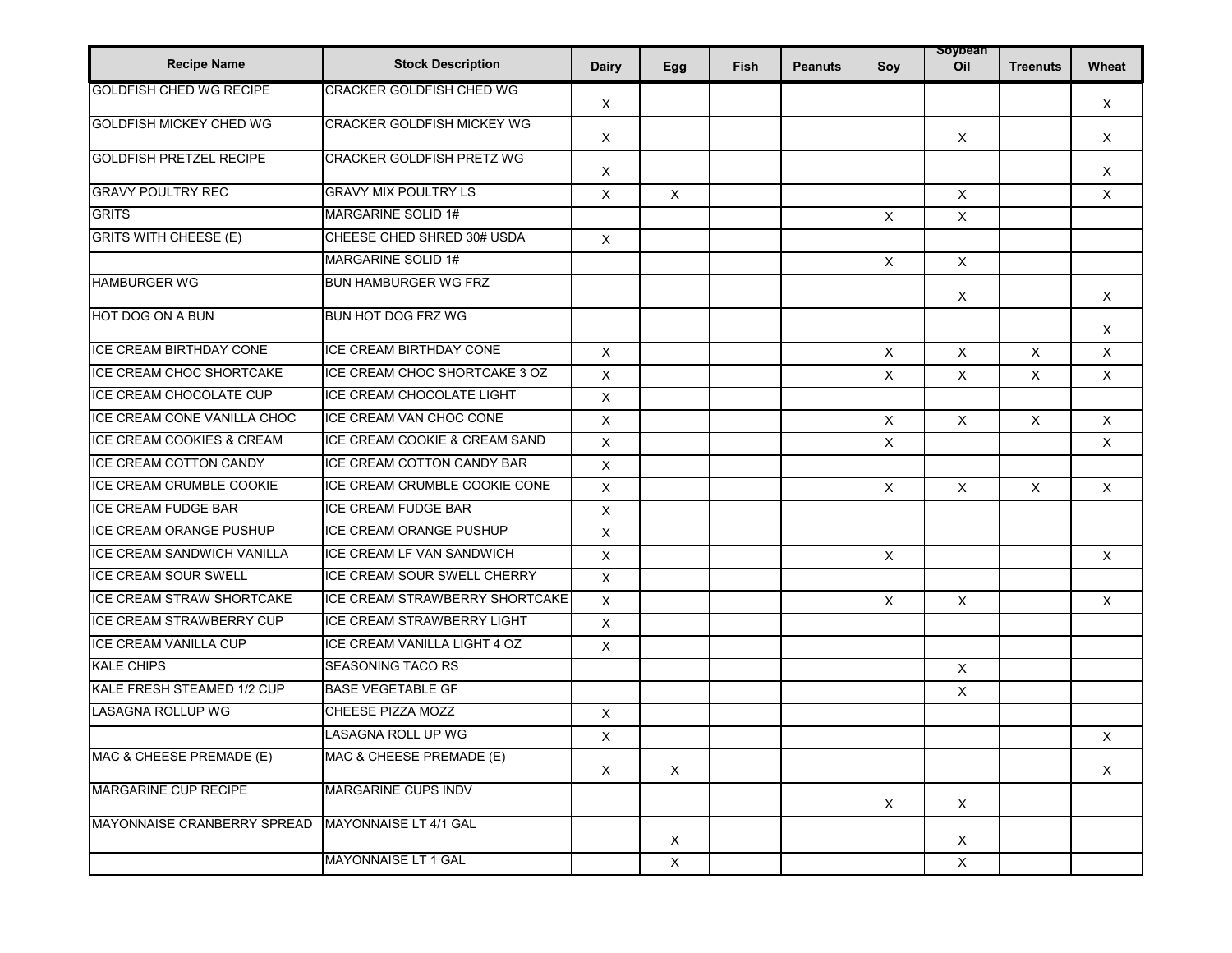| <b>Recipe Name</b>              | <b>Stock Description</b>     | <b>Dairy</b>              | Egg            | Fish | <b>Peanuts</b> | Soy                       | soypean<br>Oil | <b>Treenuts</b> | Wheat       |
|---------------------------------|------------------------------|---------------------------|----------------|------|----------------|---------------------------|----------------|-----------------|-------------|
| MAYONNAISE SPICY SAND SPREAD    | MAYONNAISE LT 4/1 GAL        |                           | $\mathsf X$    |      |                |                           | X              |                 |             |
|                                 | <b>MAYONNAISE LT 1 GAL</b>   |                           | $\mathsf X$    |      |                |                           | $\mathsf{X}$   |                 |             |
| MILK 1% RECIPE                  | MILK LOWFAT (1%) INDVV       | X                         |                |      |                |                           |                |                 |             |
| MILK CHOC FAT FREE RECIPE       | MILK CHOCOLATE FF INDVV      | X                         |                |      |                |                           |                |                 |             |
| <b>MILK FAT FREE RECIPE</b>     | MILK SKIM INDVV              | X                         |                |      |                |                           |                |                 |             |
| <b>MILK RECONST FROM DRY</b>    | MILK DRY 50#                 | $\times$                  |                |      |                |                           |                |                 |             |
| MILK STRAWBERRY FAT FREE        | MILK STRAWBERRY FF INDVV     | X                         |                |      |                |                           |                |                 |             |
| <b>MUFFIN TOP BLUEBERRY WG</b>  | MUFFIN TOP BLUEBERRY WG      | X                         | X              |      |                |                           | X              |                 | $\times$    |
| OATMEAL ROUND APPLE CINNAMON    | OATMEAL ROUND APPLE CINN WG  | X                         | $\mathsf X$    |      |                | X                         |                |                 | $\mathsf X$ |
| OATMEAL ROUND BANANA CC         | OATMEAL ROUND BANANA CC WG   | X                         | X              |      |                | $\boldsymbol{\mathsf{X}}$ |                |                 | $\times$    |
| <b>PACK BISTRO</b>              | <b>BREAD FLATBRD WG</b>      | X                         |                |      |                |                           | $\pmb{\times}$ |                 | $\times$    |
|                                 | CHEESE CRACKER CUT           | $\mathsf X$               |                |      |                |                           |                |                 |             |
|                                 | <b>EGG BOILED PEELED</b>     |                           | $\mathsf X$    |      |                |                           |                |                 |             |
| PACK EGG SALAD PLATE            | <b>BREAD FLATBRD WG</b>      | $\mathsf X$               |                |      |                |                           | $\mathsf X$    |                 | $\times$    |
|                                 | CHEESE CRACKER CUT           | X                         |                |      |                |                           |                |                 |             |
|                                 | MAYONNAISE LT 4/1 GAL        |                           | $\pmb{\times}$ |      |                |                           | $\mathsf{X}$   |                 |             |
|                                 | EGGS LARGE (1 DZ)            |                           | X              |      |                |                           |                |                 |             |
|                                 | MAYONNAISE LT 1 GAL          |                           | $\mathsf X$    |      |                |                           | $\mathsf X$    |                 |             |
| <b>PACK HUMMUS PLATE</b>        | <b>BREAD FLATBRD WG</b>      | $\mathsf X$               |                |      |                |                           | X              |                 | $\times$    |
|                                 | <b>CHEESE CRACKER CUT</b>    | X                         |                |      |                |                           |                |                 |             |
|                                 | <b>HUMMUS DIP/SPREAD</b>     |                           |                |      |                | $\boldsymbol{\mathsf{x}}$ | $\mathsf{X}$   |                 |             |
| <b>PACK PEANUT BUTTER</b>       | CRACKER GOLDFISH MICKEY WG   | $\boldsymbol{\mathsf{X}}$ |                |      |                |                           | $\times$       |                 | $\times$    |
|                                 | PEANUT BUTTER PACKETS 1.1 OZ |                           |                |      | $\mathsf X$    |                           |                |                 |             |
|                                 | <b>CRACKER SCOOBY GRAHAM</b> |                           |                |      |                | $\boldsymbol{\mathsf{X}}$ | $\mathsf X$    |                 | X           |
| <b>PACK PIZZA</b>               | <b>BREAD FLATBRD WG</b>      | $\mathsf X$               |                |      |                |                           | X              |                 | $\mathsf X$ |
|                                 | CHEESE PIZZA MOZZ            | Χ                         |                |      |                |                           |                |                 |             |
| <b>PACK TURKEY CHEESE CUBES</b> | CRACKER GOLDFISH PRETZ WG    | $\mathsf{X}$              |                |      |                |                           |                |                 | $\times$    |
|                                 | CHEESE CUBES CHED BULK       | $\mathsf X$               |                |      |                |                           |                |                 |             |
|                                 | CRACKER GOLDFISH MICKEY WG   | $\mathsf{X}$              |                |      |                |                           | $\mathsf{X}$   |                 | $\times$    |
| <b>PACK VEG. PIZZA</b>          | CHEESE PIZZA MOZZ            | $\times$                  |                |      |                |                           |                |                 |             |
|                                 | <b>BREAD FLATBRD WG</b>      | X                         |                |      |                |                           | $\times$       |                 | X           |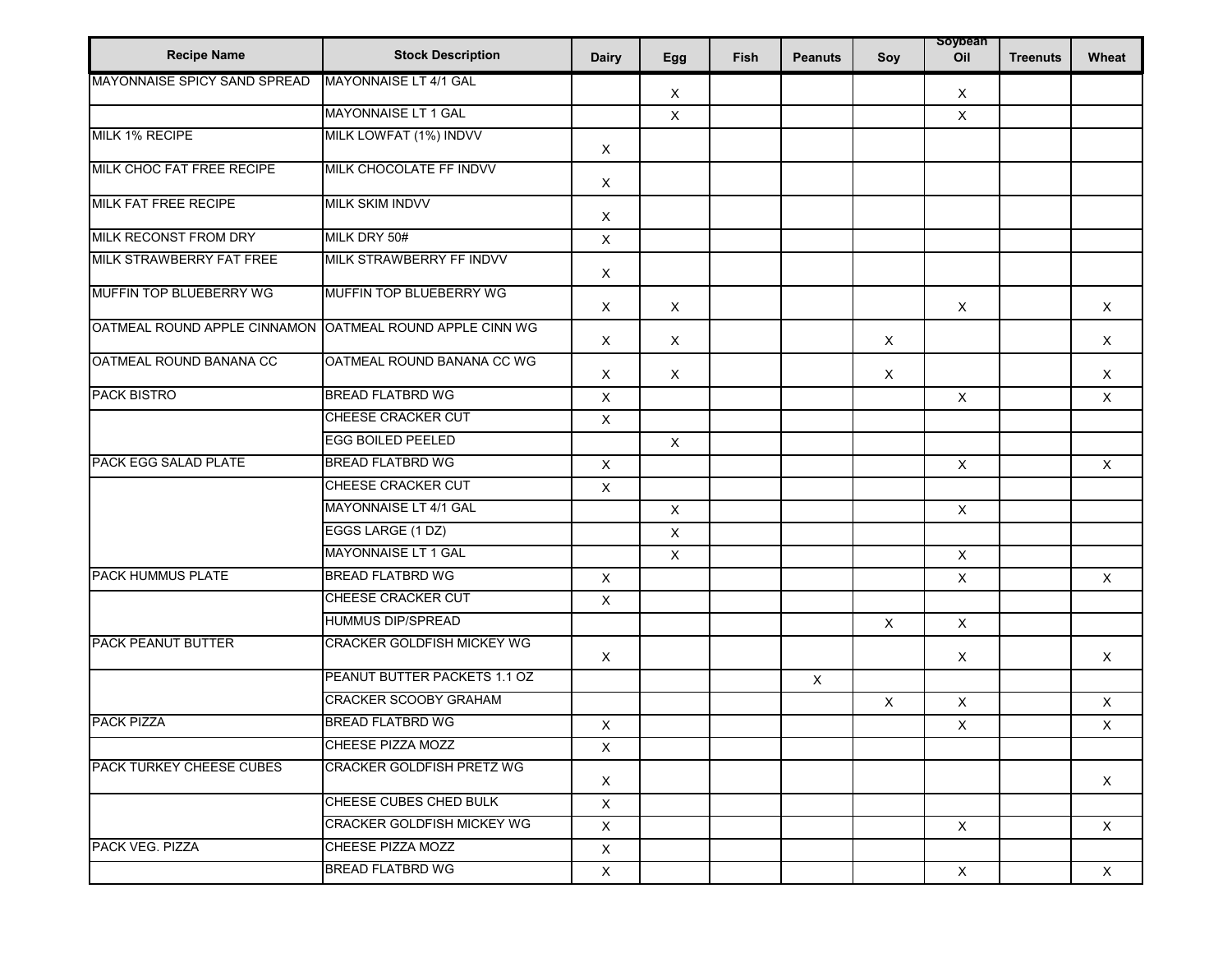| <b>Recipe Name</b>                                         | <b>Stock Description</b>         | <b>Dairy</b> | Egg                       | Fish | <b>Peanuts</b> | Soy                       | soypean<br>Oil | <b>Treenuts</b> | Wheat          |
|------------------------------------------------------------|----------------------------------|--------------|---------------------------|------|----------------|---------------------------|----------------|-----------------|----------------|
| <b>PACK YOGURT</b>                                         | <b>CRACKER GOLDFISH PRETZ WG</b> | Χ            |                           |      |                |                           |                |                 | $\mathsf{X}$   |
|                                                            | YOGURT STRAW 4 OZ FF             | X            |                           |      |                |                           |                |                 |                |
|                                                            | <b>CRACKER APPLE WG</b>          | X            | $\boldsymbol{\mathsf{X}}$ |      |                | $\pmb{\times}$            |                |                 | $\mathsf{X}$   |
|                                                            | <b>CHEESE CRACKER CUT</b>        | $\mathsf X$  |                           |      |                |                           |                |                 |                |
| PANCAKES MINI BLUEBERRY                                    | PANCAKES MINI BLUEBERRY WG       | X            | $\mathsf{X}$              |      |                | $\mathsf X$               |                |                 | $\mathsf{X}$   |
| PANCAKES MINI MAPLE WG                                     | PANCAKES MINI MAPLE WG           | X            | $\mathsf X$               |      |                |                           |                |                 | $\mathsf{X}$   |
| PANCAKES MINI STRAWBERRY                                   | PANCAKES MINI STRAWBERRY WG      | $\times$     | X                         |      |                | $\boldsymbol{\mathsf{X}}$ | $\mathsf{X}$   |                 | $\mathsf{X}$   |
| PASTA ALFREDO CAJUN W/CHX SPIN CHEESE ALFREDO SAUCE RF     |                                  | $\times$     |                           |      |                |                           |                |                 |                |
|                                                            | <b>MARGARINE SOLID 1#</b>        |              |                           |      |                | $\mathsf X$               | $\mathsf{X}$   |                 |                |
|                                                            | PASTA PENNE (E)                  |              |                           |      |                |                           |                |                 | $\mathsf{X}$   |
| PASTA ALFREDO W/CHX & BROCC                                | CHEESE ALFREDO SAUCE RF          | X            |                           |      |                |                           |                |                 |                |
|                                                            | <b>CHEESE PARMESAN RF</b>        | $\times$     |                           |      |                |                           |                |                 |                |
|                                                            | ROLL DINNER 1 OZ WG              | $\times$     |                           |      |                |                           | $\mathsf{X}$   |                 | $\mathsf{X}$   |
|                                                            | MARGARINE SOLID 1#               |              |                           |      |                | $\sf X$                   | $\mathsf{X}$   |                 |                |
|                                                            | PASTA PENNE (E)                  |              |                           |      |                |                           |                |                 | $\pmb{\times}$ |
| PASTA BEEF ROTINI                                          | PASTA BEEF ROTINI                |              | X                         |      |                |                           | $\mathsf{X}$   |                 | $\mathsf X$    |
| PASTA ELBOW 1 CUP (E)                                      | PASTA ELBOW MAC (E)              |              |                           |      |                |                           |                |                 | $\mathsf{X}$   |
| PASTA LO MEIN 1 CUP                                        | NOODLES YAKISOBA WG              |              | $\pmb{\times}$            |      |                |                           | $\mathsf X$    |                 | $\mathsf{X}$   |
|                                                            | SAUCE STIR FRY                   |              |                           |      |                | $\boldsymbol{\mathsf{X}}$ |                |                 |                |
| PASTA MINI RAVIOLI CHEESE WG                               | <b>CHEESE PIZZA MOZZ</b>         | $\mathsf{X}$ |                           |      |                |                           |                |                 |                |
|                                                            | PASTA RAVIOLI MINI CHEESE        | Χ            | X                         |      |                |                           |                |                 | X              |
| PASTA PENNE 1 CUP (E)                                      | PASTA PENNE (E)                  |              |                           |      |                |                           |                |                 | $\mathsf{X}$   |
| PASTA ROTINI 1 CUP (E)                                     | PASTA ROTINI (E)                 |              |                           |      |                |                           |                |                 | $\mathsf X$    |
| PASTA SPAG 1 CUP (E)                                       | PASTA SPAGHETTI (E)              |              |                           |      |                |                           |                |                 | $\mathsf{X}$   |
| PASTA TORTELLINI 4 CHEESE (WG)                             | PASTA TORTELLINI CHEESE (V) WG   | Χ            | $\mathsf X$               |      |                |                           | $\sf X$        |                 | X              |
| PEACHES BAKED 1/2 CUP                                      | <b>MARGARINE SOLID 1#</b>        |              |                           |      |                | X                         | $\mathsf{X}$   |                 |                |
| PEAS 1/2 CUP                                               | MARGARINE SOLID 1#               |              |                           |      |                | X                         | X              |                 |                |
| PIZZA BREAKFAST (TK SAUS) REC                              | PIZZA BREAKFAST TK SAUS WG       | X            |                           |      |                | X                         | X              |                 | X              |
| PIZZA BUF CHIX 6 CUT                                       | PIZZA BUF CHX 16" WG BIG DAD     | $\times$     |                           |      |                | $\boldsymbol{\mathsf{X}}$ | $\mathsf X$    |                 | $\mathsf{X}$   |
| PIZZA CHEESE 6 CUT                                         | PIZZA CHEESE 16" WG BIG DAD      | $\times$     |                           |      |                | $\times$                  | $\mathsf{X}$   |                 | $\mathsf{X}$   |
| PIZZA ES BACON CHSBURGER 10 CU PIZZA CHEESE 16" WG BIG DAD |                                  | $\times$     |                           |      |                | $\mathsf{X}$              | $\mathsf{X}$   |                 | X              |
|                                                            | CHEESE CHED SHRED 30# USDA       | X            |                           |      |                |                           |                |                 |                |
| PIZZA ES BUF CHIX 10 CUT                                   | PIZZA BUF CHX 16" WG BIG DAD     | $\mathsf{X}$ |                           |      |                | $\mathsf X$               | $\times$       |                 | X              |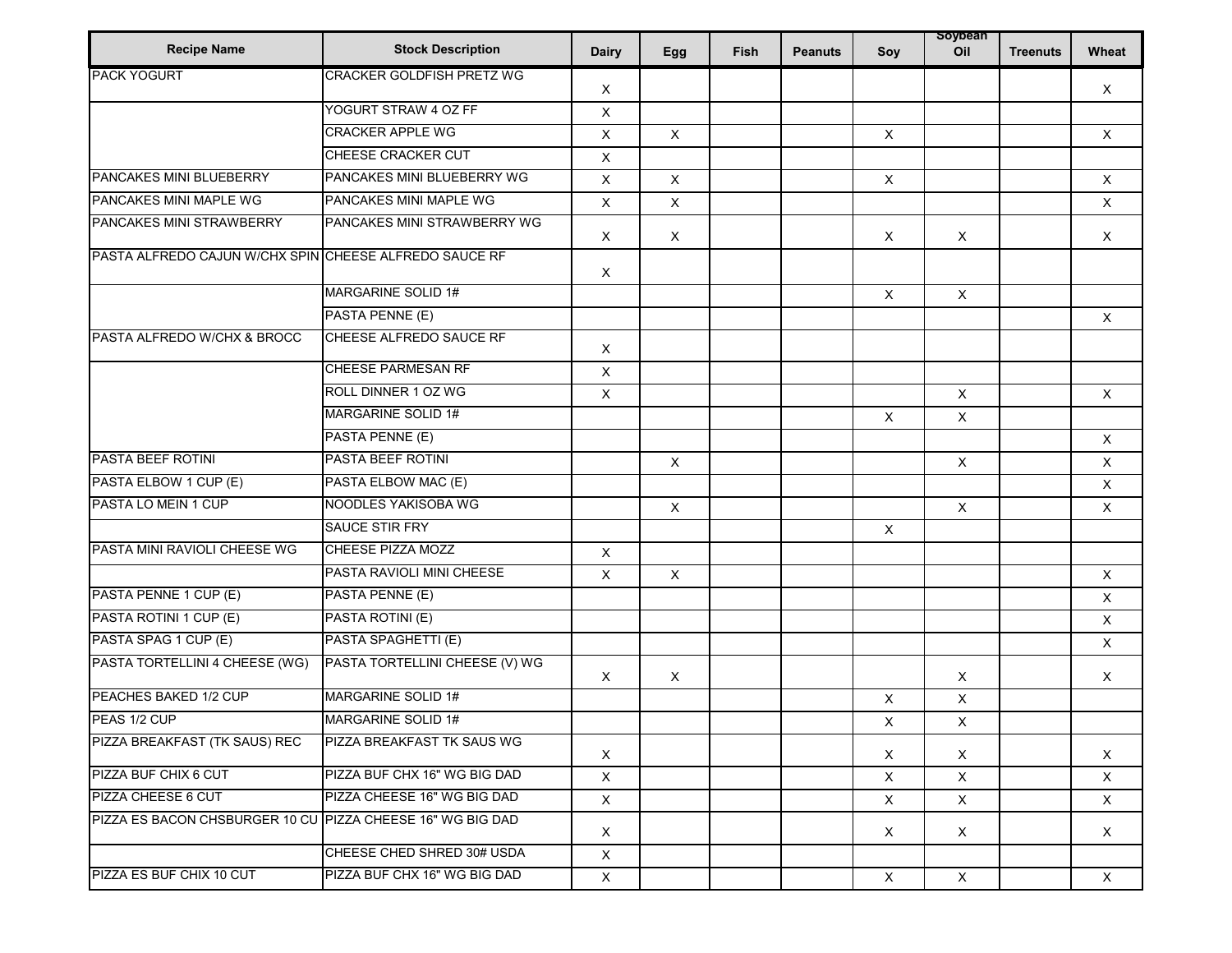| <b>Recipe Name</b>                       | <b>Stock Description</b>       | <b>Dairy</b>              |             | <b>Fish</b> | <b>Peanuts</b> |                           | soybean<br>Oil |                 | Wheat        |
|------------------------------------------|--------------------------------|---------------------------|-------------|-------------|----------------|---------------------------|----------------|-----------------|--------------|
| PIZZA ES CHEESE 10 CUT                   | PIZZA CHEESE 16" WG BIG DAD    |                           | Egg         |             |                | Soy                       |                | <b>Treenuts</b> |              |
| PIZZA ES FOUR MEAT 10 CUT                | PIZZA FOUR MEAT WG 16"         | X                         |             |             |                | X                         | $\times$       |                 | $\times$     |
| PIZZA ES HAM & P/A 10 CUT                | PIZZA CHEESE 16" WG BIG DAD    | X                         |             |             |                | $\mathsf X$               | $\times$       |                 | $\mathsf{X}$ |
|                                          |                                | X                         |             |             |                | $\times$                  | $\times$       |                 | $\times$     |
| PIZZA ES PEPPERONI 10 CUT                | PIZZA PEPPERONI 16" WG BIG DAD | X                         |             |             |                | X                         | $\times$       |                 | $\times$     |
| PIZZA ES SOUTHWEST 10 CUT                | PIZZA CHEESE 16" WG BIG DAD    | X                         |             |             |                | $\times$                  | $\mathsf{X}$   |                 | $\times$     |
|                                          | CHEESE CHED SHRED 30# USDA     | X                         |             |             |                |                           |                |                 |              |
| PIZZA ES VEGETARIAN 10 CUT               | PIZZA CHEESE 16" WG BIG DAD    | $\mathsf X$               |             |             |                | $\times$                  | $\mathsf{X}$   |                 | $\mathsf{X}$ |
| <b>PIZZA FRENCH BREAD</b><br>W/PEPPERONI | PIZZA FRENCH BREAD WG          | Χ                         |             |             |                | $\times$                  | $\times$       |                 | $\times$     |
| PIZZA FRENCH BREAD WG                    | PIZZA FRENCH BREAD WG          | X                         |             |             |                | $\times$                  | X              |                 | $\mathsf{X}$ |
| PIZZA HS BBQ CHICKEN DB                  | CHEESE CHED SHRED 30# USDA     | X                         |             |             |                |                           |                |                 |              |
|                                          | CHEESE PIZZA MOZZ              | $\boldsymbol{\mathsf{X}}$ |             |             |                |                           |                |                 |              |
|                                          | PIZZA DOUGH BALL 20 OZ WG      |                           |             |             |                |                           | $\mathsf{X}$   |                 | $\times$     |
|                                          | SAUCE BBQ 6 JUGS               |                           |             |             |                |                           | $\mathsf{X}$   |                 |              |
| PIZZA HS BBQ PORK DB                     | CHEESE PIZZA MOZZ              | $\mathsf{X}$              |             |             |                |                           |                |                 |              |
|                                          | CHEESE CHED SHRED 30# USDA     | $\times$                  |             |             |                |                           |                |                 |              |
|                                          | PORK BBQ CHOPPED               |                           |             |             |                | $\times$                  |                |                 |              |
|                                          | SAUCE BBQ 6 JUGS               |                           |             |             |                |                           | $\times$       |                 |              |
|                                          | PIZZA DOUGH BALL 20 OZ WG      |                           |             |             |                |                           | $\times$       |                 | $\times$     |
| PIZZA HS BUFFALO CHICKEN DB              | CHEESE PIZZA MOZZ              | X                         |             |             |                |                           |                |                 |              |
|                                          | CHEESE CHED SHRED 30# USDA     | X                         |             |             |                |                           |                |                 |              |
|                                          | DRESSING RANCH LT (1 GAL)      | X                         | $\mathsf X$ |             |                |                           | $\pmb{\times}$ |                 |              |
|                                          | SAUCE BUFFALO 4/1 GAL          |                           |             |             |                | $\boldsymbol{\mathsf{X}}$ | $\times$       |                 |              |
|                                          | PIZZA DOUGH BALL 20 OZ WG      |                           |             |             |                |                           | X              |                 | $\times$     |
| PIZZA HS CHEESE DB                       | CHEESE PIZZA MOZZ              | $\times$                  |             |             |                |                           |                |                 |              |
|                                          | PIZZA DOUGH BALL 20 OZ WG      |                           |             |             |                |                           | X              |                 | $\times$     |
| PIZZA HS CHEESEBURGER DB                 | CHEESE PIZZA MOZZ              | X                         |             |             |                |                           |                |                 |              |
|                                          | CHEESE CHED SHRED 30# USDA     | $\boldsymbol{\mathsf{X}}$ |             |             |                |                           |                |                 |              |
|                                          | PIZZA DOUGH BALL 20 OZ WG      |                           |             |             |                |                           | $\mathsf{X}$   |                 | $\mathsf{X}$ |
| <b>PIZZA HS CHICKEN VEGGIE DB</b>        | CHEESE CHED SHRED 30# USDA     | Χ                         |             |             |                |                           |                |                 |              |
|                                          | CHEESE PIZZA MOZZ              | $\times$                  |             |             |                |                           |                |                 |              |
|                                          | PIZZA DOUGH BALL 20 OZ WG      |                           |             |             |                |                           | $\times$       |                 | $\times$     |
| PIZZA HS CHX ALFREDO SPIN DB             | CHEESE ALFREDO SAUCE RF        | $\times$                  |             |             |                |                           |                |                 |              |
|                                          | CHEESE PIZZA MOZZ              | $\times$                  |             |             |                |                           |                |                 |              |
|                                          | PIZZA DOUGH BALL 20 OZ WG      |                           |             |             |                |                           | $\mathsf{X}$   |                 | $\mathsf{X}$ |
| PIZZA HS FOUR MEAT DB                    | CHEESE PIZZA MOZZ              | $\boldsymbol{\mathsf{X}}$ |             |             |                |                           |                |                 |              |
|                                          | PIZZA DOUGH BALL 20 OZ WG      |                           |             |             |                |                           | $\times$       |                 | $\times$     |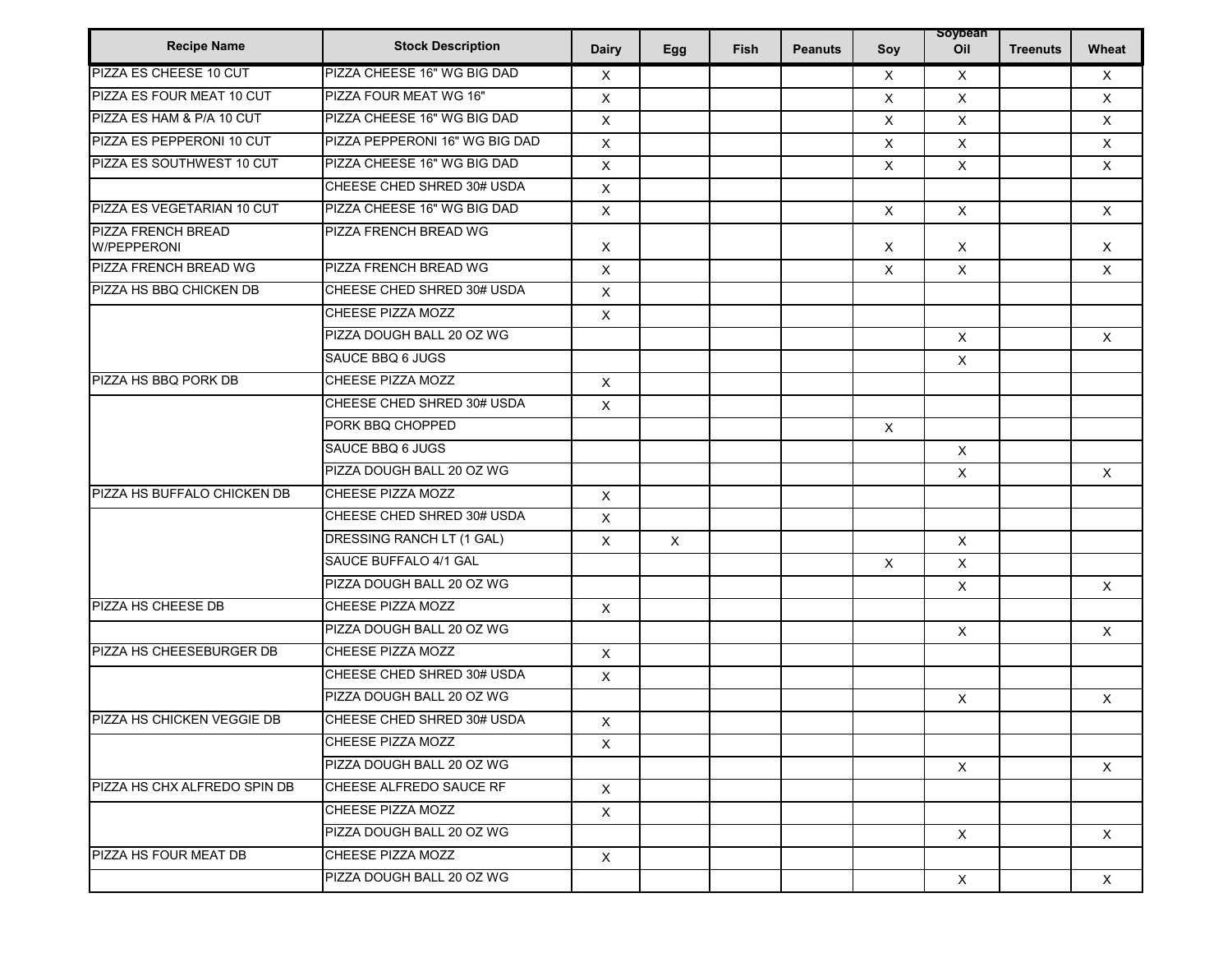| <b>Recipe Name</b>                       | <b>Stock Description</b>       | <b>Dairy</b>   | Egg | <b>Fish</b> | <b>Peanuts</b> | Soy            | soybean<br>Oil | <b>Treenuts</b> | Wheat        |
|------------------------------------------|--------------------------------|----------------|-----|-------------|----------------|----------------|----------------|-----------------|--------------|
| PIZZA HS HAM & P/A DB                    | <b>CHEESE PIZZA MOZZ</b>       | X              |     |             |                |                |                |                 |              |
|                                          | PIZZA DOUGH BALL 20 OZ WG      |                |     |             |                |                | $\mathsf{X}$   |                 | $\mathsf{X}$ |
| <b>PIZZA HS MARGHERITA</b>               | <b>CHEESE PIZZA MOZZ</b>       | $\mathsf X$    |     |             |                |                |                |                 |              |
|                                          | PIZZA DOUGH BALL 20 OZ WG      |                |     |             |                |                | $\mathsf{X}$   |                 | $\mathsf{X}$ |
| PIZZA HS PEPPERONI DB                    | <b>CHEESE PIZZA MOZZ</b>       | $\mathsf X$    |     |             |                |                |                |                 |              |
|                                          | PIZZA DOUGH BALL 20 OZ WG      |                |     |             |                |                | $\times$       |                 | $\times$     |
| PIZZA HS PHILLY CHEESE DB                | CHEESE ALFREDO SAUCE RF        | $\mathsf{X}$   |     |             |                |                |                |                 |              |
|                                          | CHEESE PIZZA MOZZ              | X              |     |             |                |                |                |                 |              |
|                                          | CHEESE CHED SHRED 30# USDA     | $\mathsf X$    |     |             |                |                |                |                 |              |
|                                          | PIZZA DOUGH BALL 20 OZ WG      |                |     |             |                |                | $\mathsf{X}$   |                 | $\times$     |
| PIZZA HS SOUTHWEST DB                    | CHEESE CHED SHRED 30# USDA     | $\times$       |     |             |                |                |                |                 |              |
|                                          | CHEESE PIZZA MOZZ              | $\mathsf X$    |     |             |                |                |                |                 |              |
|                                          | PIZZA DOUGH BALL 20 OZ WG      |                |     |             |                |                | $\times$       |                 | $\mathsf{X}$ |
| PIZZA HS TACO DOUGH BALL                 | <b>CHEESE PIZZA MOZZ</b>       | X              |     |             |                |                |                |                 |              |
|                                          | CHEESE CHED SHRED 30# USDA     | $\mathsf X$    |     |             |                |                |                |                 |              |
|                                          | PIZZA DOUGH BALL 20 OZ WG      |                |     |             |                |                | $\mathsf{X}$   |                 | $\mathsf{X}$ |
| PIZZA HS VEGETARIAN DB                   | CHEESE PIZZA MOZZ              | X              |     |             |                |                |                |                 |              |
|                                          | CHEESE CHED SHRED 30# USDA     | X              |     |             |                |                |                |                 |              |
|                                          | PIZZA DOUGH BALL 20 OZ WG      |                |     |             |                |                | $\mathsf{X}$   |                 | $\times$     |
| PIZZA HS WHITE CHIX DB                   | <b>CHEESE PIZZA MOZZ</b>       | X              |     |             |                |                |                |                 |              |
|                                          | CHEESE QUESO BLANCO SAUCE      | $\mathsf X$    |     |             |                |                |                |                 |              |
|                                          | PIZZA DOUGH BALL 20 OZ WG      |                |     |             |                |                | $\mathsf X$    |                 | $\times$     |
| PIZZA MS BACON CHSBURGER 8<br><b>CUT</b> | PIZZA CHEESE 16" WG BIG DAD    | $\times$       |     |             |                | X              | $\times$       |                 | $\times$     |
|                                          | CHEESE CHED SHRED 30# USDA     | $\mathsf{X}$   |     |             |                |                |                |                 |              |
| PIZZA MS BBQ PORK 8 CUT                  | PIZZA CHEESE 16" WG BIG DAD    | X              |     |             |                | X              | $\mathsf{X}$   |                 | $\times$     |
|                                          | PORK BBQ CHOPPED               |                |     |             |                | X              |                |                 |              |
|                                          | SAUCE BBQ 6 JUGS               |                |     |             |                |                | $\times$       |                 |              |
| PIZZA MS BUF CHIX 8 CUT                  | PIZZA BUF CHX 16" WG BIG DAD   | X              |     |             |                | X              | X              |                 | $\mathsf{X}$ |
| PIZZA MS CHEESE 8 CUT                    | PIZZA CHEESE 16" WG BIG DAD    | $\mathsf{X}^-$ |     |             |                | $\mathsf{X}^-$ | $\mathsf X$    |                 | $\mathsf X$  |
| <b>PIZZA MS FOUR MEAT 8 CUT</b>          | PIZZA FOUR MEAT WG 16"         | $\times$       |     |             |                | $\times$       | $\times$       |                 | $\times$     |
| PIZZA MS HAM & P/A 8 CUT                 | PIZZA CHEESE 16" WG BIG DAD    | $\times$       |     |             |                | $\mathsf{X}$   | $\times$       |                 | X            |
| PIZZA MS PEPPERONI 8 CUT                 | PIZZA PEPPERONI 16" WG BIG DAD | X              |     |             |                | X              | X              |                 | X            |
| <b>PIZZA MS PHILLY CHEESE 8 CUT</b>      | PIZZA CHEESE 16" WG BIG DAD    | $\mathsf{X}$   |     |             |                | $\mathsf{X}$   | $\mathsf{X}$   |                 | $\times$     |
|                                          | CHEESE PIZZA MOZZ              | X              |     |             |                |                |                |                 |              |
| PIZZA MS SOUTHWEST 8 CUT                 | PIZZA CHEESE 16" WG BIG DAD    | X              |     |             |                | $\mathsf{X}$   | $\times$       |                 | $\mathsf{X}$ |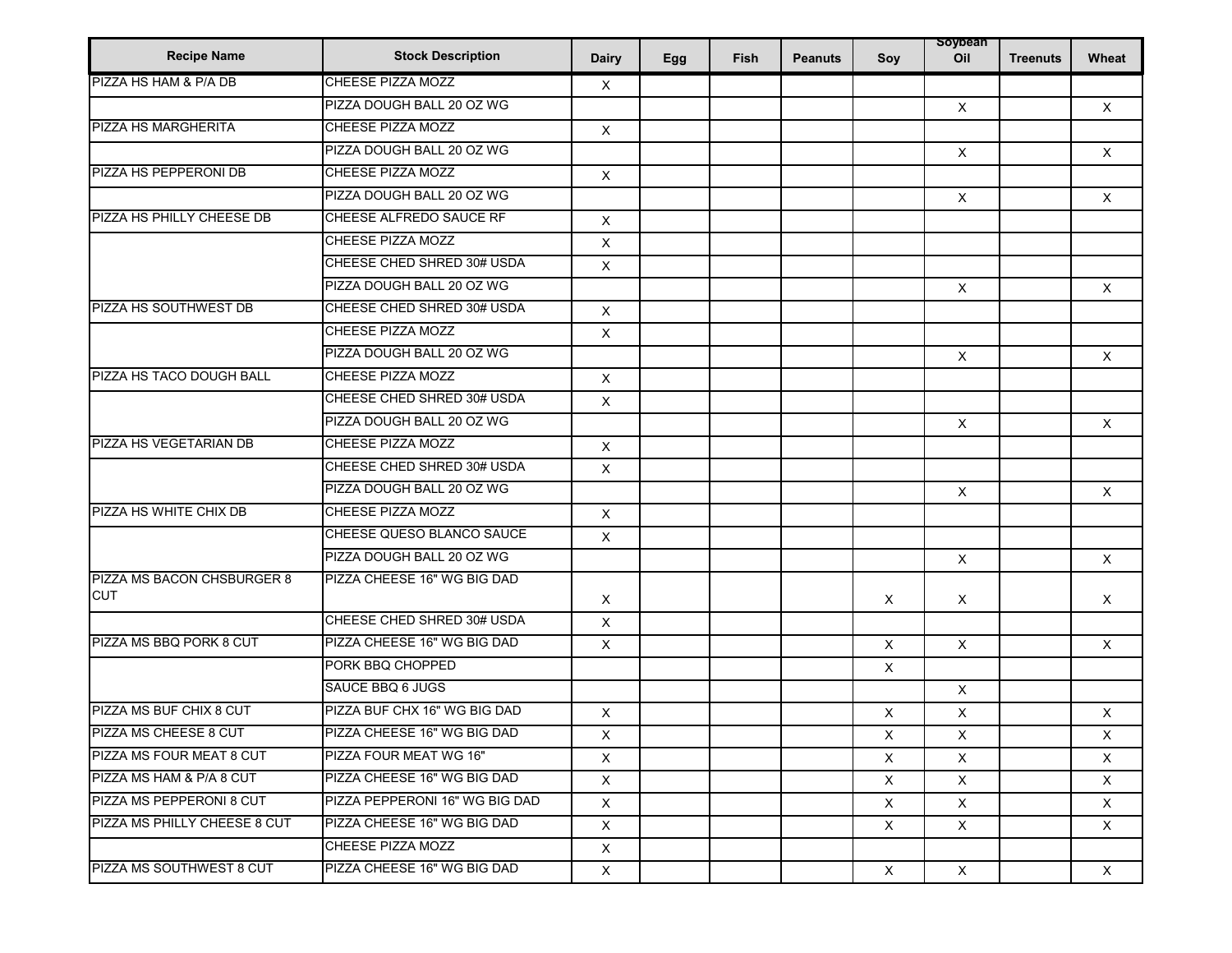|                                         |                                |                           |     |             |                |                           | soybean        |                 |              |
|-----------------------------------------|--------------------------------|---------------------------|-----|-------------|----------------|---------------------------|----------------|-----------------|--------------|
| <b>Recipe Name</b>                      | <b>Stock Description</b>       | <b>Dairy</b>              | Egg | <b>Fish</b> | <b>Peanuts</b> | Soy                       | Oil            | <b>Treenuts</b> | Wheat        |
|                                         | CHEESE CHED SHRED 30# USDA     | Χ                         |     |             |                |                           |                |                 |              |
| PIZZA MS VEGETARIAN 8 CUT               | PIZZA CHEESE 16" WG BIG DAD    | X                         |     |             |                | $\boldsymbol{\mathsf{X}}$ | $\mathsf{X}$   |                 | $\mathsf{X}$ |
| PIZZA PEPPERONI 6 CUT                   | PIZZA PEPPERONI 16" WG BIG DAD | X                         |     |             |                | $\times$                  | X              |                 | $\mathsf{X}$ |
| PLATE CHICKEN SALAD ES                  | <b>BREAD FLATBRD WG</b>        | X                         |     |             |                |                           | $\mathsf{X}$   |                 | $\times$     |
| PLATE CHICKEN SALAD SEC                 | <b>FLATBREAD WG</b>            | X                         |     |             |                |                           | X              |                 | X            |
| PLATE YOGURT                            | CRACKER CHEEZIT CHEESE WG      | $\times$                  |     |             |                | $\times$                  | $\mathsf{X}$   |                 | $\times$     |
|                                         | YOGURT STRAW 4 OZ FF           | X                         |     |             |                |                           |                |                 |              |
|                                         | <b>CRACKER APPLE WG</b>        | X                         | X   |             |                | $\boldsymbol{\mathsf{X}}$ |                |                 | X            |
|                                         | CHEESE CUBES CHED BULK         | $\pmb{\times}$            |     |             |                |                           |                |                 |              |
| POPTART 2CT BLUEBERRY WG REC            | PASTRY POPTART 2G BB WG        |                           |     |             |                | $\boldsymbol{\mathsf{X}}$ | $\times$       |                 | $\times$     |
| POPTART 2CT CINNAMON WG REC             | PASTRY POPTART 2G CINN WG      |                           |     |             |                |                           | X              |                 | $\times$     |
| POPTART 2CT STRAWBERRY WG<br><b>REC</b> | PASTRY POPTART 2G STRW WG      |                           |     |             |                | $\boldsymbol{\mathsf{X}}$ | X              |                 | X            |
| POPTART BLUEBERRY WG RECIPE             | PASTRY POPTART BB WG           |                           |     |             |                | X                         | X              |                 | $\mathsf{X}$ |
| POPTART CINN WG RECIPE                  | PASTRY POPTART CINNAMON WG     |                           |     |             |                | $\boldsymbol{\mathsf{X}}$ | $\mathsf X$    |                 | $\mathsf{X}$ |
| POPTART STRAWBERRRY WG<br><b>RECIPE</b> | PASTRY POPTART STRAWBRY WG     |                           |     |             |                | Χ                         | X              |                 | X            |
| PORK BBQ                                | PORK BBQ CHOPPED               |                           |     |             |                | $\boldsymbol{\mathsf{X}}$ |                |                 |              |
| PORK BBQ FRIES                          | CHEESE CHED SHRED 30# USDA     | $\mathsf{X}$              |     |             |                |                           |                |                 |              |
|                                         | PORK BBQ CHOPPED               |                           |     |             |                | $\boldsymbol{\mathsf{X}}$ |                |                 |              |
|                                         | POTATO SPIRAL SEASONED         |                           |     |             |                |                           | $\mathsf{X}$   |                 |              |
|                                         | SAUCE BBQ 6 JUGS               |                           |     |             |                |                           | $\times$       |                 |              |
| PORK BBQ MAC                            | MAC & CHEESE PREMADE (E)       | $\boldsymbol{\mathsf{X}}$ | X   |             |                |                           |                |                 | $\times$     |
|                                         | PORK BBQ CHOPPED               |                           |     |             |                | $\boldsymbol{\mathsf{X}}$ |                |                 |              |
|                                         | SAUCE BBQ 6 JUGS               |                           |     |             |                |                           | $\pmb{\times}$ |                 |              |
| PORK BBQ WITH SAUCE                     | PORK BBQ CHOPPED               |                           |     |             |                | $\boldsymbol{\mathsf{X}}$ |                |                 |              |
|                                         | SAUCE BBQ 6 JUGS               |                           |     |             |                |                           | $\pmb{\times}$ |                 |              |
| PORK CARNITAS NACHO MEAT                | PORK BBQ CHOPPED               |                           |     |             |                | $\boldsymbol{\mathsf{X}}$ |                |                 |              |
|                                         | <b>SEASONING TACO RS</b>       |                           |     |             |                |                           | $\mathsf{X}^-$ |                 |              |
| POTATO DELI ROASTERS RECIPE             | POTATOES DELI ROASTERS DICED   |                           |     |             |                |                           | $\mathsf{X}$   |                 |              |
| POTATO SEASONED SPIRAL FRIES            | POTATO SPIRAL SEASONED         |                           |     |             |                |                           | $\mathsf{X}$   |                 |              |
| POTATO SPIRAL 1 CUP HS                  | POTATO SPIRAL SEASONED         |                           |     |             |                |                           | $\times$       |                 |              |
| POTATO TATER TOTS 1 CUP                 | POTATO TATER TOTS              |                           |     |             |                |                           | $\mathsf X$    |                 |              |
| POTATO TATER TOTS 1/2 CUP               | POTATO TATER TOTS              |                           |     |             |                |                           | $\times$       |                 |              |
| POTATOES BK FRIES 1C HS                 | POTATO FRENCH FRY HS           |                           |     |             |                | $\boldsymbol{\mathsf{X}}$ |                |                 |              |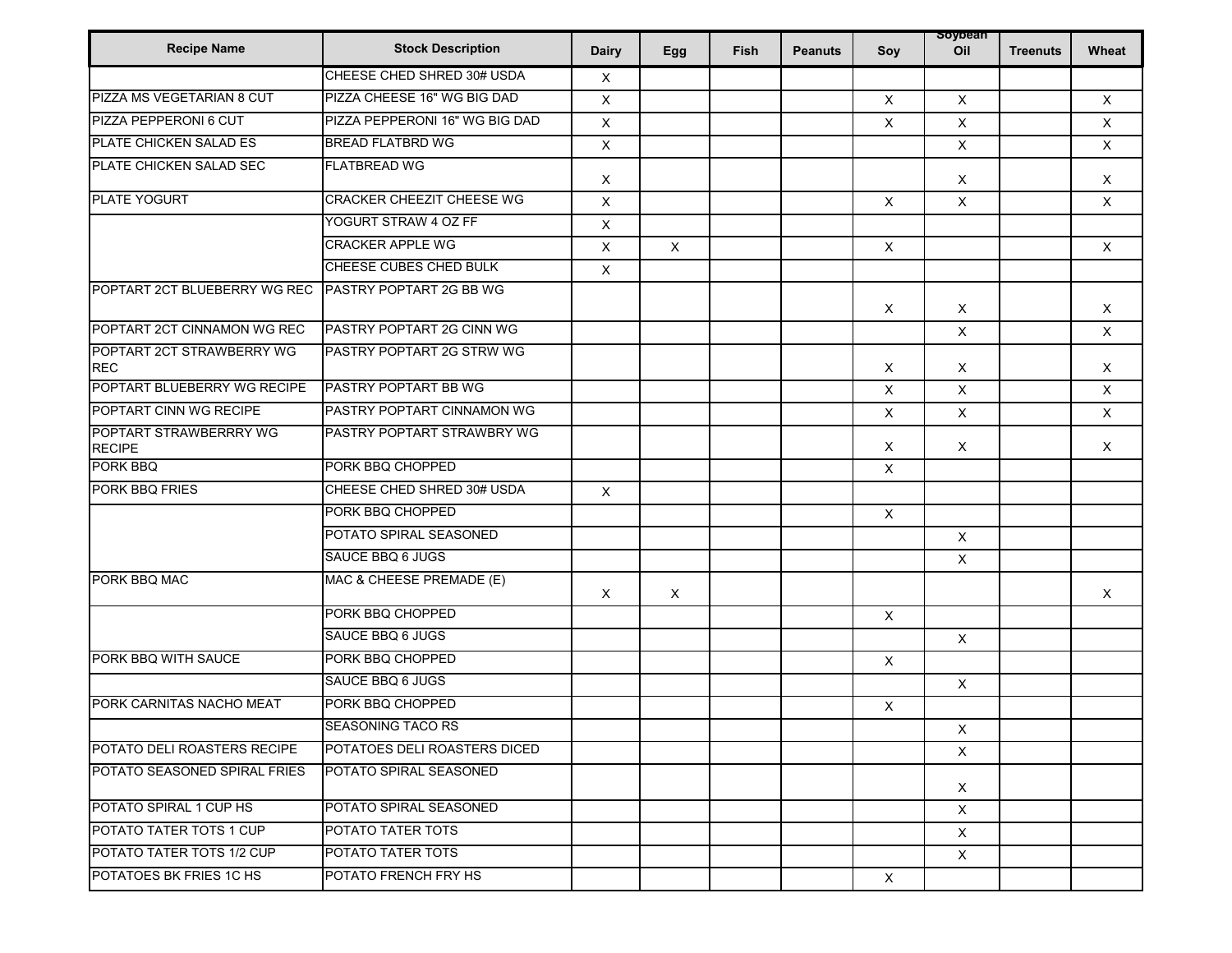| <b>Recipe Name</b>                                  | <b>Stock Description</b>    | <b>Dairy</b> | Egg          | Fish | <b>Peanuts</b> | Soy                       | soypean<br>Oil            | <b>Treenuts</b> | Wheat        |
|-----------------------------------------------------|-----------------------------|--------------|--------------|------|----------------|---------------------------|---------------------------|-----------------|--------------|
| POTATOES FR FRENCH A LA CARTE POTATO FRENCH FRY HS  |                             |              |              |      |                | X                         |                           |                 |              |
| POTATOES MASHED 1/2 CUP                             | POTATO MASHED INSTANT       | $\mathsf X$  |              |      |                |                           | $\mathsf X$               |                 |              |
|                                                     | MARGARINE SOLID 1#          |              |              |      |                | $\boldsymbol{\mathsf{X}}$ | $\times$                  |                 |              |
| POTATOES MASHED 1/4 CUP                             | POTATO MASHED INSTANT       | $\mathsf X$  |              |      |                |                           | $\mathsf{X}$              |                 |              |
|                                                     | <b>MARGARINE SOLID 1#</b>   |              |              |      |                | $\boldsymbol{\mathsf{X}}$ | $\mathsf{X}$              |                 |              |
| POTATOES MASHED GARLIC & HERB POTATO MASHED INSTANT |                             | X            |              |      |                |                           | $\times$                  |                 |              |
|                                                     | MARGARINE SOLID 1#          |              |              |      |                | $\boldsymbol{\mathsf{X}}$ | X                         |                 |              |
| <b>PRETZEL SOFT</b>                                 | PRETZEL SOFT WG             |              |              |      |                |                           |                           |                 | $\mathsf{X}$ |
| <b>PRETZEL SOFT CINNAMON</b>                        | PRETZEL SOFT WG             |              |              |      |                |                           |                           |                 | X            |
| <b>RAMEN BAR</b>                                    | NOODLES YAKISOBA WG         |              | $\mathsf X$  |      |                |                           | $\mathsf X$               |                 | $\mathsf{X}$ |
|                                                     | EGGS LARGE (1 DZ)           |              | X            |      |                |                           |                           |                 |              |
|                                                     | <b>SAUCE STIR FRY</b>       |              |              |      |                | $\times$                  |                           |                 |              |
|                                                     | <b>EDAMAME SHELLED FRZN</b> |              |              |      |                | $\boldsymbol{\mathsf{X}}$ |                           |                 |              |
|                                                     | <b>BASE VEGETABLE GF</b>    |              |              |      |                |                           | $\boldsymbol{\mathsf{X}}$ |                 |              |
| RICE ASIAN STIR FRY 1/2C (E)                        | <b>SAUCE STIR FRY</b>       |              |              |      |                | X                         |                           |                 |              |
|                                                     | MARGARINE SOLID 1#          |              |              |      |                | X                         | $\mathsf{X}$              |                 |              |
| RICE ASIAN STIR FRY 1CUP (E)                        | <b>MARGARINE SOLID 1#</b>   |              |              |      |                | X                         | $\times$                  |                 |              |
|                                                     | <b>SAUCE STIR FRY</b>       |              |              |      |                | X                         |                           |                 |              |
| RICE KRISPY TREAT WG RECIPE                         | SNACK BAR RICE KRISPIE WG   | $\mathsf X$  |              |      |                | $\mathsf{X}$              | $\mathsf{X}$              |                 |              |
| RICE MEXICAN 1 CUP (E)                              | <b>BASE VEGETABLE GF</b>    |              |              |      |                |                           | X                         |                 |              |
| RICE MEXICAN 1/2 CUP (E)                            | <b>BASE VEGETABLE GF</b>    |              |              |      |                |                           | $\mathsf{X}$              |                 |              |
| RICE PILAF 1/2 CUP (E)                              | MARGARINE SOLID 1#          |              |              |      |                | $\boldsymbol{\mathsf{X}}$ | $\pmb{\times}$            |                 |              |
|                                                     | <b>BASE VEGETABLE GF</b>    |              |              |      |                |                           | $\mathsf{X}$              |                 |              |
| RICE PLAIN 1 CUP (E)                                | MARGARINE SOLID 1#          |              |              |      |                | $\boldsymbol{\mathsf{X}}$ | $\mathsf{X}$              |                 |              |
| RICE PLAIN 1/2 C (E)                                | MARGARINE SOLID 1#          |              |              |      |                | $\boldsymbol{\mathsf{X}}$ | X                         |                 |              |
| RICE SANTA FE 1 CUP (E)                             | SEASONING TACO RS           |              |              |      |                |                           | $\mathsf X$               |                 |              |
| RICE SANTA FE 1/2 CUP (E)                           | <b>SEASONING TACO RS</b>    |              |              |      |                |                           | $\mathsf X$               |                 |              |
| <b>ROLL CINN FROZEN WG</b>                          | ROLL CINNAMON DOUGH GM      | $\mathsf{X}$ | $\mathsf{X}$ |      |                | X                         | X                         |                 | X            |
| ROLL CINNAMON SWIRL WG                              | ROLL CINNAMON BAKE WG       | $\times$     | $\times$     |      |                | $\times$                  |                           |                 | $\times$     |
| ROLL DELI SUB WG REC                                | ROLL DELI SUB WG            |              |              |      |                | X                         | $\mathsf{X}$              |                 | X            |
| ROLL DINNER WG 1 OZ RECIPE                          | ROLL DINNER 1 OZ WG         | $\mathsf{X}$ |              |      |                |                           | $\mathsf{X}$              |                 | $\times$     |
| ROLL DINNER WG 2 OZ RECIPE                          | ROLL DINNER 2 OZ WG         | X            |              |      |                |                           | $\mathsf{X}$              |                 | X            |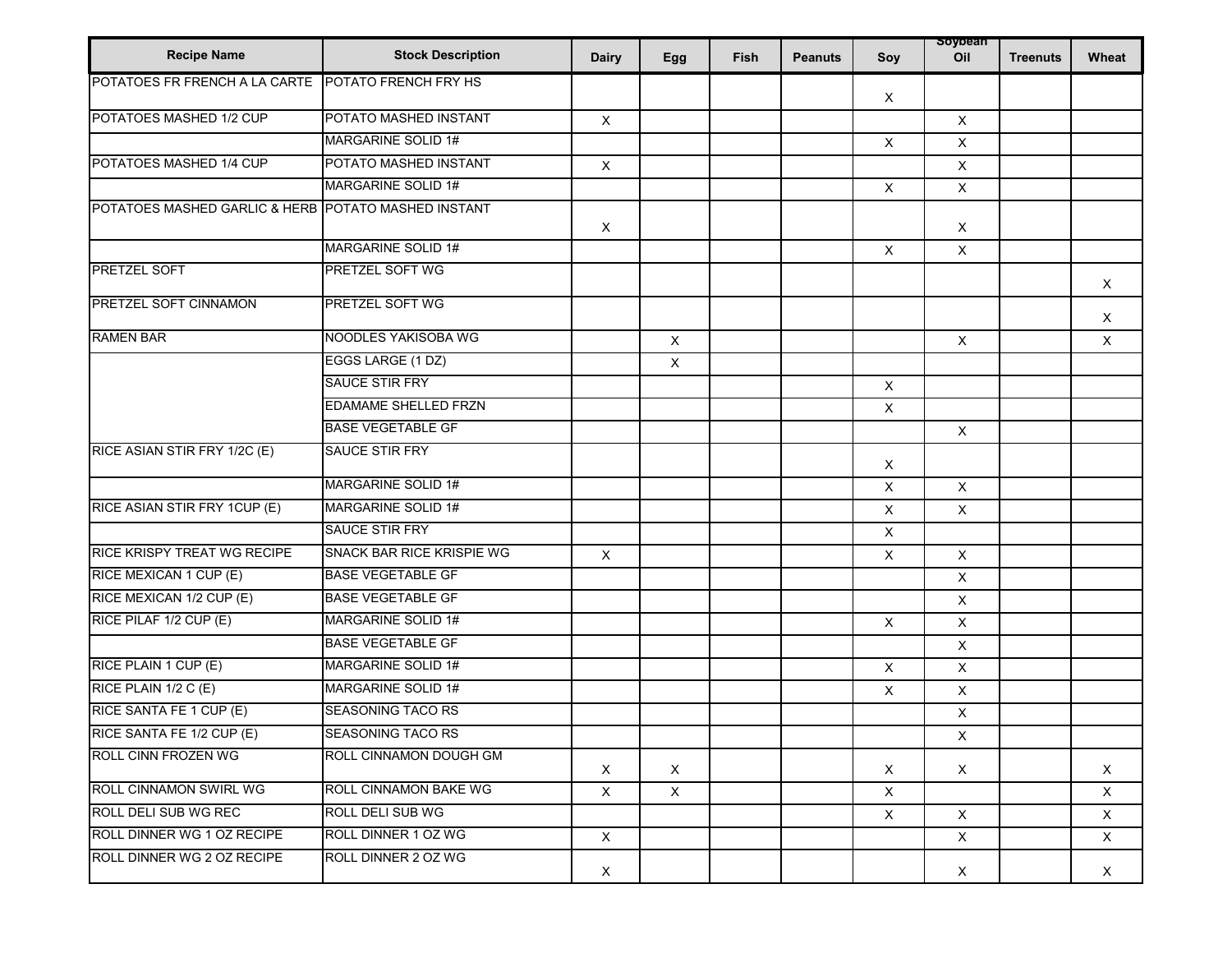| <b>Recipe Name</b>             | <b>Stock Description</b>        | <b>Dairy</b> | Egg                       | Fish                      | <b>Peanuts</b> | Soy                       | soybean<br>Oil            | <b>Treenuts</b> | Wheat        |
|--------------------------------|---------------------------------|--------------|---------------------------|---------------------------|----------------|---------------------------|---------------------------|-----------------|--------------|
| <b>ROLL GARLIC 1 OZ</b>        | <b>OIL SPRAY GARLIC</b>         | $\times$     |                           |                           |                |                           |                           |                 |              |
|                                | ROLL DINNER 1 OZ WG             | X            |                           |                           |                |                           | $\mathsf{X}$              |                 | X            |
| <b>SALAD BAR BAJA CHICKEN</b>  | <b>CHICKEN GRL FLT NEW</b>      |              |                           |                           |                | $\times$                  |                           |                 |              |
| <b>SALAD BAR BOILED EGG</b>    | <b>EGG BOILED PEELED</b>        |              | $\boldsymbol{\mathsf{X}}$ |                           |                |                           |                           |                 |              |
| SALAD BAR CHICKEN ASIAN        | <b>CHICKEN FILET GRILLED</b>    |              |                           |                           |                | $\times$                  |                           |                 |              |
|                                | <b>SAUCE TERIYAKI</b>           |              |                           |                           |                | X                         | $\mathsf{X}$              |                 | $\mathsf{X}$ |
|                                | NOODLES CHOW MEIN CRISPY WG     |              |                           |                           |                |                           | $\times$                  |                 | $\mathsf{X}$ |
| SALAD BAR CHICKEN GRILLED      | <b>CHICKEN FILET GRILLED</b>    |              |                           |                           |                | $\boldsymbol{\mathsf{X}}$ |                           |                 |              |
| SALAD BAR CHICKEN TENDER       | CHICKEN TENDERS BAKED           |              |                           |                           |                | X                         |                           |                 | X            |
| SALAD BAR CHICKEN TENDER SPC   | CHICKEN TENDERS SPICY - BUFFALO |              |                           |                           |                | $\boldsymbol{\mathsf{X}}$ |                           |                 | $\times$     |
| <b>SALAD BAR TUNA</b>          | MAYONNAISE LT 4/1 GAL           |              | $\pmb{\times}$            |                           |                |                           | $\mathsf X$               |                 |              |
|                                | EGGS LARGE (1 DZ)               |              | $\pmb{\times}$            |                           |                |                           |                           |                 |              |
|                                | MAYONNAISE LT 1 GAL             |              | $\pmb{\times}$            |                           |                |                           | $\times$                  |                 |              |
|                                | <b>TUNA LIGHT CHUNK</b>         |              |                           | $\boldsymbol{\mathsf{X}}$ |                | $\mathsf X$               |                           |                 |              |
| SALAD BAR VEGAN EDAMAME        | EDAMAME SHELLED FRZN            |              |                           |                           |                | X                         |                           |                 |              |
| <b>SALAD CAESAR SIDE 1 CUP</b> | <b>CHEESE PARMESAN RF</b>       | X            |                           |                           |                |                           |                           |                 |              |
|                                | DRESSING CAESAR (4/1 GAL)       | X            | X                         | $\boldsymbol{\mathsf{X}}$ |                |                           | $\boldsymbol{\mathsf{X}}$ |                 |              |
|                                | <b>CROUTONS BULK</b>            | $\mathsf X$  |                           |                           |                |                           |                           | $\mathsf{X}$    | $\mathsf{X}$ |
| SALAD CAESAR SIDE 2 CUP        | <b>CROUTONS BULK</b>            | X            |                           |                           |                |                           |                           | $\times$        | $\times$     |
|                                | DRESSING CAESAR (4/1 GAL)       | X            | X                         | $\boldsymbol{\mathsf{X}}$ |                |                           | $\mathsf{X}$              |                 |              |
|                                | <b>CHEESE PARMESAN RF</b>       | X            |                           |                           |                |                           |                           |                 |              |
| SALAD CHEF/SEC                 | CHEESE CHED SHRED 30# USDA      | X            |                           |                           |                |                           |                           |                 |              |
|                                | <b>BREAD FLATBRD WG</b>         | X            |                           |                           |                |                           | $\mathsf{X}$              |                 | X            |
| <b>SALAD CHICKEN ASIAN ES</b>  | <b>BREAD FLATBRD WG</b>         | X            |                           |                           |                |                           | X                         |                 | $\mathsf X$  |
|                                | <b>SAUCE TERIYAKI</b>           |              |                           |                           |                | $\boldsymbol{\mathsf{X}}$ | $\times$                  |                 | X            |
|                                | <b>CHICKEN GRL FLT NEW</b>      |              |                           |                           |                | X                         |                           |                 |              |
|                                | NOODLES CHOW MEIN CRISPY WG     |              |                           |                           |                |                           | $\boldsymbol{\mathsf{X}}$ |                 | X            |
| <b>SALAD CHICKEN ASIAN SEC</b> | BREAD FLATBRD WG                | $\times$     |                           |                           |                |                           | $\mathsf{X}$              |                 | $\times$     |
|                                | <b>SAUCE TERIYAKI</b>           |              |                           |                           |                | $\boldsymbol{\mathsf{X}}$ | $\mathsf{X}$              |                 | $\mathsf{X}$ |
|                                | CHICKEN GRL FLT NEW             |              |                           |                           |                | $\mathsf{X}$              |                           |                 |              |
|                                | NOODLES CHOW MEIN CRISPY WG     |              |                           |                           |                |                           | $\times$                  |                 | $\times$     |
| <b>SALAD CHICKEN BITES ES</b>  | <b>BREAD FLATBRD WG</b>         | $\mathsf{X}$ |                           |                           |                |                           | X                         |                 | $\times$     |
|                                | CHEESE CHED SHRED 30# USDA      | $\mathsf{X}$ |                           |                           |                |                           |                           |                 |              |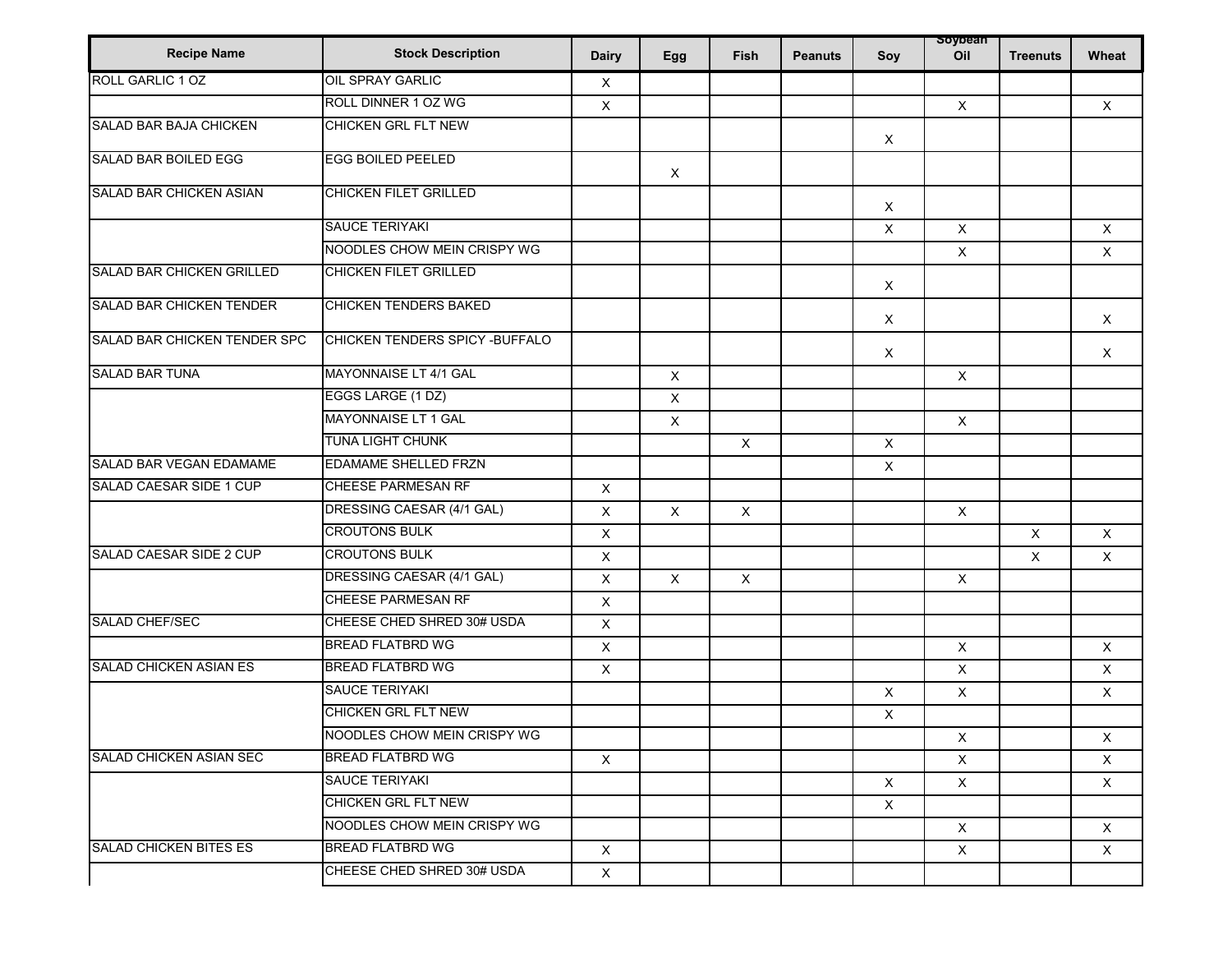| <b>Recipe Name</b>             | <b>Stock Description</b>          | <b>Dairy</b>              | Egg          | Fish | <b>Peanuts</b> | Soy                       | soybean<br>Oil            | <b>Treenuts</b> | Wheat          |
|--------------------------------|-----------------------------------|---------------------------|--------------|------|----------------|---------------------------|---------------------------|-----------------|----------------|
|                                | CHICKEN BITES MEGA MINI WG        |                           |              |      |                |                           | $\mathsf{X}$              |                 | $\mathsf{X}$   |
| <b>SALAD CHICKEN BITES SEC</b> | CHEESE CHED SHRED 30# USDA        | X                         |              |      |                |                           |                           |                 |                |
|                                | <b>BREAD FLATBRD WG</b>           | X                         |              |      |                |                           | $\mathsf X$               |                 | X              |
|                                | <b>CHICKEN BITES MEGA MINI WG</b> |                           |              |      |                |                           | $\mathsf X$               |                 | X              |
| SALAD CHICKEN CAESAR / SEC     | <b>CROUTONS BULK</b>              | $\mathsf X$               |              |      |                |                           |                           | $\mathsf X$     | $\mathsf{X}$   |
|                                | <b>BREAD FLATBRD WG</b>           | $\mathsf X$               |              |      |                |                           | $\mathsf X$               |                 | $\mathsf{X}$   |
|                                | CHEESE PIZZA MOZZ                 | X                         |              |      |                |                           |                           |                 |                |
|                                | <b>CHEESE PARMESAN RF</b>         | X                         |              |      |                |                           |                           |                 |                |
|                                | <b>CHICKEN GRL FLT NEW</b>        |                           |              |      |                | $\mathsf X$               |                           |                 |                |
| SALAD CHICKEN CAESAR ES        | <b>CROUTONS BULK</b>              | $\mathsf X$               |              |      |                |                           |                           | $\mathsf{X}$    | $\times$       |
|                                | CHEESE PARMESAN RF                | X                         |              |      |                |                           |                           |                 |                |
|                                | <b>CHEESE PIZZA MOZZ</b>          | X                         |              |      |                |                           |                           |                 |                |
|                                | <b>BREAD FLATBRD WG</b>           | X                         |              |      |                |                           | $\times$                  |                 | $\mathsf{X}$   |
|                                | <b>CHICKEN GRL FLT NEW</b>        |                           |              |      |                | $\boldsymbol{\mathsf{X}}$ |                           |                 |                |
| <b>SALAD CHICKEN TEND SEC</b>  | <b>BREAD FLATBRD WG</b>           | X                         |              |      |                |                           | $\boldsymbol{\mathsf{X}}$ |                 | $\pmb{\times}$ |
|                                | CHEESE CHED SHRED 30# USDA        | $\mathsf X$               |              |      |                |                           |                           |                 |                |
|                                | <b>CHICKEN TENDER WG BAKED</b>    |                           |              |      |                | $\times$                  |                           |                 | $\mathsf{X}$   |
| SALAD CHICKEN TNDR SPICY SEC   | CHEESE CHED SHRED 30# USDA        | X                         |              |      |                |                           |                           |                 |                |
|                                | <b>BREAD FLATBRD WG</b>           | $\boldsymbol{\mathsf{X}}$ |              |      |                |                           | $\boldsymbol{\mathsf{X}}$ |                 | $\mathsf{X}$   |
|                                | CHICKEN TENDERS HOT & SPICY WG    |                           |              |      |                | $\boldsymbol{\mathsf{X}}$ |                           |                 | X              |
| SALAD CHICKEN, 1/2 CUP         | MAYONNAISE LT 1 GAL               |                           | X            |      |                |                           | $\mathsf X$               |                 |                |
|                                | MAYONNAISE LT 4/1 GAL             |                           | $\mathsf X$  |      |                |                           | $\pmb{\times}$            |                 |                |
| SALAD COBB ES                  | <b>BREAD FLATBRD WG</b>           | $\mathsf X$               |              |      |                |                           | $\mathsf{X}$              |                 | $\mathsf{X}$   |
|                                | CHEESE CHED SHRED 30# USDA        | X                         |              |      |                |                           |                           |                 |                |
|                                | EGGS LARGE (1 DZ)                 |                           | X            |      |                |                           |                           |                 |                |
| <b>SALAD COBB SEC</b>          | CHEESE CHED SHRED 30# USDA        | $\mathsf{X}$              |              |      |                |                           |                           |                 |                |
|                                | <b>BREAD FLATBRD WG</b>           | X                         |              |      |                |                           | X                         |                 | X              |
|                                | EGGS LARGE (1 DZ)                 |                           | X            |      |                |                           |                           |                 |                |
| SALAD EDAMAME AND CORN         | <b>EDAMAME SHELLED FRZN</b>       |                           |              |      |                | $\boldsymbol{\mathsf{X}}$ |                           |                 |                |
| SALAD EGG #12 SCOOP            | EGGS LARGE (1 DZ)                 |                           | X            |      |                |                           |                           |                 |                |
|                                | MAYONNAISE LT 1 GAL               |                           | $\mathsf{X}$ |      |                |                           | $\times$                  |                 |                |
|                                | <b>MAYONNAISE LT 4/1 GAL</b>      |                           | $\mathsf{X}$ |      |                |                           | $\mathsf{X}$              |                 |                |
| SALAD FRUIT & GRILL CHIC SEC   | <b>BREAD FLATBRD WG</b>           | $\mathsf{X}$              |              |      |                |                           | $\mathsf{X}$              |                 | $\times$       |
|                                | CHEESE CHED SHRED 30# USDA        | X                         |              |      |                |                           |                           |                 |                |
|                                | CHEESE PIZZA MOZZ                 | $\mathsf{X}$              |              |      |                |                           |                           |                 |                |
|                                | <b>CHICKEN GRL FLT NEW</b>        |                           |              |      |                | $\mathsf{X}$              |                           |                 |                |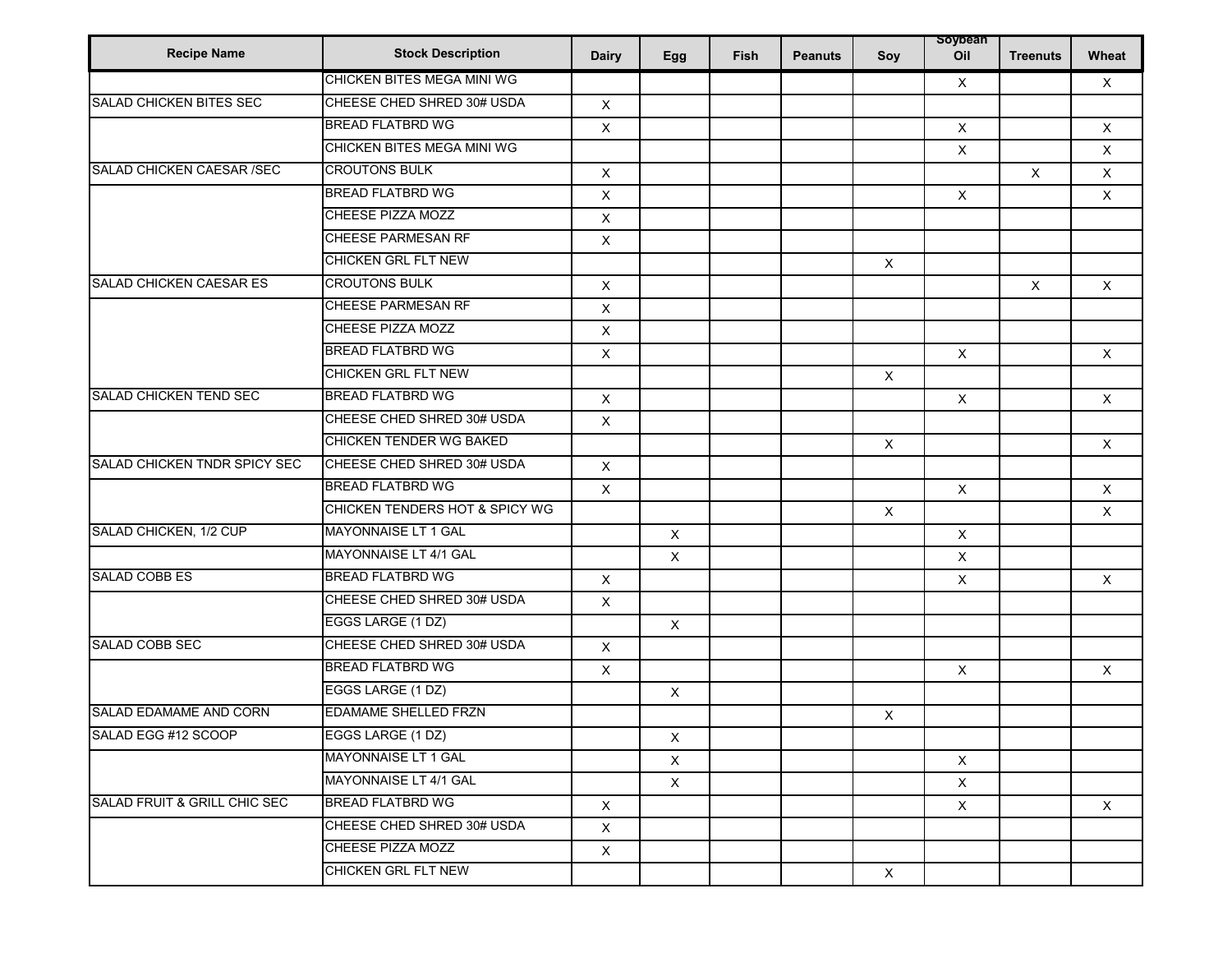| <b>Recipe Name</b>                       | <b>Stock Description</b>    | <b>Dairy</b>              | Egg            | <b>Fish</b>  | <b>Peanuts</b> | Soy                       | soybean<br>Oil | <b>Treenuts</b> | Wheat    |
|------------------------------------------|-----------------------------|---------------------------|----------------|--------------|----------------|---------------------------|----------------|-----------------|----------|
| <b>SALAD FRUIT &amp; GRILLED CHIC ES</b> | CHEESE PIZZA MOZZ           | $\times$                  |                |              |                |                           |                |                 |          |
|                                          | CHEESE CHED SHRED 30# USDA  | X                         |                |              |                |                           |                |                 |          |
|                                          | <b>BREAD FLATBRD WG</b>     | $\pmb{\times}$            |                |              |                |                           | $\mathsf{X}$   |                 | $\times$ |
|                                          | CHICKEN GRL FLT NEW         |                           |                |              |                | $\times$                  |                |                 |          |
| <b>SALAD GREEN BEAN FR</b>               | <b>CHEESE PIZZA MOZZ</b>    | X                         |                |              |                |                           |                |                 |          |
| <b>SALAD PORK BBQ SEC</b>                | <b>BREAD FLATBRD WG</b>     | $\mathsf X$               |                |              |                |                           | $\times$       |                 | $\times$ |
|                                          | CHEESE CHED SHRED 30# USDA  | $\mathsf X$               |                |              |                |                           |                |                 |          |
|                                          | PORK BBQ CHOPPED            |                           |                |              |                | X                         |                |                 |          |
| SALAD POTATO 3/4 CUP                     | MAYONNAISE LT 1 GAL         |                           | X              |              |                |                           | $\times$       |                 |          |
|                                          | EGGS LARGE (1 DZ)           |                           | X              |              |                |                           |                |                 |          |
|                                          | MAYONNAISE LT 4/1 GAL       |                           | $\times$       |              |                |                           | $\times$       |                 |          |
| SALAD SIDE BIBB MIX 1 CUP                | CHEESE PIZZA MOZZ           | X                         |                |              |                |                           |                |                 |          |
| SALAD SOUTHWEST CHICKEN ES               | CHEESE CHED SHRED 30# USDA  | X                         |                |              |                |                           |                |                 |          |
|                                          | <b>CHICKEN GRL FLT NEW</b>  |                           |                |              |                | $\boldsymbol{\mathsf{X}}$ |                |                 |          |
| SALAD SOUTHWEST CHICKEN SEC              | CHEESE CHED SHRED 30# USDA  | X                         |                |              |                |                           |                |                 |          |
|                                          | CHICKEN GRL FLT NEW         |                           |                |              |                | X                         |                |                 |          |
| SALAD TACO /ES                           | CHEESE CHED SHRED 30# USDA  | X                         |                |              |                |                           |                |                 |          |
| <b>SALAD TACO /SEC</b>                   | CHEESE CHED SHRED 30# USDA  | $\pmb{\times}$            |                |              |                |                           |                |                 |          |
| <b>SALAD TUNA PLATE ES</b>               | <b>BREAD FLATBRD WG</b>     | $\boldsymbol{\mathsf{X}}$ |                |              |                |                           | $\times$       |                 | X        |
| <b>SALAD TUNA PLATE SEC</b>              | <b>BREAD FLATBRD WG</b>     | X                         |                |              |                |                           | $\times$       |                 | $\times$ |
| SALAD TUNA W/ EGG & PICKLE               | EGGS LARGE (1 DZ)           |                           | $\times$       |              |                |                           |                |                 |          |
|                                          | <b>MAYONNAISE LT 1 GAL</b>  |                           | $\pmb{\times}$ |              |                |                           | $\mathsf{X}$   |                 |          |
|                                          | MAYONNAISE LT 4/1 GAL       |                           | $\times$       |              |                |                           | $\times$       |                 |          |
|                                          | <b>TUNA LIGHT CHUNK</b>     |                           |                | $\mathsf{X}$ |                | $\times$                  |                |                 |          |
| SALAD VEG ASIAN ES                       | <b>BREAD FLATBRD WG</b>     | $\times$                  |                |              |                |                           | $\times$       |                 | $\times$ |
|                                          | EGGS LARGE (1 DZ)           |                           | X              |              |                |                           |                |                 |          |
|                                          | NOODLES CHOW MEIN CRISPY WG |                           |                |              |                |                           | $\times$       |                 | $\times$ |
| <b>SALAD VEG ASIAN SEC</b>               | <b>BREAD FLATBRD WG</b>     | $\times$                  |                |              |                |                           | X              |                 | $\times$ |
|                                          | EGGS LARGE (1 DZ)           |                           | $\mathsf{X}$   |              |                |                           |                |                 |          |
|                                          | NOODLES CHOW MEIN CRISPY WG |                           |                |              |                |                           | $\mathsf{X}$   |                 | X        |
| <b>SALAD VEG CAESAR ES</b>               | <b>CROUTONS BULK</b>        | $\mathsf X$               |                |              |                |                           |                | $\times$        | $\times$ |
|                                          | <b>BREAD FLATBRD WG</b>     | X                         |                |              |                |                           | $\mathsf{X}$   |                 | X        |
|                                          | <b>CHEESE PIZZA MOZZ</b>    | X                         |                |              |                |                           |                |                 |          |
|                                          | <b>CHEESE PARMESAN RF</b>   | X                         |                |              |                |                           |                |                 |          |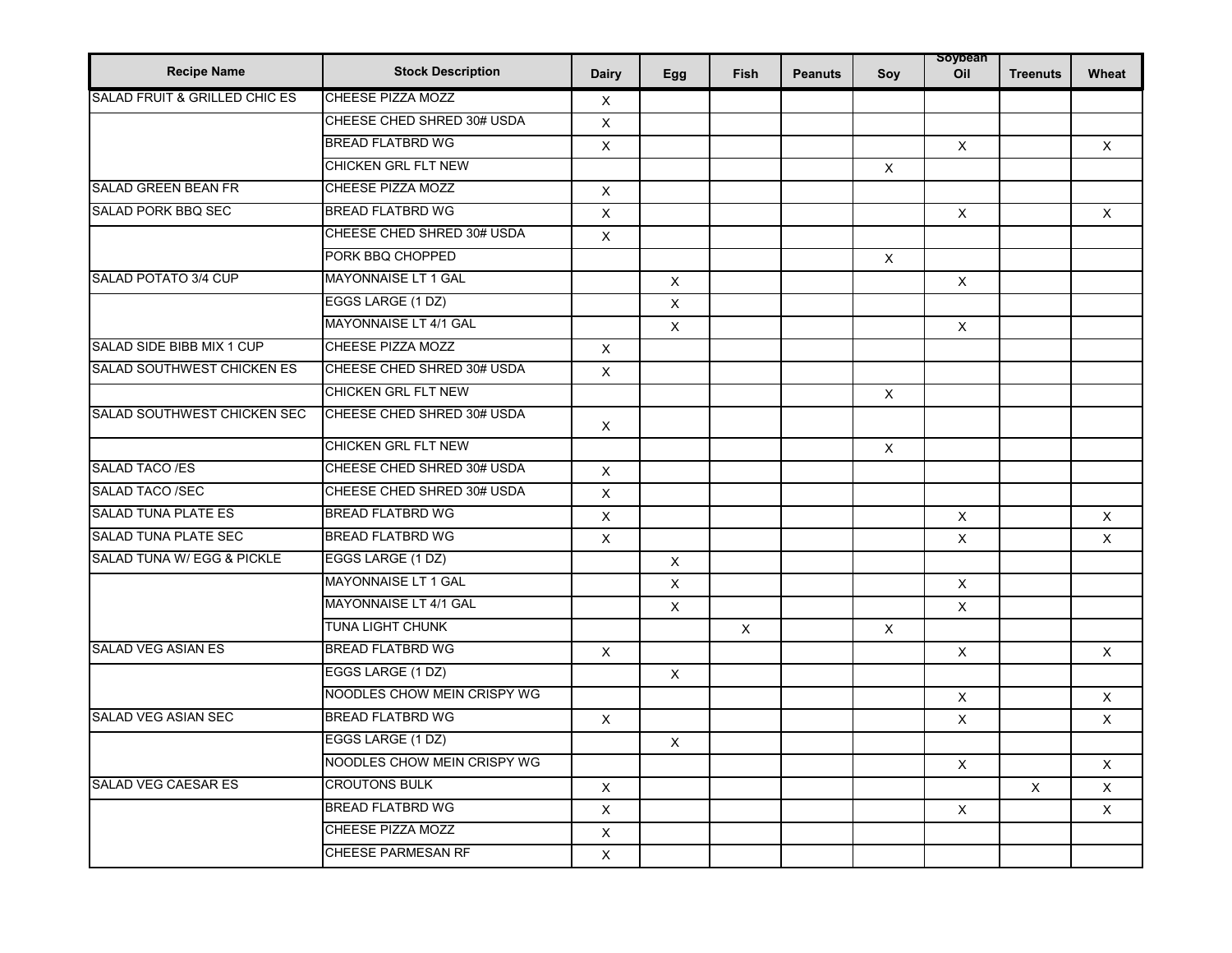| <b>Recipe Name</b>             | <b>Stock Description</b>        | <b>Dairy</b> | Egg          | Fish | <b>Peanuts</b> | Soy            | soybean<br>Oil | <b>Treenuts</b> | Wheat        |
|--------------------------------|---------------------------------|--------------|--------------|------|----------------|----------------|----------------|-----------------|--------------|
| SALAD VEG CAESAR SEC           | <b>CROUTONS BULK</b>            | $\mathsf X$  |              |      |                |                |                | $\mathsf{X}$    | $\mathsf{X}$ |
|                                | <b>CHEESE PARMESAN RF</b>       | X            |              |      |                |                |                |                 |              |
|                                | CHEESE PIZZA MOZZ               | $\mathsf X$  |              |      |                |                |                |                 |              |
|                                | <b>BREAD FLATBRD WG</b>         | $\times$     |              |      |                |                | X              |                 | X            |
| <b>SALAD VEG CHEF ES</b>       | <b>BREAD FLATBRD WG</b>         | $\mathsf X$  |              |      |                |                | $\mathsf X$    |                 | X            |
|                                | CHEESE CHED SHRED 30# USDA      | X            |              |      |                |                |                |                 |              |
|                                | EGGS LARGE (1 DZ)               |              | $\mathsf{X}$ |      |                |                |                |                 |              |
| SALAD VEG CHEF SEC             | CHEESE CHED SHRED 30# USDA      | $\times$     |              |      |                |                |                |                 |              |
|                                | <b>BREAD FLATBRD WG</b>         | $\mathsf X$  |              |      |                |                | $\mathsf{X}$   |                 | X.           |
|                                | EGGS LARGE (1 DZ)               |              | $\mathsf{X}$ |      |                |                |                |                 |              |
| <b>SALAD VEG SOUTHWEST ES</b>  | CHEESE CHED SHRED 30# USDA      | $\mathsf{X}$ |              |      |                |                |                |                 |              |
| <b>SALAD VEG SOUTHWEST SEC</b> | CHEESE CHED SHRED 30# USDA      | X            |              |      |                |                |                |                 |              |
| SALAD VEG TACO ES              | CHEESE CHED SHRED 30# USDA      | $\mathsf X$  |              |      |                |                |                |                 |              |
| SALAD VEG TACO SEC             | CHEESE CHED SHRED 30# USDA      | $\times$     |              |      |                |                |                |                 |              |
| SAND BBQ APPLE TURKEY          | BUN HAMBURGER WG FRZ            |              |              |      |                |                | X              |                 | X.           |
|                                | <b>SAUCE BBQ 6 JUGS</b>         |              |              |      |                |                | X              |                 |              |
| <b>SAND BBQ PORK</b>           | PORK BBQ CHOPPED                |              |              |      |                | $\times$       |                |                 |              |
|                                | <b>BUN HAMBURGER WG FRZ</b>     |              |              |      |                |                | $\mathsf{X}$   |                 | $\mathsf{x}$ |
|                                | SAUCE BBQ LS INDV               |              |              |      |                |                | X              |                 |              |
| <b>SAND BBQ TURKEY</b>         | <b>BUN HAMBURGER WG FRZ</b>     |              |              |      |                |                | X              |                 | X.           |
|                                | <b>SAUCE BBQ 6 JUGS</b>         |              |              |      |                |                | $\times$       |                 |              |
| SAND CHEESE 2 OZ BREAD         | CHEESE YEL AM SLICED            | X            |              |      |                | X              |                |                 |              |
|                                | <b>BREAD SLICED WG FROZ</b>     |              |              |      |                | $\times$       | $\mathsf{X}$   |                 | X            |
| <b>SAND CHICKEN SPICY</b>      | CHEESE PEPPER JACK SL           | $\mathsf{X}$ |              |      |                |                |                |                 |              |
|                                | <b>CHICKEN BRST FILET SPICY</b> |              |              |      |                | X              |                |                 | X            |
|                                | <b>BUN HAMBURGER WG FRZ</b>     |              |              |      |                |                | $\mathsf{X}$   |                 | $\mathsf{X}$ |
| <b>SAND CHICKEN SWISS</b>      | CHEESE SWISS SL                 | $\times$     |              |      |                |                |                |                 |              |
|                                | MARGARINE SOLID 1#              |              |              |      |                | $\pmb{\times}$ | $\mathsf{X}$   |                 |              |
|                                | CHICKEN GRL FLT NEW             |              |              |      |                | X              |                |                 |              |
|                                | BUN HAMBURGER WG FRZ            |              |              |      |                |                | X              |                 | X            |
| SAND CHIX GRIL PATTY UNB BUN   | <b>CHICKEN GRL FLT NEW</b>      |              |              |      |                | X              |                |                 |              |
|                                | <b>BUN HAMBURGER WG FRZ</b>     |              |              |      |                |                | $\mathsf X$    |                 | $\times$     |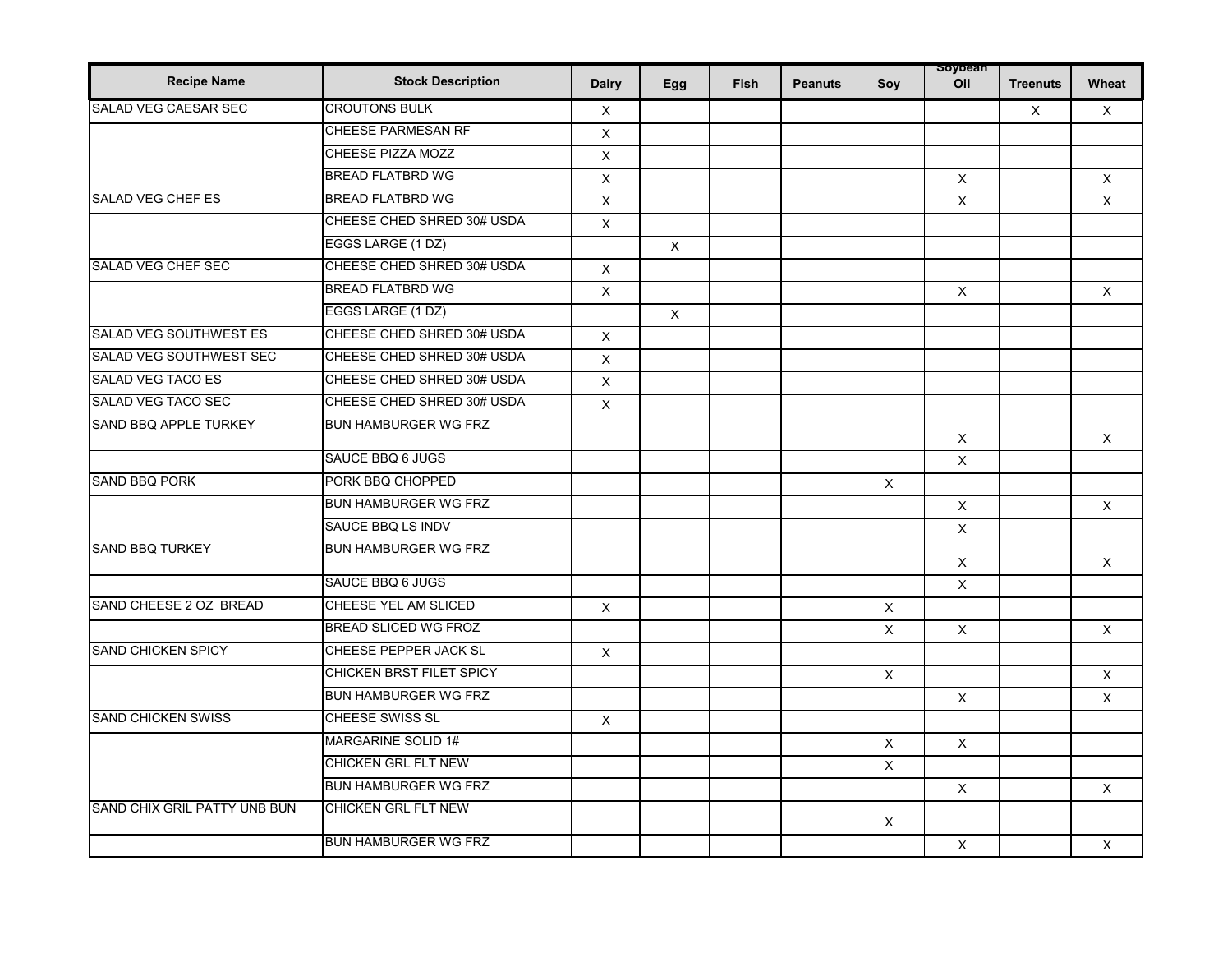| <b>Recipe Name</b>                                   | <b>Stock Description</b>     | <b>Dairy</b>              | Egg         | <b>Fish</b>    | <b>Peanuts</b> | Soy                       | soypean<br>Oil | <b>Treenuts</b> | Wheat        |
|------------------------------------------------------|------------------------------|---------------------------|-------------|----------------|----------------|---------------------------|----------------|-----------------|--------------|
| <b>SAND EGG SALAD</b>                                | MAYONNAISE LT 4/1 GAL        |                           | X           |                |                |                           | X              |                 |              |
|                                                      | MAYONNAISE LT 1 GAL          |                           | $\mathsf X$ |                |                |                           | $\mathsf{X}$   |                 |              |
|                                                      | EGGS LARGE (1 DZ)            |                           | $\mathsf X$ |                |                |                           |                |                 |              |
|                                                      | <b>BREAD SLICED WG FROZ</b>  |                           |             |                |                | $\boldsymbol{\mathsf{X}}$ | $\mathsf{X}$   |                 | $\times$     |
| <b>SAND ES CHICKEN BREADED</b>                       | CHICKEN ES PATTY BREADED     |                           |             |                |                | $\times$                  |                |                 | $\mathsf X$  |
|                                                      | BUN HAMBURGER WG FRZ         |                           |             |                |                |                           | $\mathsf X$    |                 | $\mathsf{X}$ |
| <b>SAND FISH FILLET</b>                              | <b>FISH PATTY BREADED</b>    |                           |             | $\pmb{\times}$ |                |                           | $\pmb{\times}$ |                 | $\mathsf{X}$ |
|                                                      | BUN HAMBURGER WG FRZ         |                           |             |                |                |                           | $\mathsf{X}$   |                 | $\mathsf X$  |
| <b>SAND FLATBREAD PHILLY</b>                         | <b>BREAD FLATBRD WG</b>      | $\mathsf X$               |             |                |                |                           | $\mathsf{X}$   |                 | $\mathsf{X}$ |
|                                                      | CHEESE QUESO BLANCO SAUCE    | X                         |             |                |                |                           |                |                 |              |
| SAND GRIL CHEESE 1 OZ WG                             | CHEESE YEL AM SLICED         | X                         |             |                |                | $\boldsymbol{\mathsf{X}}$ |                |                 |              |
|                                                      | <b>BREAD SLICED WG FROZ</b>  |                           |             |                |                | $\pmb{\times}$            | $\mathsf X$    |                 | $\mathsf{X}$ |
|                                                      | MARGARINE SOLID 1#           |                           |             |                |                | $\mathsf X$               | $\times$       |                 |              |
| SAND GRIL CHEESE 2 OZ WG                             | CHEESE YEL AM SLICED         | $\boldsymbol{\mathsf{X}}$ |             |                |                | $\pmb{\times}$            |                |                 |              |
|                                                      | <b>BREAD SLICED WG FROZ</b>  |                           |             |                |                | X                         | $\mathsf{X}$   |                 | $\times$     |
|                                                      | <b>MARGARINE SOLID 1#</b>    |                           |             |                |                | X                         | $\mathsf{X}$   |                 |              |
| SAND GRILL TK HAM & CHEESE WG                        | CHEESE YEL AM SLICED         | $\times$                  |             |                |                | $\times$                  |                |                 |              |
|                                                      | <b>BREAD SLICED WG FROZ</b>  |                           |             |                |                | $\pmb{\times}$            | $\mathsf X$    |                 | $\mathsf{X}$ |
| SAND HS CHX BACON/CHSE                               | CHEESE YEL AM SLICED         | X                         |             |                |                | X                         |                |                 |              |
| SAND HS GRILL CHX BBQ BACON CH CHEESE YEL AM SLICED  |                              | $\boldsymbol{\mathsf{X}}$ |             |                |                | X                         |                |                 |              |
|                                                      | <b>CHICKEN GRL FLT NEW</b>   |                           |             |                |                | X                         |                |                 |              |
|                                                      | BUN HAMBURGER WG FRZ         |                           |             |                |                |                           | $\mathsf X$    |                 | $\mathsf{X}$ |
|                                                      | SAUCE BBQ LS INDV            |                           |             |                |                |                           | $\mathsf{X}$   |                 |              |
| SAND HS GRILL CHX BBQ CHSE AM                        | CHEESE YEL AM SLICED         | $\boldsymbol{\mathsf{X}}$ |             |                |                | X                         |                |                 |              |
|                                                      | <b>CHICKEN GRL FLT NEW</b>   |                           |             |                |                | X                         |                |                 |              |
|                                                      | <b>BUN HAMBURGER WG FRZ</b>  |                           |             |                |                |                           | X              |                 | $\mathsf{X}$ |
|                                                      | <b>SAUCE BBQ LS INDV</b>     |                           |             |                |                |                           | $\mathsf X$    |                 |              |
| SAND HS SUB ITAL TK ONLY WG                          | ROLL DELI SUB WG             |                           |             |                |                | $\mathsf{X}$              | $\times$       |                 | X            |
| SAND HS SUB TK HAM ONLY WG                           | ROLL DELI SUB WG             |                           |             |                |                | $\times$                  | $\times$       |                 | $\mathsf{X}$ |
| SAND HS SUB TK HAM W/SPEC CHSE CHEESE PEPPER JACK SL |                              | $\mathsf{X}$              |             |                |                |                           |                |                 |              |
|                                                      | ROLL DELI SUB WG             |                           |             |                |                | $\mathsf{X}$              | $\mathsf{X}$   |                 | $\mathsf{X}$ |
| SAND PB MEAL KIT                                     | PEANUT BUTTER PACKETS 1.1 OZ |                           |             |                | $\mathsf{x}$   |                           |                |                 |              |
|                                                      | BREAD SLICED WG FROZ         |                           |             |                |                | $\mathsf X$               | $\mathsf{X}$   |                 | X            |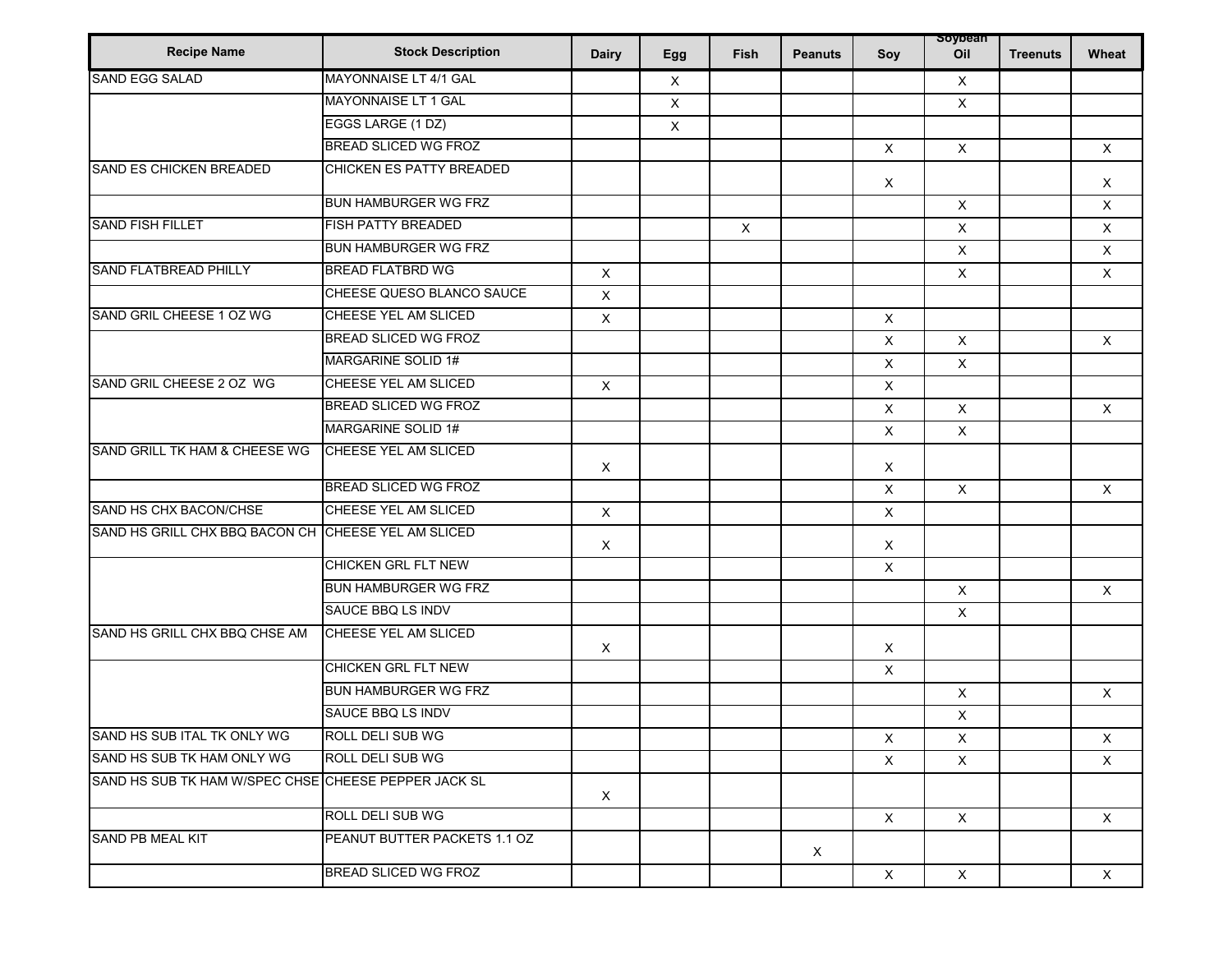| <b>Recipe Name</b>                              | <b>Stock Description</b>       | <b>Dairy</b> | Egg          | Fish | <b>Peanuts</b> | Soy                       | soypean<br>Oil | <b>Treenuts</b> | Wheat        |
|-------------------------------------------------|--------------------------------|--------------|--------------|------|----------------|---------------------------|----------------|-----------------|--------------|
| SAND PEANUT BUTTER (20Z)/JELLY                  | <b>PEANUT BUTTER 5#</b>        |              |              |      | X              |                           | $\times$       |                 |              |
|                                                 | <b>BREAD SLICED WG FROZ</b>    |              |              |      |                | $\boldsymbol{\mathsf{X}}$ | $\mathsf{X}$   |                 | X            |
| <b>SAND SEC CHICKEN FILET</b>                   | <b>CHICKEN BREAST FILET WG</b> |              |              |      |                | $\boldsymbol{\mathsf{X}}$ |                |                 | $\mathsf{X}$ |
|                                                 | <b>BUN HAMBURGER WG FRZ</b>    |              |              |      |                |                           | $\times$       |                 | $\mathsf X$  |
| SAND SEC CHICKEN FILET SPICY                    | CHICKEN BRST FILET SPICY       |              |              |      |                | $\mathsf X$               |                |                 | $\mathsf{X}$ |
|                                                 | <b>BUN HAMBURGER WG FRZ</b>    |              |              |      |                |                           | X              |                 | $\mathsf X$  |
| <b>SAND SEC CHIX GRIL SPICY</b>                 | SAUCE BUFFALO 4/1 GAL          |              |              |      |                | $\times$                  | $\times$       |                 |              |
|                                                 | CHICKEN GRL FLT NEW            |              |              |      |                | $\boldsymbol{\mathsf{X}}$ |                |                 |              |
|                                                 | <b>BUN HAMBURGER WG FRZ</b>    |              |              |      |                |                           | $\mathsf X$    |                 | $\mathsf X$  |
| SAND SEC SUB BBQ PORK                           | ROLL DELI SUB WG               |              |              |      |                | $\boldsymbol{\mathsf{X}}$ | $\pmb{\times}$ |                 | $\mathsf X$  |
|                                                 | PORK BBQ CHOPPED               |              |              |      |                | $\boldsymbol{\mathsf{X}}$ |                |                 |              |
|                                                 | SAUCE BBQ LS INDV              |              |              |      |                |                           | $\mathsf X$    |                 |              |
| SAND SEC SUB CHIC PHILLY WG                     | CHEESE QUESO BLANCO SAUCE      | X            |              |      |                |                           |                |                 |              |
|                                                 | ROLL DELI SUB WG               |              |              |      |                | $\mathsf X$               | $\mathsf X$    |                 | $\mathsf{X}$ |
|                                                 | CHICKEN STRIPS DARK MEAT       |              |              |      |                | $\boldsymbol{\mathsf{X}}$ |                |                 |              |
| SAND SEC SUB CHIX TEND SPCY WG ROLL DELI SUB WG |                                |              |              |      |                | Χ                         | X              |                 | $\mathsf X$  |
|                                                 | CHICKEN TENDERS HOT & SPICY WG |              |              |      |                | $\boldsymbol{\mathsf{X}}$ |                |                 | X            |
| SAND SEC SUB CHIX TEND W/CHSE                   | CHEESE YEL AM SLICED           | $\times$     |              |      |                | $\boldsymbol{\mathsf{X}}$ |                |                 |              |
|                                                 | ROLL DELI SUB WG               |              |              |      |                | $\mathsf X$               | $\mathsf{X}$   |                 | $\mathsf{X}$ |
|                                                 | CHICKEN TENDER WG BAKED        |              |              |      |                | $\boldsymbol{\mathsf{X}}$ |                |                 | $\mathsf{X}$ |
| SAND SEC SUB CHIX TEND WG                       | ROLL DELI SUB WG               |              |              |      |                | $\boldsymbol{\mathsf{X}}$ | $\mathsf{X}$   |                 | $\mathsf X$  |
|                                                 | CHICKEN TENDER WG BAKED        |              |              |      |                | $\times$                  |                |                 | $\mathsf{X}$ |
| SAND SEC SUB DELI TURK WG                       | <b>ROLL DELI SUB WG</b>        |              |              |      |                | X                         | $\pmb{\times}$ |                 | $\mathsf X$  |
| SAND SEC SUB PHILLY HOT                         | CHEESE QUESO BLANCO SAUCE      | $\mathsf X$  |              |      |                |                           |                |                 |              |
|                                                 | ROLL DELI SUB WG               |              |              |      |                | $\boldsymbol{\mathsf{X}}$ | $\mathsf{X}$   |                 | $\mathsf{X}$ |
| SAND SEC SUB PHILLY NO VEG HOT                  | CHEESE QUESO BLANCO SAUCE      | $\times$     |              |      |                |                           |                |                 |              |
|                                                 | <b>ROLL DELI SUB WG</b>        |              |              |      |                | Χ                         | X              |                 | X            |
| SAND SEC SUB TK HAM/CH WG                       | CHEESE YEL AM SLICED           | $\times$     |              |      |                | $\boldsymbol{\mathsf{X}}$ |                |                 |              |
|                                                 | ROLL DELI SUB WG               |              |              |      |                | $\mathsf{X}$              | $\times$       |                 | $\mathsf{X}$ |
| SAND SEC SUB TK ITAL & CHEESE                   | CHEESE YEL AM SLICED           | $\times$     |              |      |                | $\mathsf{X}$              |                |                 |              |
|                                                 | <b>ROLL DELI SUB WG</b>        |              |              |      |                | $\mathsf{X}$              | $\mathsf{X}$   |                 | $\mathsf{X}$ |
| SAND SEC SUB TK MEATBALL                        | <b>ZTURKEY MEATBALLS</b>       | $\times$     | $\mathsf{X}$ |      |                |                           |                |                 | $\times$     |
|                                                 | CHEESE PIZZA MOZZ              | $\mathsf X$  |              |      |                |                           |                |                 |              |
|                                                 | <b>ROLL DELI SUB WG</b>        |              |              |      |                | $\mathsf{X}$              | $\mathsf{X}$   |                 | $\mathsf{X}$ |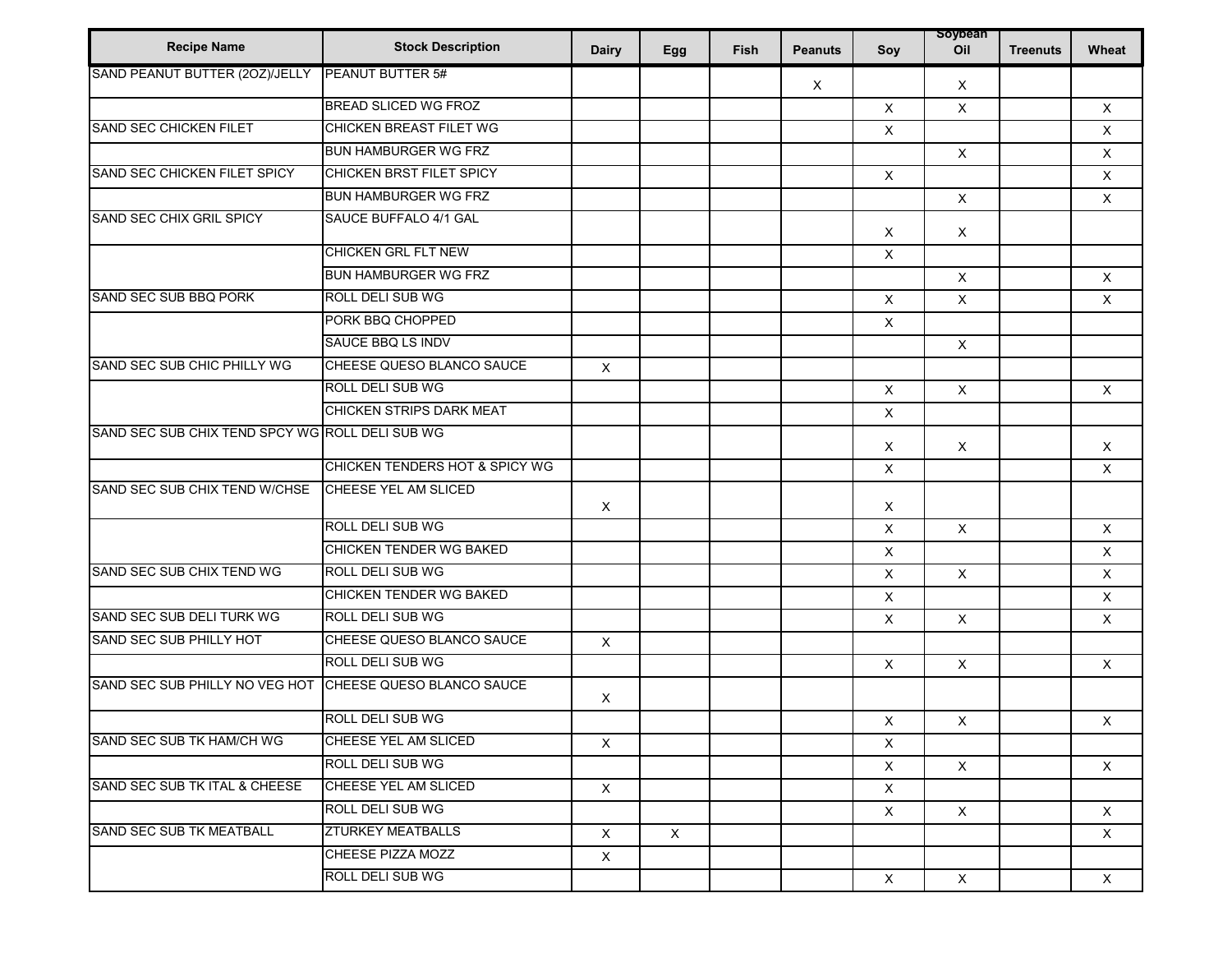| <b>Recipe Name</b>               | <b>Stock Description</b>       | <b>Dairy</b>   | Egg            | Fish         | <b>Peanuts</b> | Soy            | soypean<br>Oil | <b>Treenuts</b> | Wheat        |
|----------------------------------|--------------------------------|----------------|----------------|--------------|----------------|----------------|----------------|-----------------|--------------|
| SAND SEC SUB TUNA SALAD WG       | EGGS LARGE (1 DZ)              |                | $\mathsf X$    |              |                |                |                |                 |              |
|                                  | MAYONNAISE LT 1 GAL            |                | $\times$       |              |                |                | $\times$       |                 |              |
|                                  | MAYONNAISE LT 4/1 GAL          |                | $\mathsf{X}$   |              |                |                | $\times$       |                 |              |
|                                  | <b>TUNA LIGHT CHUNK</b>        |                |                | $\mathsf X$  |                | $\mathsf X$    |                |                 |              |
|                                  | ROLL DELI SUB WG               |                |                |              |                | X              | $\times$       |                 | $\times$     |
| SAND SEC SUB TURK CHSE WG        | CHEESE YEL AM SLICED           | $\mathsf{X}$   |                |              |                | $\pmb{\times}$ |                |                 |              |
|                                  | ROLL DELI SUB WG               |                |                |              |                | $\pmb{\times}$ | $\mathsf{X}$   |                 | $\mathsf{X}$ |
| SAND SEC SUB VEGGIE WG           | <b>ROLL DELI SUB WG</b>        |                |                |              |                | $\times$       | $\times$       |                 | $\times$     |
| SAND TK HAM & CHEESE WG BREAD    | CHEESE YEL AM SLICED           | $\times$       |                |              |                | $\times$       |                |                 |              |
|                                  | <b>BREAD SLICED WG FROZ</b>    |                |                |              |                | X              | $\times$       |                 | $\times$     |
| SAND TUNA SALAD WG BREAD         | <b>MAYONNAISE LT 1 GAL</b>     |                | $\pmb{\times}$ |              |                |                | $\times$       |                 |              |
|                                  | EGGS LARGE (1 DZ)              |                | $\mathsf X$    |              |                |                |                |                 |              |
|                                  | MAYONNAISE LT 4/1 GAL          |                | $\times$       |              |                |                | $\mathsf{X}$   |                 |              |
|                                  | <b>TUNA LIGHT CHUNK</b>        |                |                | $\mathsf{X}$ |                | $\pmb{\times}$ |                |                 |              |
|                                  | <b>BREAD SLICED WG FROZ</b>    |                |                |              |                | X              | $\mathsf X$    |                 | $\mathsf{X}$ |
| SAND TURK/CRANBRY/CHEESE WG      | CHEESE CHEDDAR SLICED          | $\mathsf X$    |                |              |                |                |                |                 |              |
|                                  | <b>MAYONNAISE LT 1 GAL</b>     |                | $\mathsf X$    |              |                |                | $\mathsf X$    |                 |              |
|                                  | MAYONNAISE LT 4/1 GAL          |                | $\mathsf X$    |              |                |                | $\times$       |                 |              |
|                                  | <b>BREAD SLICED WG FROZ</b>    |                |                |              |                | $\mathsf{X}$   | $\mathsf X$    |                 | $\mathsf{X}$ |
| <b>SAND TURKEY &amp; CHSE WG</b> | <b>CHEESE YEL AM SLICED</b>    | $\mathsf X$    |                |              |                | X              |                |                 |              |
|                                  | <b>BREAD SLICED WG FROZ</b>    |                |                |              |                | $\pmb{\times}$ | $\times$       |                 | $\times$     |
| SAND WRAP BBQ BACON RANCH        | DRESSING RANCH LT (4/1 GAL)    | $\pmb{\times}$ | $\mathsf X$    |              |                |                | X              |                 |              |
|                                  | PORK BBQ CHOPPED               |                |                |              |                | X              |                |                 |              |
|                                  | TORTILLA WHITE 10" (E)         |                |                |              |                |                | $\times$       |                 | $\times$     |
| <b>SAND WRAP CHICKEN CLUB</b>    | CHEESE CHED SHRED 30# USDA     | $\mathsf X$    |                |              |                |                |                |                 |              |
|                                  | MAYONNAISE LT 1 GAL            |                | $\mathsf X$    |              |                |                | $\times$       |                 |              |
|                                  | <b>MAYONNAISE LT 4/1 GAL</b>   |                | $\mathsf X$    |              |                |                | $\pmb{\times}$ |                 |              |
|                                  | TORTILLA WHITE 10" (E)         |                |                |              |                |                | X              |                 | $\times$     |
| SAND WRAP CHXN TND W/CHS         | DRESSING RANCH LT (1 GAL)      | X              | $\mathsf X$    |              |                |                | X.             |                 |              |
|                                  | <b>CHEESE PIZZA MOZZ</b>       | $\mathsf X$    |                |              |                |                |                |                 |              |
|                                  | <b>CHICKEN TENDER WG BAKED</b> |                |                |              |                | $\times$       |                |                 | $\times$     |
|                                  | TORTILLA WHITE 10" (E)         |                |                |              |                |                | $\times$       |                 | X            |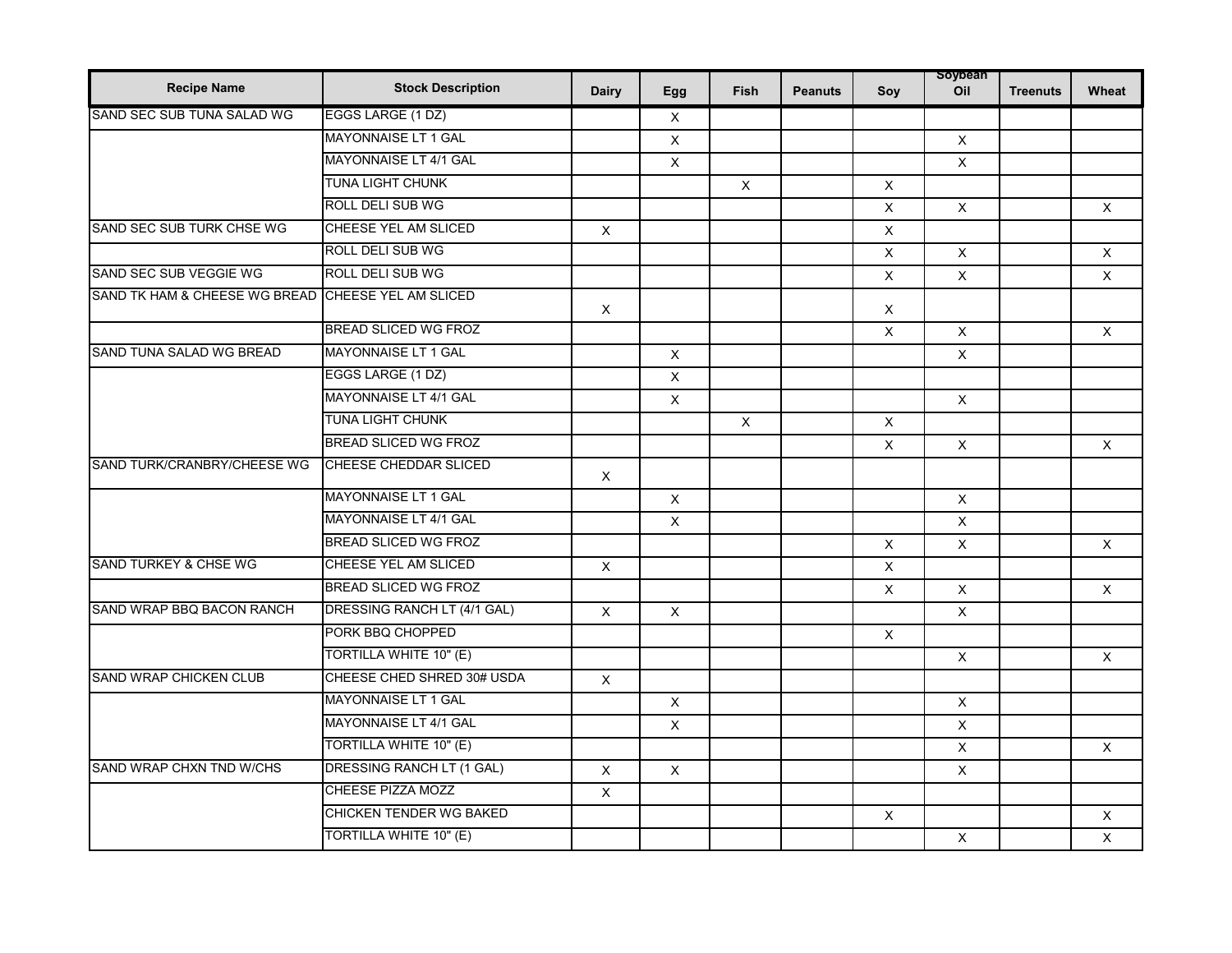| <b>Recipe Name</b>                | <b>Stock Description</b>          | <b>Dairy</b>              | Egg          | Fish | <b>Peanuts</b> | Soy                       | soypean<br>Oil | <b>Treenuts</b> | Wheat    |
|-----------------------------------|-----------------------------------|---------------------------|--------------|------|----------------|---------------------------|----------------|-----------------|----------|
| SAND WRAP CHXN TNDR SPCY<br>W/CHS | <b>CHEESE PIZZA MOZZ</b>          | X                         |              |      |                |                           |                |                 |          |
|                                   | DRESSING RANCH LT (1 GAL)         | $\times$                  | $\mathsf{X}$ |      |                |                           | $\mathsf{X}$   |                 |          |
|                                   | CHICKEN TENDERS HOT & SPICY WG    |                           |              |      |                | $\boldsymbol{\mathsf{X}}$ |                |                 | $\times$ |
|                                   | TORTILLA WHITE 10" (E)            |                           |              |      |                |                           | $\mathsf{X}$   |                 | $\times$ |
| SAND WRAP FAJITA CHEDDAR          | CHEESE CHED SHRED 30# USDA        | $\mathsf X$               |              |      |                |                           |                |                 |          |
|                                   | <b>TORTILLA 9" JAL CHEDDAR WG</b> |                           |              |      |                |                           | $\mathsf{X}$   |                 | $\times$ |
|                                   | SEASONING TACO RS                 |                           |              |      |                |                           | $\mathsf{X}$   |                 |          |
| SAND WRAP HAM & CHS               | CHEESE YEL AM SLICED              | $\mathsf X$               |              |      |                | $\boldsymbol{\mathsf{X}}$ |                |                 |          |
|                                   | TORTILLA WHITE 10" (E)            |                           |              |      |                |                           | $\mathsf{X}$   |                 | $\times$ |
| SAND WRAP TURK & CHSE             | <b>CHEESE YEL AM SLICED</b>       | $\boldsymbol{\mathsf{X}}$ |              |      |                | $\boldsymbol{\mathsf{x}}$ |                |                 |          |
|                                   | TORTILLA WHITE 10" (E)            |                           |              |      |                |                           | $\mathsf{X}$   |                 | $\times$ |
| <b>SAND WRAP TURKEY CLUB</b>      | CHEESE CHED SHRED 30# USDA        | $\mathsf X$               |              |      |                |                           |                |                 |          |
|                                   | <b>MAYONNAISE LT 1 GAL</b>        |                           | $\mathsf X$  |      |                |                           | $\mathsf X$    |                 |          |
|                                   | MAYONNAISE LT 4/1 GAL             |                           | $\mathsf X$  |      |                |                           | $\mathsf X$    |                 |          |
|                                   | TORTILLA WHITE 10" (E)            |                           |              |      |                |                           | $\mathsf{X}$   |                 | $\times$ |
| SAND WRAP VEGETARIAN MS, HS       | DRESSING RANCH LT (1 GAL)         | X                         | X            |      |                |                           | $\times$       |                 |          |
|                                   | CHEESE CREAM LOAF 10/3#           | X                         |              |      |                |                           |                |                 |          |
|                                   | CHEESE PIZZA MOZZ                 | X                         |              |      |                |                           |                |                 |          |
|                                   | <b>HUMMUS DIP/SPREAD</b>          |                           |              |      |                | $\boldsymbol{\mathsf{x}}$ | $\mathsf{X}$   |                 |          |
|                                   | TORTILLA WHITE 10" (E)            |                           |              |      |                |                           | X              |                 | $\times$ |
| SAUCE ALFREDO CAJUN SPINACH       | CHEESE ALFREDO SAUCE RF           | $\mathsf X$               |              |      |                |                           |                |                 |          |
| SAUCE ALFREDO RECIPE              | CHEESE ALFREDO SAUCE RF           | $\mathsf{X}$              |              |      |                |                           |                |                 |          |
| SAUCE BBQ CAROLINA                | SAUCE BBQ 6 JUGS                  |                           |              |      |                |                           | $\times$       |                 |          |
| SAUCE CHEESE HM 2 OZ              | MILK DRY 50#                      | $\mathsf X$               |              |      |                |                           |                |                 |          |
|                                   | CHEESE YEL AM SLICED              | X                         |              |      |                | $\boldsymbol{\mathsf{X}}$ |                |                 |          |
| SAUCE CHEESE QUESO 2 OZ           | CHEESE QUESO BLANCO SAUCE         | X                         |              |      |                |                           |                |                 |          |
| <b>SAUCE PINK ALFREDO</b>         | CHEESE ALFREDO SAUCE RF           | $\pmb{\times}$            |              |      |                |                           |                |                 |          |
| SHAKER EDAMAME AND RICE (E)       | EDAMAME SHELLED FRZN              |                           |              |      |                | $\mathsf X$               |                |                 |          |
| SHAKER TACO CUP LAYERED           | <b>CREAM SOUR LT</b>              | $\boldsymbol{\mathsf{X}}$ |              |      |                |                           |                |                 |          |
|                                   | CHEESE CHED SHRED 30# USDA        | $\times$                  |              |      |                |                           |                |                 |          |
|                                   | <b>BEANS REFRIED VEG</b>          |                           |              |      |                |                           | $\mathsf{X}$   |                 |          |
|                                   | <b>SEASONING TACO RS</b>          |                           |              |      |                |                           | $\times$       |                 |          |
| SMOOTHIE BANANA BERRY             | YOGURT VANILLA LF BULK            | $\mathsf{X}$              |              |      |                |                           |                |                 |          |
| SMOOTHIE BLUE RASPBERRY           | YOGURT VANILLA LF BULK            | $\times$                  |              |      |                |                           |                |                 |          |
| <b>SMOOTHIE FRUIT PUNCH</b>       | YOGURT VANILLA LF BULK            | $\mathsf X$               |              |      |                |                           |                |                 |          |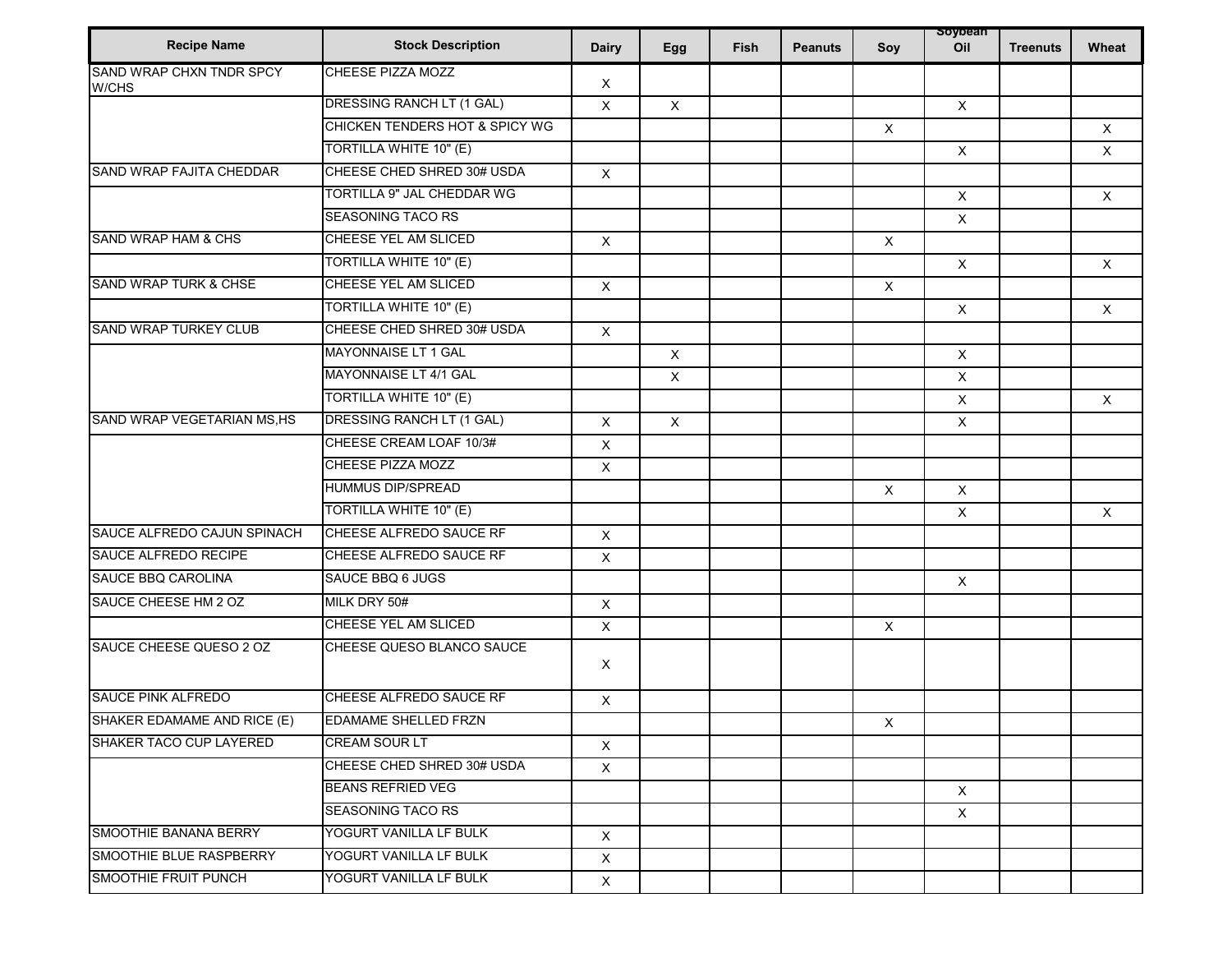| <b>Recipe Name</b>                                         | <b>Stock Description</b>                                      | <b>Dairy</b> | Egg          | Fish | <b>Peanuts</b> | Soy                       | soypean<br>Oil | <b>Treenuts</b> | Wheat    |
|------------------------------------------------------------|---------------------------------------------------------------|--------------|--------------|------|----------------|---------------------------|----------------|-----------------|----------|
| SMOOTHIE JUICE STRAW BANANA                                | YOGURT VANILLA LF BULK                                        | X            |              |      |                |                           |                |                 |          |
| SMOOTHIE JUICE STRAWBERRY                                  | YOGURT VANILLA LF BULK                                        | X            |              |      |                |                           |                |                 |          |
| SMOOTHIE MANDARIN ORANGE                                   | YOGURT VANILLA LF BULK                                        | X            |              |      |                |                           |                |                 |          |
| SMOOTHIE STRAW BANANA                                      | YOGURT VANILLA LF BULK                                        | X            |              |      |                |                           |                |                 |          |
| SMOOTHIE STRAW KIWI                                        | YOGURT VANILLA LF BULK                                        | X            |              |      |                |                           |                |                 |          |
| SMOOTHIE STRAWBERRY                                        | YOGURT VANILLA LF BULK                                        | X            |              |      |                |                           |                |                 |          |
| SMOOTHIE WATERMELON                                        | YOGURT VANILLA LF BULK                                        | X            |              |      |                |                           |                |                 |          |
| SNACK MIX CHEX CHED WG REC                                 | <b>SNACK MIX CHEX CHEDDAR WG</b>                              | $\times$     |              |      |                |                           | $\times$       |                 | $\times$ |
| SPINACH CREAMED 1/2 CUP                                    | CHEESE PARMESAN RF                                            | X            |              |      |                |                           |                |                 |          |
|                                                            | CHEESE PIZZA MOZZ                                             | X            |              |      |                |                           |                |                 |          |
|                                                            | <b>SOUP POTAGE MIX</b>                                        | $\mathsf X$  |              |      |                | $\times$                  |                | X               |          |
| <b>SQUARES PUMPKIN SPICE</b>                               | <b>MIX MUFFIN WG</b>                                          | X            | X            |      |                | X                         |                |                 | X        |
| <b>SQUASH BUTTERNUT PARM</b><br><b>ROASTED</b>             | <b>CHEESE PARMESAN RF</b>                                     | Χ            |              |      |                |                           |                |                 |          |
| SQUASH BUTTERNUT ROASTED<br><b>SWEET</b>                   | <b>MARGARINE SOLID 1#</b>                                     |              |              |      |                | $\times$                  | $\times$       |                 |          |
| SQUASH CASSEROLE 1/2 CUP                                   | CHEESE CHED SHRED 30# USDA                                    | $\mathsf{X}$ |              |      |                |                           |                |                 |          |
|                                                            | CREAM SOUR LT                                                 | X            |              |      |                |                           |                |                 |          |
|                                                            | <b>STUFFING MIX WG</b>                                        | X            |              |      |                | $\boldsymbol{\mathsf{X}}$ |                |                 | X        |
|                                                            | EGGS LARGE (1 DZ)                                             |              | $\mathsf X$  |      |                |                           |                |                 |          |
|                                                            | <b>MARGARINE SOLID 1#</b>                                     |              |              |      |                | $\boldsymbol{\mathsf{X}}$ | $\times$       |                 |          |
| STICK CHEDDAR BOSCO WG RECIPE PRETZEL STICK CHEESE STUFFED |                                                               | Χ            |              |      |                | Χ                         | $\times$       |                 | X        |
| STUFFING 1/3C HOLIDAY                                      | <b>STUFFING MIX WG</b>                                        | $\times$     |              |      |                | X                         |                |                 | $\times$ |
|                                                            | <b>MARGARINE SOLID 1#</b>                                     |              |              |      |                | X                         | X              |                 |          |
| SUB SAND ACCOMPANIMENTS                                    | CHEESE PEPPER JACK SL                                         | X            |              |      |                |                           |                |                 |          |
|                                                            | CHEESE YEL AM SLICED                                          | X            |              |      |                | $\mathsf X$               |                |                 |          |
|                                                            | CHEESE WHITE AMER SL 1/2 OZ                                   | $\mathsf X$  |              |      |                | $\boldsymbol{\mathsf{X}}$ |                |                 |          |
|                                                            | <b>CHEESE SWISS SL</b>                                        | X            |              |      |                |                           |                |                 |          |
| <b>SWEET POTATO APPLE ROASTED</b>                          | MARGARINE SOLID 1#                                            |              |              |      |                | X                         | $\times$       |                 |          |
| <b>SWEET POTATO CC FRIES 1 CUP</b>                         | POTATO SWEET FRIES CRINKLE CUT                                |              |              |      |                |                           | $\times$       |                 |          |
|                                                            | SWEET POTATO CRINKLE CUT FRIES POTATO SWEET FRIES CRINKLE CUT |              |              |      |                |                           | X              |                 |          |
| <b>SWEET POTATO SOUFFLE 1/2C</b>                           | MILK DRY 50#                                                  | $\mathsf{X}$ |              |      |                |                           |                |                 |          |
|                                                            | EGGS LARGE (1 DZ)                                             |              | $\mathsf{X}$ |      |                |                           |                |                 |          |
|                                                            | <b>MARGARINE SOLID 1#</b>                                     |              |              |      |                | $\boldsymbol{\mathsf{x}}$ | $\mathsf X$    |                 |          |
| SWEET POTATOES MASHED 1/2 CUP MARGARINE SOLID 1#           |                                                               |              |              |      |                | $\mathsf{X}$              | $\times$       |                 |          |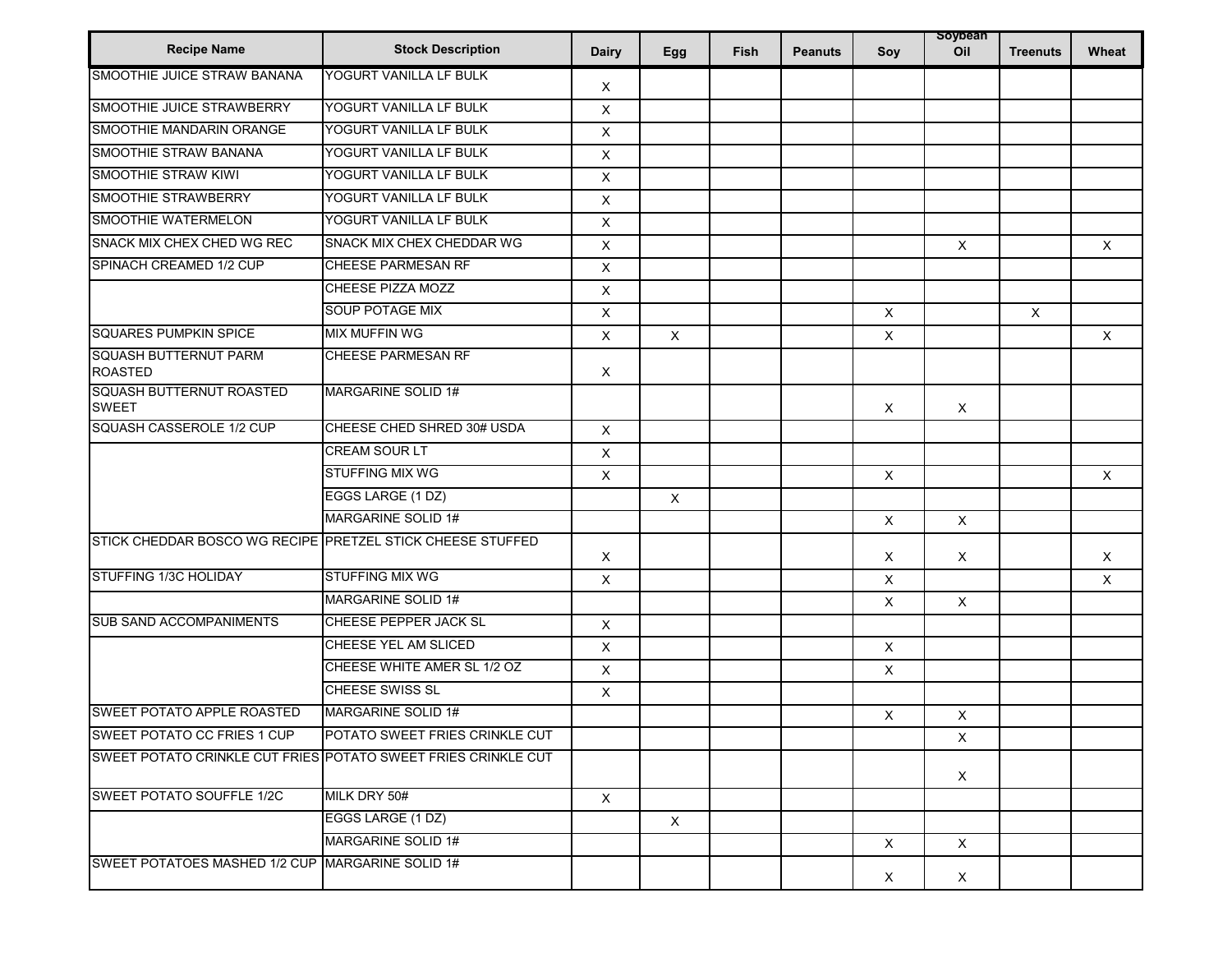| <b>Recipe Name</b>                       | <b>Stock Description</b>            | <b>Dairy</b> | Egg                       | <b>Fish</b> | <b>Peanuts</b> | Soy          | soypean<br>Oil | <b>Treenuts</b> | Wheat                                                 |
|------------------------------------------|-------------------------------------|--------------|---------------------------|-------------|----------------|--------------|----------------|-----------------|-------------------------------------------------------|
| <b>SWEET POTATOES ROASTED</b>            | MARGARINE SOLID 1#                  |              |                           |             |                | X            | $\mathsf{X}$   |                 |                                                       |
| <b>TOAST GARLIC TEXAS WG</b>             | <b>TOAST TEXAS GARLIC WG</b>        | $\mathsf{X}$ |                           |             |                | $\mathsf{X}$ | $\times$       |                 | $\mathsf{X}$                                          |
| <b>TURKEY TACO TOTS</b>                  | CHEESE CHED SHRED 30# USDA          | $\mathsf{X}$ |                           |             |                |              |                |                 |                                                       |
|                                          | POTATO TATER TOTS                   |              |                           |             |                |              | $\times$       |                 |                                                       |
| UNCRUSTABLES LG WG REC                   | SAND LG UNCRUSTABLES WG             |              |                           |             | $\times$       |              | $\times$       |                 | $\times$                                              |
| <b>UNCRUSTABLES RECIPE</b>               | <b>SAND PB&amp;J UNCRUST</b>        |              |                           |             | $\times$       |              | $\times$       |                 | $\times$                                              |
| <b>VEGETABLE BLEND CALIFORNIA</b>        | MARGARINE SOLID 1#                  |              |                           |             |                | $\times$     | $\times$       |                 |                                                       |
| <b>WAFFLES IW BLUEBERRY</b>              | <b>WAFFLES IW BLUEBERRY WG</b>      | $\times$     | X                         |             |                |              |                |                 | $\times$                                              |
| <b>WAFFLES IW BUTTERY MAPLE</b>          | <b>WAFFLES IW BUTTERY MAPLE WG</b>  | $\times$     | $\times$                  |             |                |              |                |                 | $\times$                                              |
| <b>WAFFLES IW SWEET CINNAMON</b>         | <b>WAFFLES IW SWEET CINNAMON WG</b> | $\times$     | $\times$                  |             |                |              |                |                 | $\times$                                              |
| YOGURT FZ CAKE BATTER                    | YOGURT FZ CAKE BATTER               | $\times$     | $\boldsymbol{\mathsf{X}}$ |             | $\times$       | $\times$     |                | $\times$        | $\times$                                              |
| YOGURT FZ CHOC TUB                       | YOGURT FZ CHOC TUB                  | $\mathsf{X}$ |                           |             |                |              |                |                 |                                                       |
| YOGURT FZ COOKIES N CREAM                | YOGURT FZ COOKIES N CREAM           | $\times$     | $\times$                  |             | $\times$       | X            |                | $\times$        | X                                                     |
| YOGURT FZ PEACH TUB                      | YOGURT FZ PEACH LF TUB              | $\mathsf X$  |                           |             |                |              |                |                 |                                                       |
| YOGURT FZ PURE CHOCOLATE                 | YOGURT FZ PURE CHOCOLATE            | $\times$     | X                         |             | X              | $\times$     |                | X               | $\times$                                              |
| YOGURT FZ VANILLA SNOW                   | YOGURT FZ VANILLA SNOW              | $\times$     | $\times$                  |             | X              | $\times$     |                | $\times$        | $\times$                                              |
| YOGURT PARFAIT A LA CARTE                | <b>CEREAL GRANOLA OATS WG</b>       | $\mathsf{X}$ |                           |             |                | $\times$     |                | $\times$        | $\times$                                              |
|                                          | YOGURT VANILLA LF BULK              | $\mathsf{X}$ |                           |             |                |              |                |                 |                                                       |
|                                          | <b>CRACKER STRAWBERRY WG</b>        | $\mathsf X$  | $\mathsf X$               |             |                | $\mathsf{X}$ |                |                 | $\times$<br>$\times$<br>$\mathsf{X}$<br>X<br>$\times$ |
|                                          | <b>CRACKER APPLE WG</b>             | $\times$     | $\mathsf{X}$              |             |                | $\times$     |                |                 |                                                       |
| YOGURT PARFAIT BERRY ALC                 | <b>CRACKER APPLE WG</b>             | $\mathsf X$  | $\mathsf{x}$              |             |                | $\mathsf{X}$ |                |                 |                                                       |
|                                          | <b>CRACKER STRAWBERRY WG</b>        | $\times$     | $\mathsf{X}$              |             |                | $\times$     |                |                 |                                                       |
|                                          | CEREAL GRANOLA OATS WG              | $\times$     |                           |             |                | $\times$     |                | $\times$        |                                                       |
|                                          | YOGURT VANILLA LF BULK              | $\mathsf X$  |                           |             |                |              |                |                 |                                                       |
| YOGURT STRAW-BAN 4 OZ. RECIPE            | YOGURT STR-BAN 4 OZ FF              | $\times$     |                           |             |                |              |                |                 |                                                       |
| YOGURT STRAWBERRY 4 OZ.<br><b>RECIPE</b> | YOGURT STRAW 4 OZ FF                | $\mathsf X$  |                           |             |                |              |                |                 |                                                       |
| YOGURT VANILLA 4 OZ. RECIPE              | YOGURT VANILLA 4 OZ FF              | X            |                           |             |                |              |                |                 |                                                       |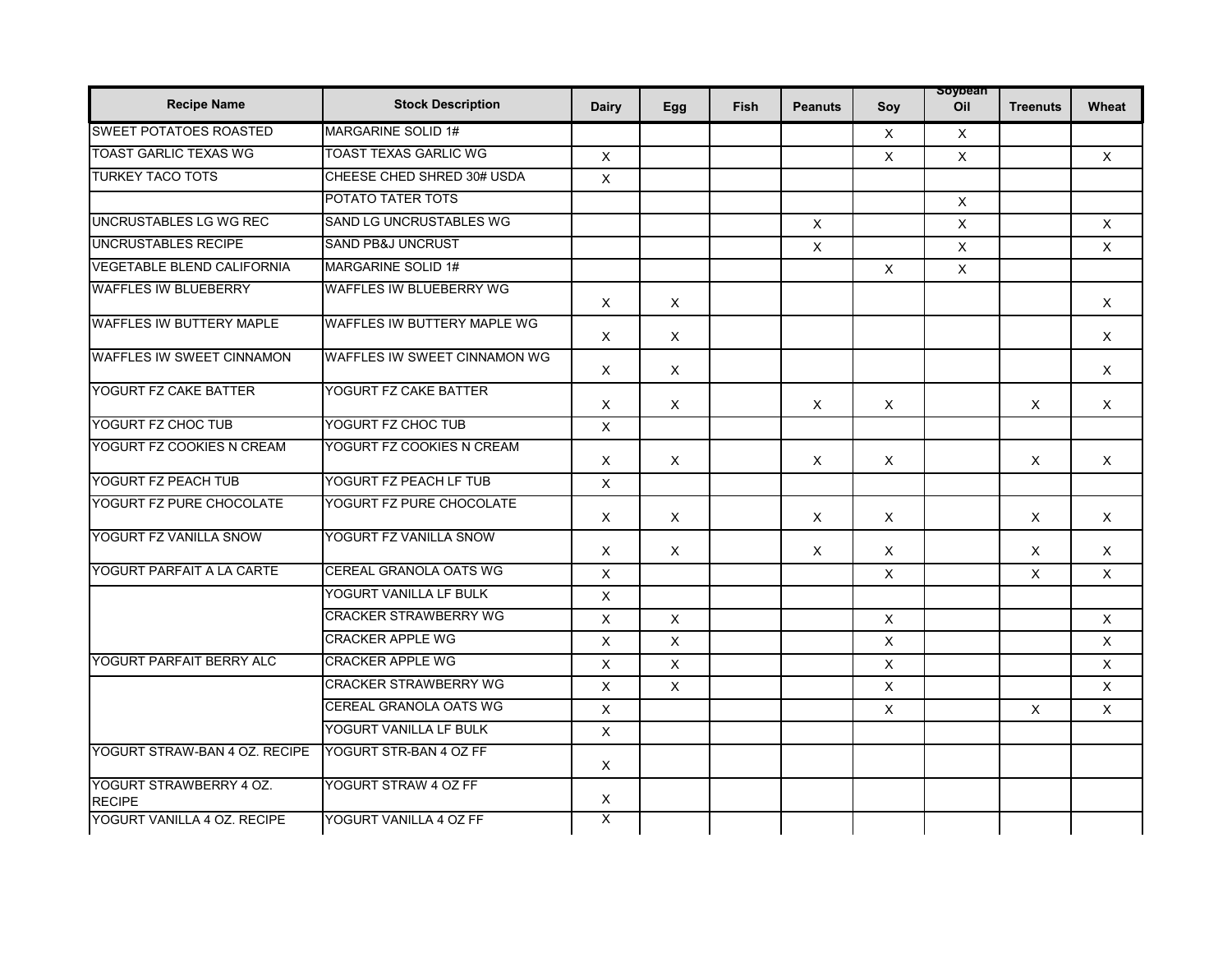|                    |                                  |                |              |              |                |                | soybean      |                 |              |
|--------------------|----------------------------------|----------------|--------------|--------------|----------------|----------------|--------------|-----------------|--------------|
| <b>Recipe Name</b> | <b>Stock Description</b>         | <b>Dairy</b>   | Egg          | Fish         | <b>Peanuts</b> | Soy            | Oil          | <b>Treenuts</b> | Wheat        |
|                    | <b>Miscellaneous Items</b>       |                |              |              |                |                |              |                 |              |
|                    |                                  |                |              |              |                |                | Soybean      |                 |              |
|                    | <b>Stock Description</b>         | Dairy          | Egg          | Fish         | <b>Peanuts</b> | Soy            | Oil          | <b>Treenuts</b> | Wheat        |
|                    | <b>BEEF JERKY TERIYAKI</b>       |                |              |              |                | X              |              |                 | X            |
|                    | CHICKEN EGG ROLL A LA CARTE      | X              | X            |              |                | X              |              |                 | $\times$     |
|                    | CHIPS CHEETOS CRUNCHY            | X              |              |              |                |                |              |                 |              |
|                    | CHIPS CHEETOS FLAMIN HOT         | X              |              |              |                |                |              |                 |              |
|                    | CHIPS DORITOS COOL RNCH WG       | X              |              |              |                |                |              |                 |              |
|                    | CHIPS DORITOS FLAMAS RF          | $\mathsf X$    |              |              |                |                |              |                 |              |
|                    | CHIPS DORITOS NACHO CHZ WG       | $\mathsf X$    |              |              |                |                |              |                 |              |
|                    | CHIPS DORITOS SWEET CHILI WG     |                |              |              |                | X              |              |                 | $\mathsf{X}$ |
|                    | CHIPS FUNYUNS BAKED              | $\mathsf X$    |              |              |                |                |              |                 |              |
|                    | CHIPS POT BBQ BKD .875 OZ        | X              |              |              |                | X              | $\mathsf{X}$ |                 |              |
|                    | CHIPS POT REG BKD .875 OZ        |                |              |              |                | X              |              |                 |              |
|                    | CHIPS SOUR CRM .875 OZ           | $\mathsf X$    |              |              |                | X              |              |                 |              |
|                    | COOKIE CELEBRATION 1.3 OZ WG     | $\mathsf X$    | X            |              |                | X              |              |                 | X            |
|                    | COOKIE CHOC CHP 1.3 OZ WG        | $\mathsf X$    | X            |              |                | X              |              |                 | X            |
|                    | COOKIE DOUBLE CHOC 1.3 OZ WG     | X              | X            |              |                | X              |              |                 | $\times$     |
|                    | COOKIE GINGER TWINKLE WG 1.3 O   | $\pmb{\times}$ | X            |              |                |                |              |                 | X            |
|                    | COOKIE MINT DB CHOC WG           | X              | X            |              |                | $\mathsf{X}$   |              |                 | X            |
|                    | COOKIE SUGAR 1.3 OZ WG           | X              | X            |              |                |                |              |                 | X            |
|                    | COOKIES MINI CHOC CHIP           | $\mathsf X$    |              |              |                | X              |              |                 | X            |
|                    | <b>CRACKER APPLE WG</b>          | X              | $\times$     |              |                | X              |              |                 | X            |
|                    | CRACKER BLUEBERRY LEMON BITES    | X              |              |              |                | X              | X            |                 | $\times$     |
|                    | CRACKER CHEEZIT CHEESE WG        | $\mathsf X$    |              |              |                | X              | $\times$     |                 | X            |
|                    | CRACKER GOLDFISH CHED WG         | $\mathsf X$    |              |              |                |                |              |                 | X            |
|                    | CRACKER GOLDFISH GRAHAM GIANT    |                |              |              |                |                | X            |                 | X            |
|                    | <b>CRACKER GOLDFISH PRETZ WG</b> | $\mathsf X$    |              |              |                |                |              |                 | X            |
|                    | CRACKER SCOOBY GRAHAM            |                |              |              |                | X              | X            |                 | X            |
|                    | <b>CRACKER STRAWBERRY WG</b>     | $\mathsf X$    | X            |              |                | $\pmb{\times}$ |              |                 | X            |
|                    | <b>CREAM SOUR INDV 10Z</b>       |                |              |              |                |                |              |                 |              |
|                    | DRESSING ASIAN 1 OZ              | $\mathsf{X}$   |              |              |                |                |              |                 |              |
|                    | DRESSING BALSAMIC VNGRT INDV     |                |              |              |                | $\times$       | $\mathsf{X}$ |                 | $\mathsf{X}$ |
|                    | DRESSING BLUE CHSE INDV 1 OZ.    | $\mathsf X$    |              |              |                |                | $\mathsf{X}$ |                 |              |
|                    | DRESSING CAESAR LITE INDV        | $\times$       | $\mathsf{X}$ |              |                |                | $\mathsf{X}$ |                 |              |
|                    |                                  | $\mathsf X$    |              | $\mathsf{X}$ |                | $\times$       |              |                 |              |
|                    | DRESSING HNY MUST IND 1 OZ       |                | X            |              |                |                | $\mathsf{X}$ |                 |              |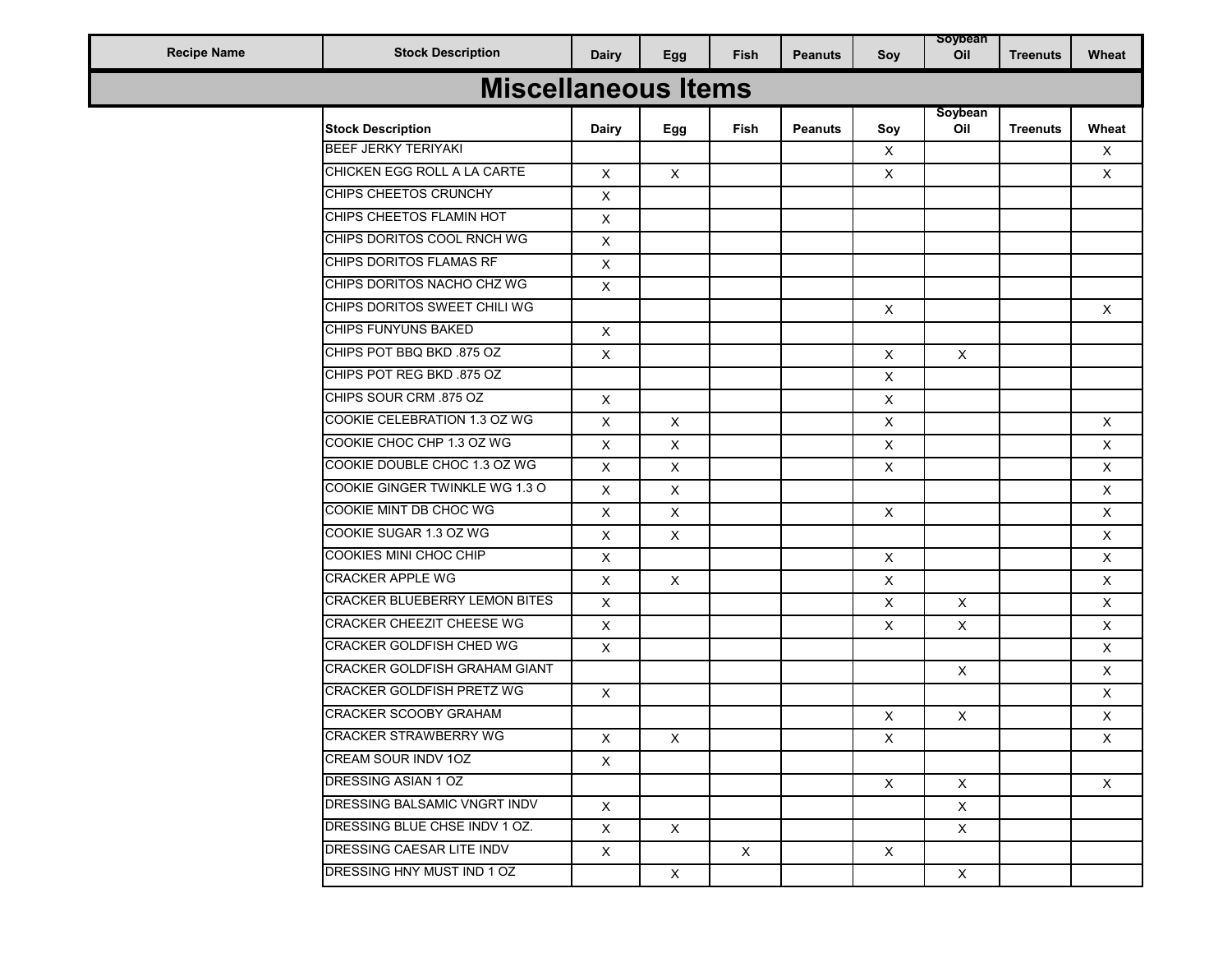| <b>Recipe Name</b> | <b>Stock Description</b>          | <b>Dairy</b>              | Egg                       | Fish | <b>Peanuts</b> | Soy                       | soybean<br>Oil | <b>Treenuts</b> | Wheat        |
|--------------------|-----------------------------------|---------------------------|---------------------------|------|----------------|---------------------------|----------------|-----------------|--------------|
|                    | DRESSING JALP RANCH INDV          | X                         | $\boldsymbol{\mathsf{X}}$ |      |                |                           | X              |                 |              |
|                    | DRESSING RANCH LT (1 GAL)         | $\mathsf X$               | $\mathsf{X}$              |      |                |                           | $\mathsf{X}$   |                 |              |
|                    | DRESSING RANCH LT INDV            | X                         | X                         |      |                |                           | X              |                 |              |
|                    | DRESSING SALAD 1000 INDV 1 OZ     |                           | X                         |      |                |                           | X              |                 |              |
|                    | ICE CREAM BIRTHDAY CONE           | $\mathsf X$               |                           |      |                | $\boldsymbol{\mathsf{X}}$ | X              | X               | $\times$     |
|                    | ICE CREAM CHOC SHORTCAKE 3 OZ     | $\mathsf X$               |                           |      |                | X                         | $\mathsf X$    | X               | $\times$     |
|                    | ICE CREAM CHOCOLATE LIGHT         | $\mathsf X$               |                           |      |                |                           |                |                 |              |
|                    | ICE CREAM COOKIE & CREAM SAND     | $\mathsf X$               |                           |      |                | $\boldsymbol{\mathsf{X}}$ |                |                 | $\times$     |
|                    | ICE CREAM COTTON CANDY BAR        | X                         |                           |      |                |                           |                |                 |              |
|                    | ICE CREAM CRUMBLE COOKIE CONE     | $\mathsf X$               |                           |      |                | $\mathsf{X}$              | $\mathsf{X}$   | $\times$        | $\times$     |
|                    | ICE CREAM FUDGE BAR               | X                         |                           |      |                |                           |                |                 |              |
|                    | ICE CREAM LF VAN SANDWICH         | $\mathsf X$               |                           |      |                | $\pmb{\mathsf{X}}$        |                |                 | $\times$     |
|                    | ICE CREAM ORANGE PUSHUP           | $\mathsf X$               |                           |      |                |                           |                |                 |              |
|                    | ICE CREAM SOUR SWELL CHERRY       | $\mathsf X$               |                           |      |                |                           |                |                 |              |
|                    | <b>ICE CREAM STRAWBERRY LIGHT</b> | $\mathsf X$               |                           |      |                |                           |                |                 |              |
|                    | ICE CREAM STRAWBERRY SHORTCAKE    | $\mathsf X$               |                           |      |                | X                         | $\mathsf{X}$   |                 | $\mathsf{X}$ |
|                    | ICE CREAM VAN CHOC CONE           | $\mathsf X$               |                           |      |                | X                         | $\pmb{\times}$ | $\mathsf{X}$    | $\times$     |
|                    | ICE CREAM VANILLA LIGHT 4 OZ      | $\mathsf X$               |                           |      |                |                           |                |                 |              |
|                    | <b>MARGARINE CUPS INDV</b>        |                           |                           |      |                | $\times$                  | $\mathsf X$    |                 |              |
|                    | MAYONNAISE LT 1 GAL               |                           | X                         |      |                |                           | $\pmb{\times}$ |                 |              |
|                    | MILK CHOCOLATE FF INDVV           | $\mathsf X$               |                           |      |                |                           |                |                 |              |
|                    | MILK LOWFAT (1%) INDVV            | $\mathsf X$               |                           |      |                |                           |                |                 |              |
|                    | MILK SKIM INDVV                   | $\boldsymbol{\mathsf{X}}$ |                           |      |                |                           |                |                 |              |
|                    | MILK STRAWBERRY FF INDVV          | $\mathsf X$               |                           |      |                |                           |                |                 |              |
|                    | PASTRY POPTART 2G BB WG           |                           |                           |      |                | $\mathsf{X}$              | $\mathsf X$    |                 | $\times$     |
|                    | PASTRY POPTART 2G CINN WG         |                           |                           |      |                |                           | X              |                 | $\times$     |
|                    | PASTRY POPTART 2G STRW WG         |                           |                           |      |                | $\mathsf X$               | X              |                 | $\times$     |
|                    | PASTRY POPTART BB WG              |                           |                           |      |                | X                         | $\mathsf X$    |                 | $\mathsf X$  |
|                    | PASTRY POPTART CINNAMON WG        |                           |                           |      |                | X                         | $\pmb{\times}$ |                 | $\times$     |
|                    | PASTRY POPTART STRAWBRY WG        |                           |                           |      |                | X                         | X              |                 | X            |
|                    | PEANUT BUTTER PACKETS 1.1 OZ      |                           |                           |      | $\times$       |                           |                |                 |              |
|                    | POPCORN CHEDDAR WG                | $\mathsf{X}$              |                           |      |                |                           |                |                 |              |
|                    | SAUCE BBQ LS INDV                 |                           |                           |      |                |                           | $\times$       |                 |              |
|                    | SAUCE DYNAMITE LS INDV 1 OZ       |                           | $\mathsf{X}$              |      |                |                           | $\mathsf X$    |                 |              |
|                    | SAUCE TACO INDV                   |                           |                           |      |                |                           | X              |                 |              |
|                    | SAUCE TARTAR INDV                 |                           | X                         |      |                |                           | X              |                 |              |